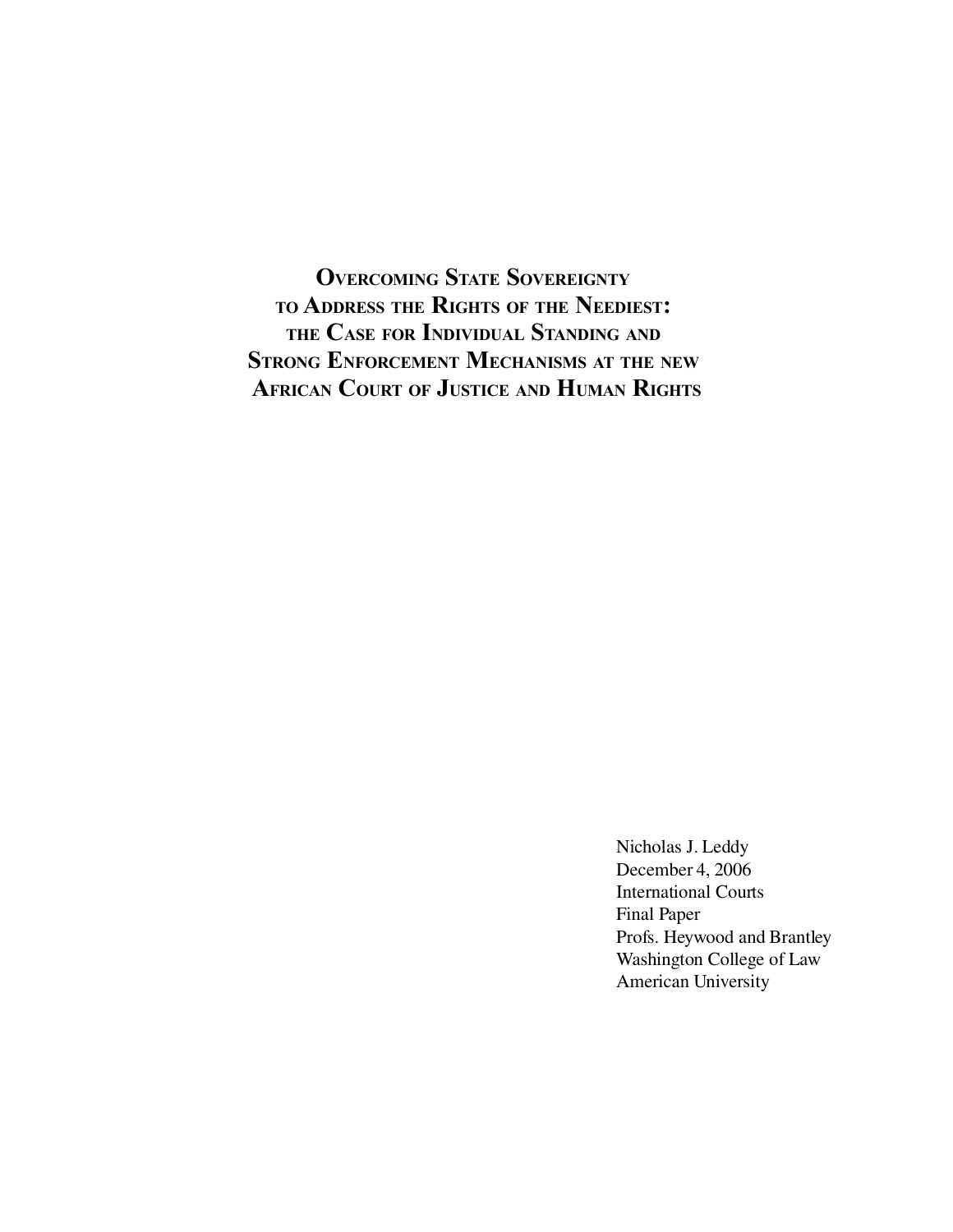## List of Abbreviations

ACHPR - African Court of Human and Peoples' Rights African Commission African Commission on Human and Peoples' Rights American Convention – American Convention on Human Rights AU African Union Banjul Charter African Charter on Human and Peoples' Rights CE – Council of Europe CFI – Court of First Instance CJAU – Court of Justice of the African Union CJHR – Court of Justice and Human Rights EC – European Community ECHR – European Court of Human Rights ECJ – European Court of Justice European Commission – European Commission on Human Rights European Convention Convention for the Protection of Human Rights and Fundamental Freedoms IACHR – Inter-American Court of Human Rights ICC – International Criminal Court ICTR – International Criminal Tribunal for Rwanda InterAmerican Commission – InterAmerican Commission on Human Rights NGO – non-governmental organization OAS – Organization of American States OAU - Organization of African Unity UN – United Nations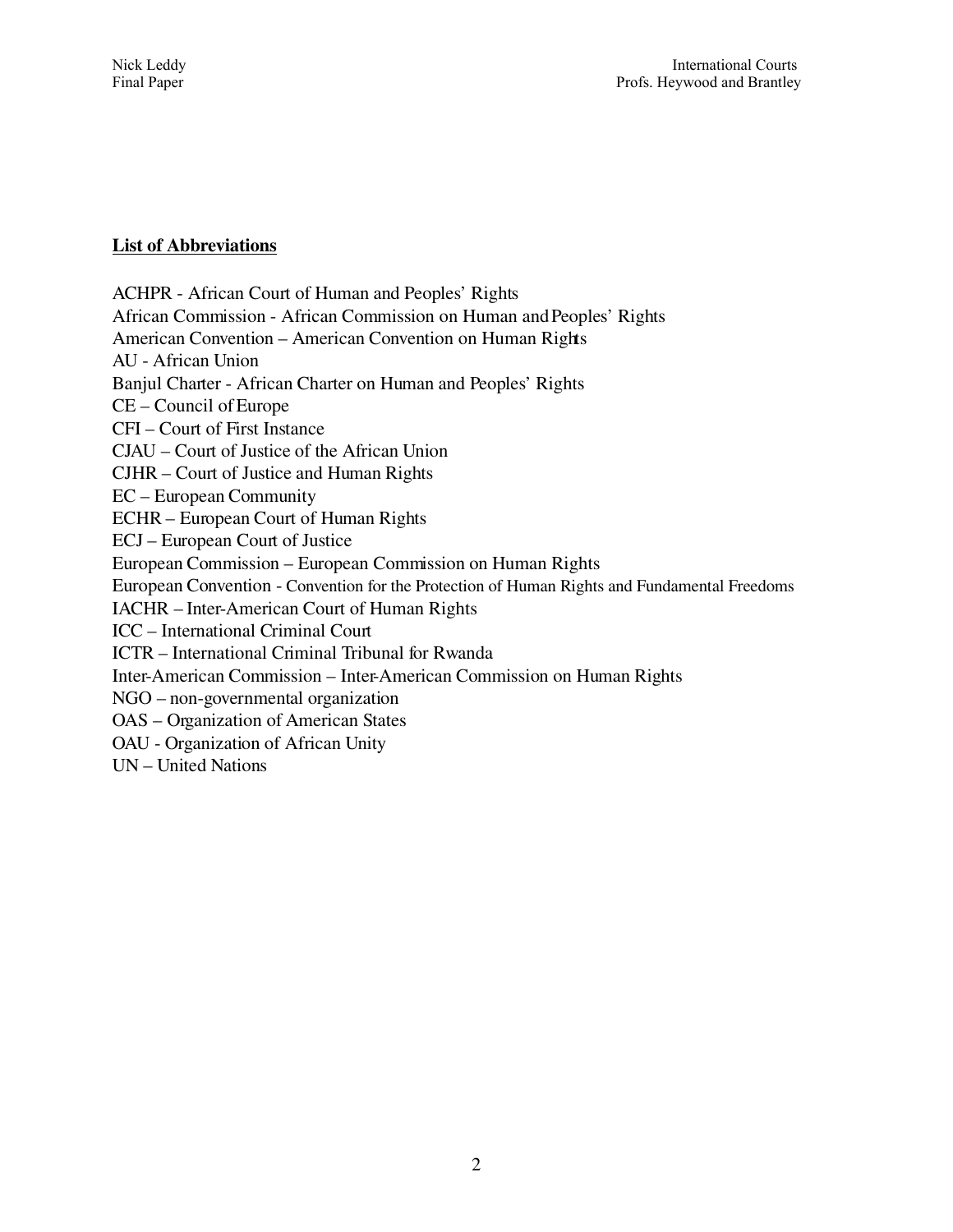### **Introduction**

A general culture of impunity exists in Africa with respect to human rights abuses, war crimes, and crimes against humanity committed across the continent.<sup>[1](#page-36-0)</sup> Violations of customary international law<sup>[2](#page-36-1)</sup> and humanitarian law occur frequently and without legal action against those responsible, including past leaders such as Mobutu Sese Seko in what is now the Democratic Republic of the Congo,<sup>[3](#page-36-2)</sup> Idi Amin in Uganda[,](#page-36-3)<sup>4</sup> Hissène Habré in Chad,<sup>[5](#page-36-4)</sup> and Sid Taya in Mauritania.<sup>[6](#page-36-5)</sup> The trend of impunity continues today, with those currently in power such as Robert Mugab[e](#page-36-6) in Zimbabwe<sup>7</sup> and members of the Sudanese government in Khartoum responsible for the genocide (or at a minimum, for complicity in genocide) in Darfur. [8](#page-36-7) The general failure of both municipal courts and the international community to hdd accountable those responsible for such crimes creates further injustice for the victims, instills disrespect for the rule of law, and can further protract conflicts.

Central reasons for this failure include the fact that some African states lack an independent judiciary, restrict the free press, respond to political opposition with violence, and suffer from widespread corruption.<sup>[9](#page-36-8)</sup> Hundreds of thousands of lives have been lost in conflicts around the continent, including particularly large conflicts in Rwanda, Burundi, the Democratic Republic of the Congo, Sierra Leone, and Sudan.<sup>[10](#page-36-9)</sup> Additionally, political persecution of vocal opponents, journalists, and human rights advocates remains common practice in many African states.<sup>[11](#page-36-10)</sup> As one scholar noted on the widespread problem of human rights abuses in Africa, " . . . domestic judicial institutions are not enough to guarantee the human rights enshrined in the national constitutions, domestic legislation, and international law. Additional mechanisms are clearly needed for effective response."[12](#page-36-11)

Although notions of amnesty and forgiveness are important to several traditions of African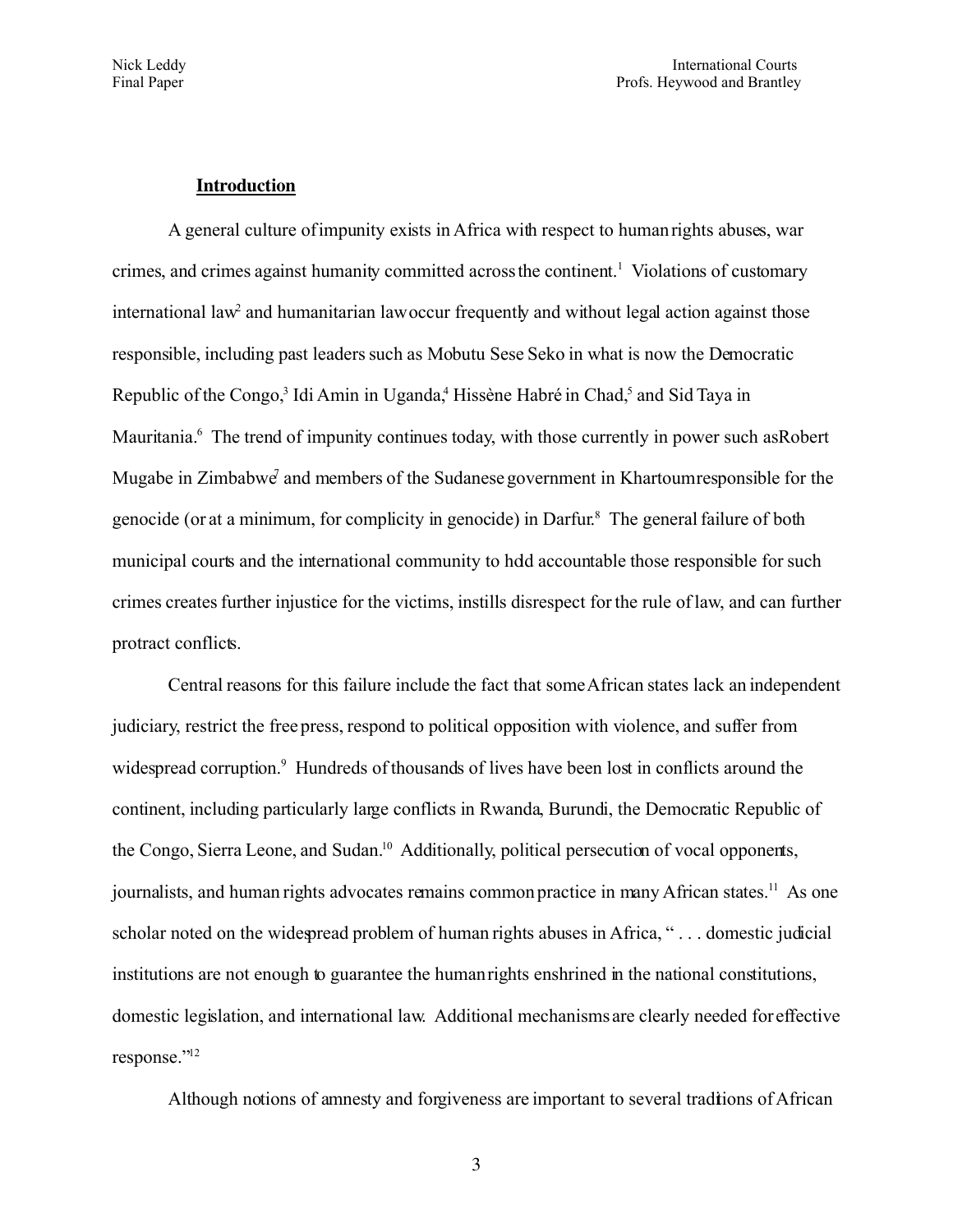peacemaking,[13](#page-36-12) impunity is not. The diversity of dispute resolution traditions in Africa has produced several transitional justice mechanisms, ranging from the *Gacaca* community courts in Rwanda<sup>[14](#page-37-0)</sup> to the Truth and Reconciliation Commissions in Sierra Leone, Chad, Ghana, Nigeria, Uganda, and South Africa. [15](#page-37-1) The African Commission for Human and Peoples' Rights (hereinafter African Commission) is another forum where people can file claims, even though the Commissions' reports are not binding on member states. The International Criminal Tribunal for Rwanda (hereinafter ICTR) and the International Criminal Court (hereinafter ICC) are criminal tribunals that have tried alleged perpetrators of crimes against humanity with most of the due process safeguards envisioned in the African Charter. Individuals, however, are not permitted to bring charges in either of theses courts. Despite the successes of many of these models in promoting peace and transitional justice, there is no permanent judicial institution for the continent that individual Africans can utilize to bring human rights abusers to justice with an enforceable court order.

Given the scale of many of these offenses, it is hard to imagine that there are not at least some victims or groups of victims who want to press charges against the perpetrators. These claims, civil or criminal, may not be pursued in domestic courts for several reasons. First, in areas of prolonged, intense conflict, fighting may render domestic courts inoperative or prevent people from accessing the courts. Second, many Africans are too poor to afford initiating a court case. Third, many African governments, especially those that perpetrate or are complicit in crimes against humanity, do not have a sufficiently independent judiciary that would try government officials in a fair manner.<sup>[16](#page-37-2)</sup> In effect, there is often no guarantee to a fair trial in domestic courts, despite codification of fair trial rights in article seven of the African Charter on Human and Peoples' Rights (hereinafter Banjul Charter).<sup>[17](#page-37-3)</sup> Article  $7(1)$  of the Banjul Charter provides:

Every individual shall have the right to have his cause heard. This comprises: (a) the right to an appeal to competent national organs against acts of violating his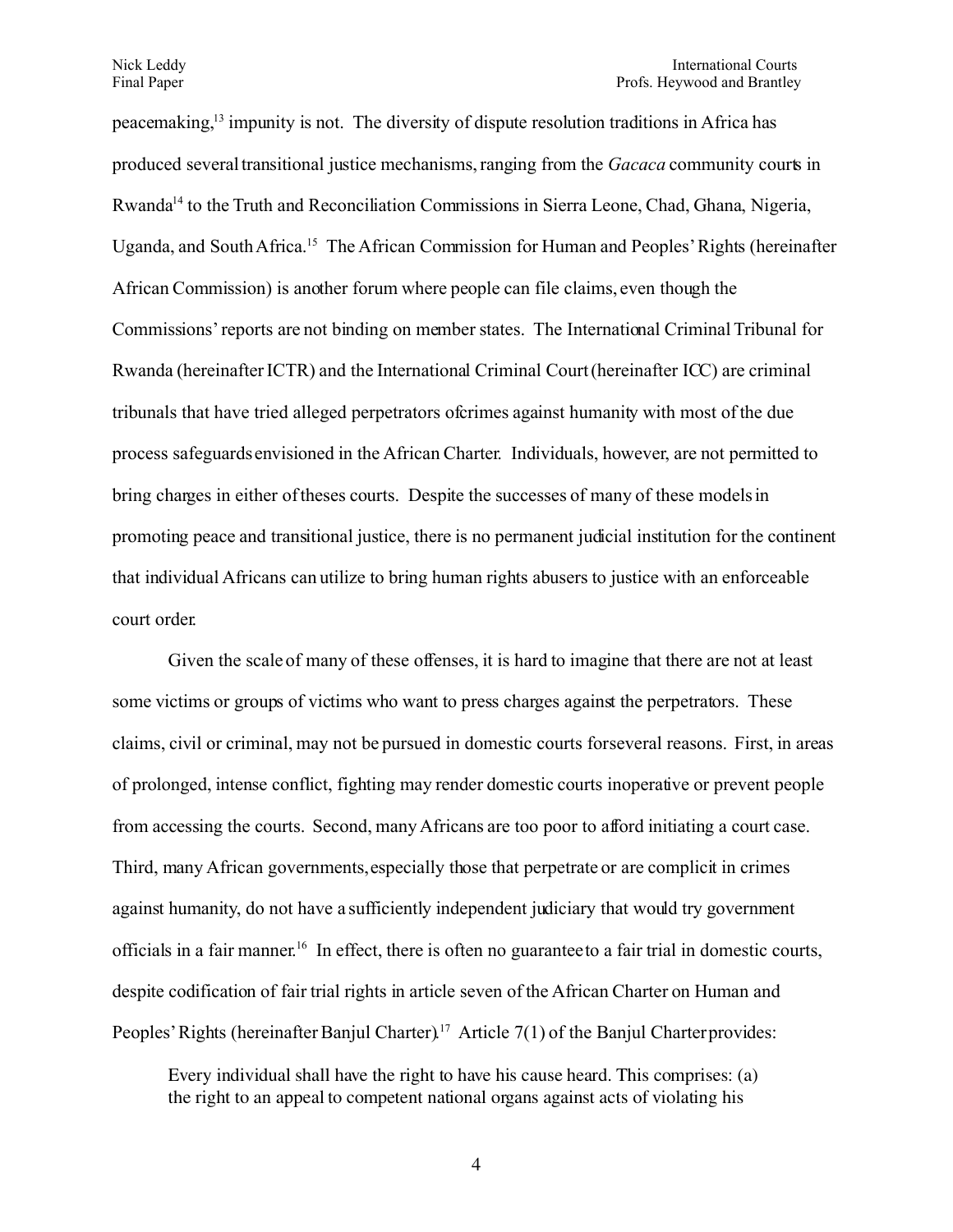fundamental rights as recognized and guaranteed by conventions, laws, regulations and customs in force; (b) the right to be presumed innocent until proved guilty by a competent court or tribunal; (c) the right to defence, including the right to be defended by counsel of his choice; (d) the right to be tried within a reasonable time by an impartial court or tribunal.<sup>[18](#page-37-4)</sup>

All fifty-three member states of the African Union (hereinafterAU) have ratified the Charter and are obligated to incorporate its principles into their domestic law<sup>[19](#page-37-5)</sup> Despite states' widespread acceptance of these substantive legal rights, many have been slow to integrate them effectively into domestic judicial systems, leaving individuals with no judicial recourse.

The Banjul Charter represents a groundbreaking human rights treaty that includes a variety of approaches to human rights. For example, the Charter contains liberal western notions of civil and political rights related to the exercise of free will and equality before the law, as well as economic, social, and cultural rights which seek an equal distribution of social and economic goods.<sup>[20](#page-37-6)</sup> One African innovation to international human rights law was the inclusion of "solidarity rights" (also known as peoples'rights) into the Charter, which characterizes those rights belonging to groups of people as a whole. This innovation stemmed largely from the high importance of family and community in mostAfrican cultures – values that also inspired duties the Charter places on citizens, including duties to the family, society, state, and international community to respect others without discrimination, to develop family, to serve the nation, to pay taxes, and to promote African unity.<sup>[21](#page-37-7)</sup>

Attempting to further protect human rights, twenty-three member states of the African Union ratified a protocol that established an African Court of Human and Peoples'Rights (hereinafter ACHPR) that seeks to adjudicate claims of human rights abuses.<sup>[22](#page-37-8)</sup> Although the AU selected judges for that Court in July 2006, the AU decided to merge that Court with the yet-to-be established Court of Justice of the African Union (hereinafter CJAU) to create a Court of Justice and Human Rights (hereinafter CJHR). The details of the merger are unclear – the AU expects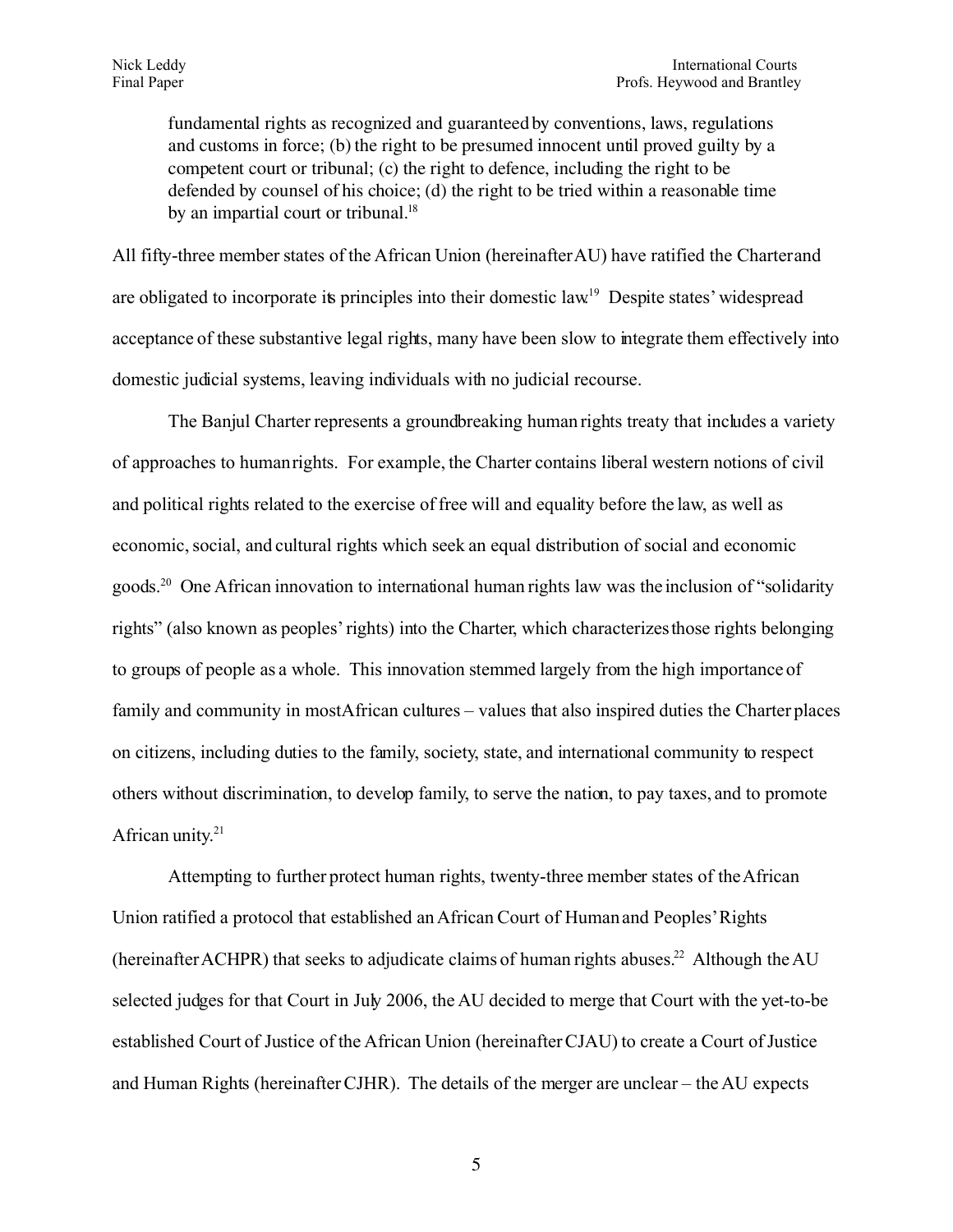#### Nick Leddy International Courts Final Paper **Profs.** Heywood and Brantley

their experts to submit a draft protocol of the functions, jurisdiction, and rules of procedure of the newly merged court in January 2007. Analysis of the rules of procedure of the two initial courts, the ACHPR and the CJ, will help to predict the rules of the new court.

Regardless of what the final rules permit, there is a clear need for individuals to bring claims against government and military officials, especially in countries whose court systems are underdeveloped and/or unable to hear cases against members of its own government. In some instances, these individuals have no other form of redress. Additionally, strong enforcement mechanisms are needed to ensure the legal remedies actually redress individual grievances and guarantee that the new court's judgments are not as toothless as other regional human rights bodies. This paper will demonstrate that although the need for individual standing and strong enforcement mechanisms may frustrate state sovereignty, they are necessary components of an effective human rights machinery.

This paper argues that individual and NGO standing and strong enforcement mechanisms are paramount to the success of the new court if it seeks to protect human rights effectively. Part I provides background on the establishment and relevant rules of procedure of the African Commission on Human and Peoples' Rights, the African Court of Human and Peoples' Rights, and the Court of Justice of the African Union. Part II analyzes the enforcement mechanisms and the ability of individuals to file claims before regional judicial bodies, specifically the European Court of Justice, the European Court of Human Rights, and the Inter-American Court of Human Rights. Part III applies the lessons learned from regional courts to the newly merged court and argues for more stringent enforcement mechanisms and against the probable requirement of state consent to individual standing. Part IV examines and rebuts the main arguments against these recommendations for the new court.

The new merged court, the Court of Justice and Human Rights, would be more effective in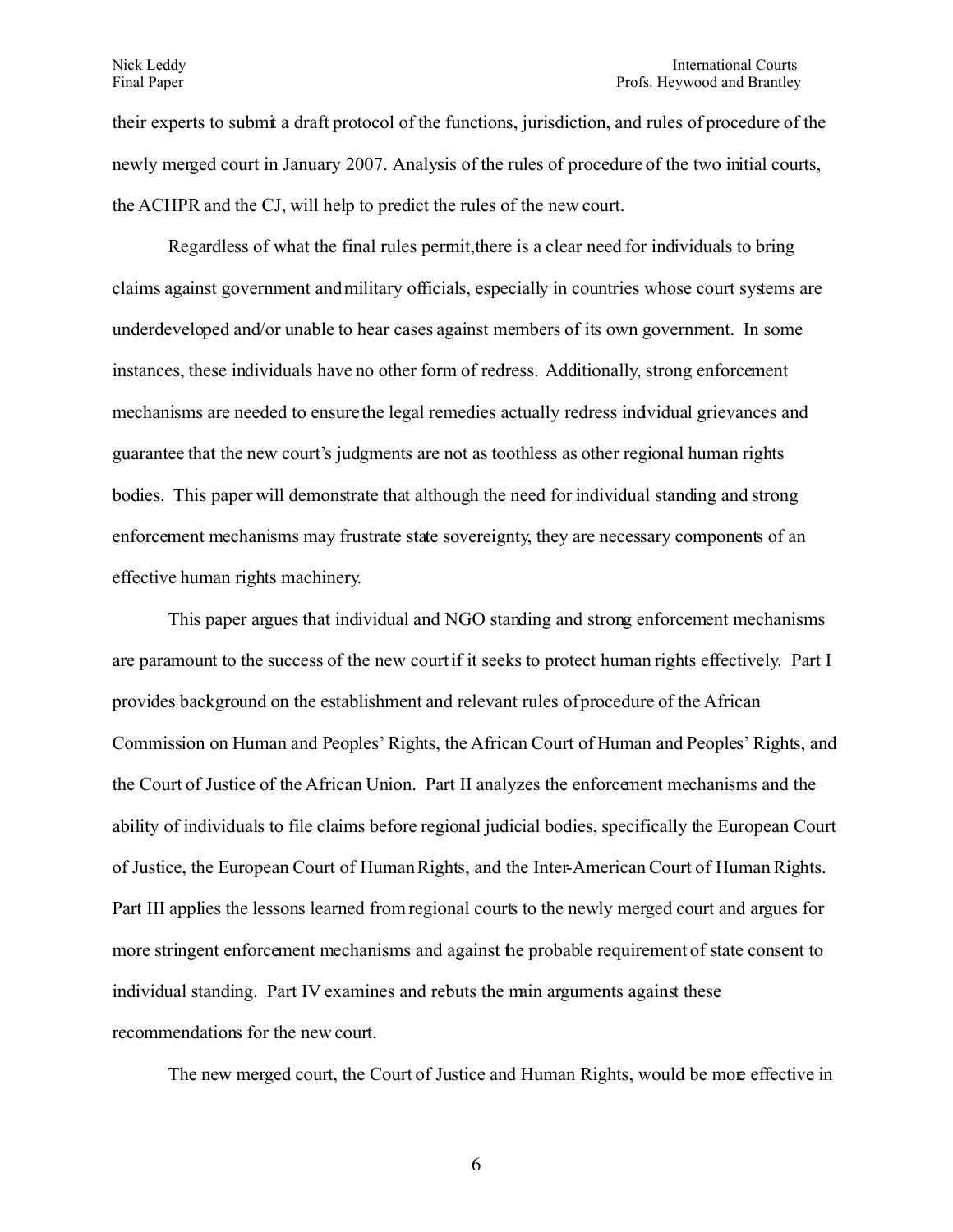protecting human rights if it eliminated the requirement of state consent to individual standing and its judgments had stringent enforcement mechanism. Simply put, when a state commits human rights abuses, it will not knowingly subject itself to criminal prosecution. Without the threat of enforceable judgments against governments that abuse human rights, little progress will be made against the most egregious regimes, and the justice will continue to elude the neediest victims.

## **I. Continental Judicial Bodies in Africa**

Two continent-wide judicial bodies exist in Africa: the African Commission on Human and Peoples' Rights, located in Banjul, the Gambia (hereinafter African Commission), and the African Court on Human and Peoples' Rights, which likely will be located in Arusha, Tanzania.<sup>[23](#page-37-9)</sup> A third body, the Court of Justice of the African Union, has yet to be established due to a lack of ratifications of the relevant protocol. Below is an analysis of the availability of individual standing and the enforcement mechanisms of each of these institutions. The focus on the latter two courts is important because the AU voted to merge them into the new Court of Justice and Human Rights.

### b. African Commission on Human and Peoples' Rights

An examination of the African Commission is necessary because it provides the background for cases submitted before the African Court on Human and Peoples' Rights. The predecessor to the African Union, the Organization of African Unity (hereinafter OAU), established the African Commission through the Banjul Charter.<sup>[24](#page-38-0)</sup> Besides being the premier human rights instruments in Africa that every member state has ratified, the Banjul Charter established the rules and procedures for the African Commission. With only eleven members<sup>[25](#page-38-1)</sup> who serve six year terms,<sup>[26](#page-38-2)</sup> the Commission's mandate is to promote and protect human and peoples' rights and in particular,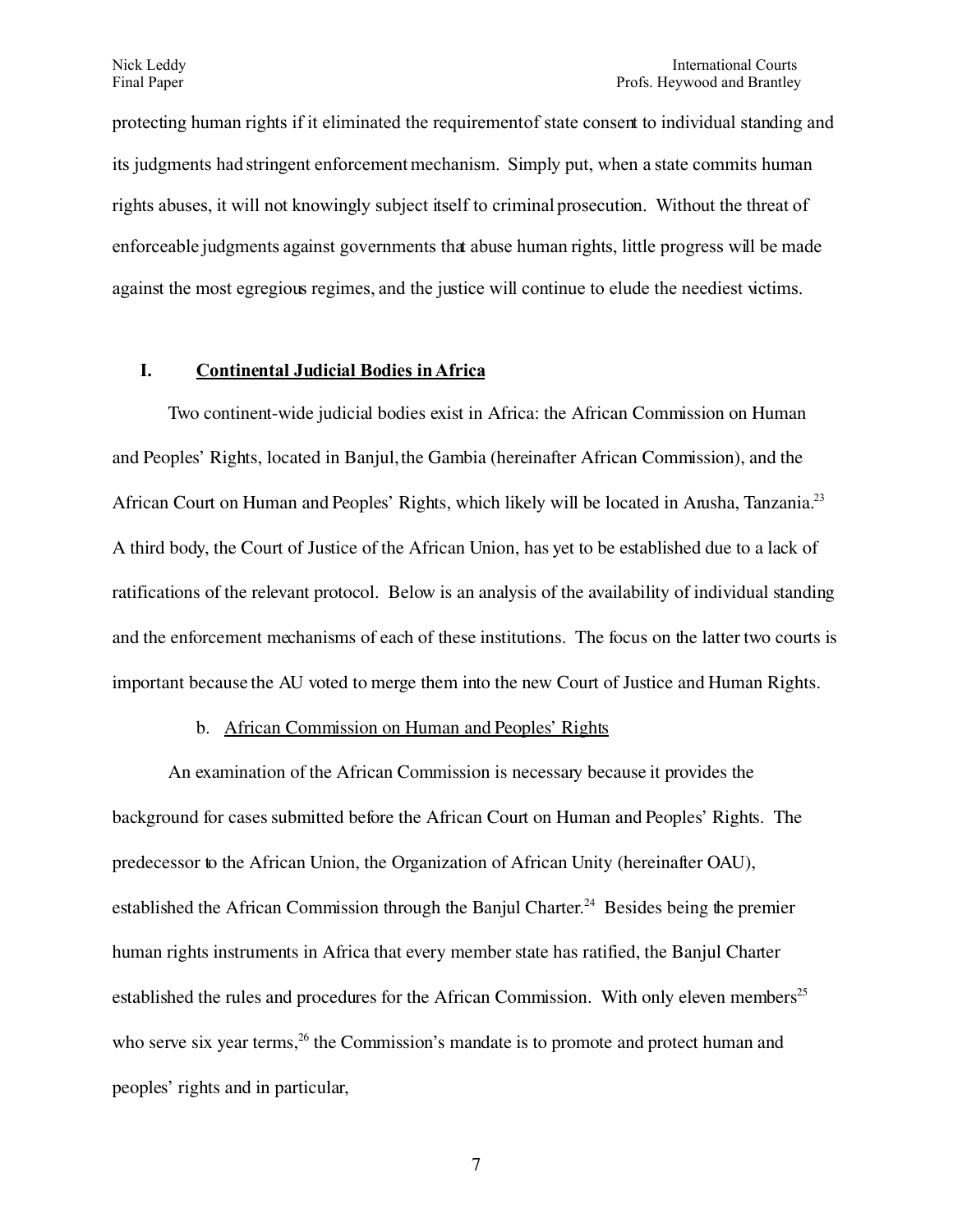(a) To collect documents, undertake studies and researches on African problems in the field of human and peoples' rights, organize seminars, symposia and conferences, disseminate information, encourage national and local institutions concerned with human and peoples' rights, and should the case arise, give its views or make recommendations to Governments.

(b) To formulate and lay down, principles and rules aimed at solving legal problems relating to human and peoples'rights and fundamental freedoms upon which African Governments may base their legislations.<sup>[27](#page-38-3)</sup>

Although this mandate may give the Commission broad advisory and investigatory powers, it fails to ensure that state parties comply with the Commissions' recommendations.

## *i. Individual Standing*

Individuals can bring claims before the African Commission, but under Article 55 of the Banjul Charter, a simple majority of Commission members must vote to consider the communication.[28](#page-38-4) Article 56 puts even more stringent requirements on individual communications: they cannot be anonymous, they must be compatible with the Charter, they cannot be written in disparaging or insulting language, and cannot be based exclusively on information from mass media.<sup>[29](#page-38-5)</sup> Further, individuals must submit the communication within a "reasonable time" after exhausting local remedies (unless it is "obvious" that pursuing local remedies would be an "unduly prolonged" process) and cannot submit cases that states have already settled in accordance with the principles of the Banjul Charter.<sup>[30](#page-38-6)</sup> The latter group of requirements imposes an undue burden on individuals without the financial means to go through several rounds of domestic litigation before filing a complaint. Further, the vagueness of the requirement that communications must be submitted within a "reasonable time" after exhausting local remedies can potentially be used arbitrarily against a petitioner to block his claim.

### *ii. Enforcement Mechanisms*

As mentioned previously, perhaps the biggest drawback of the African Commission is that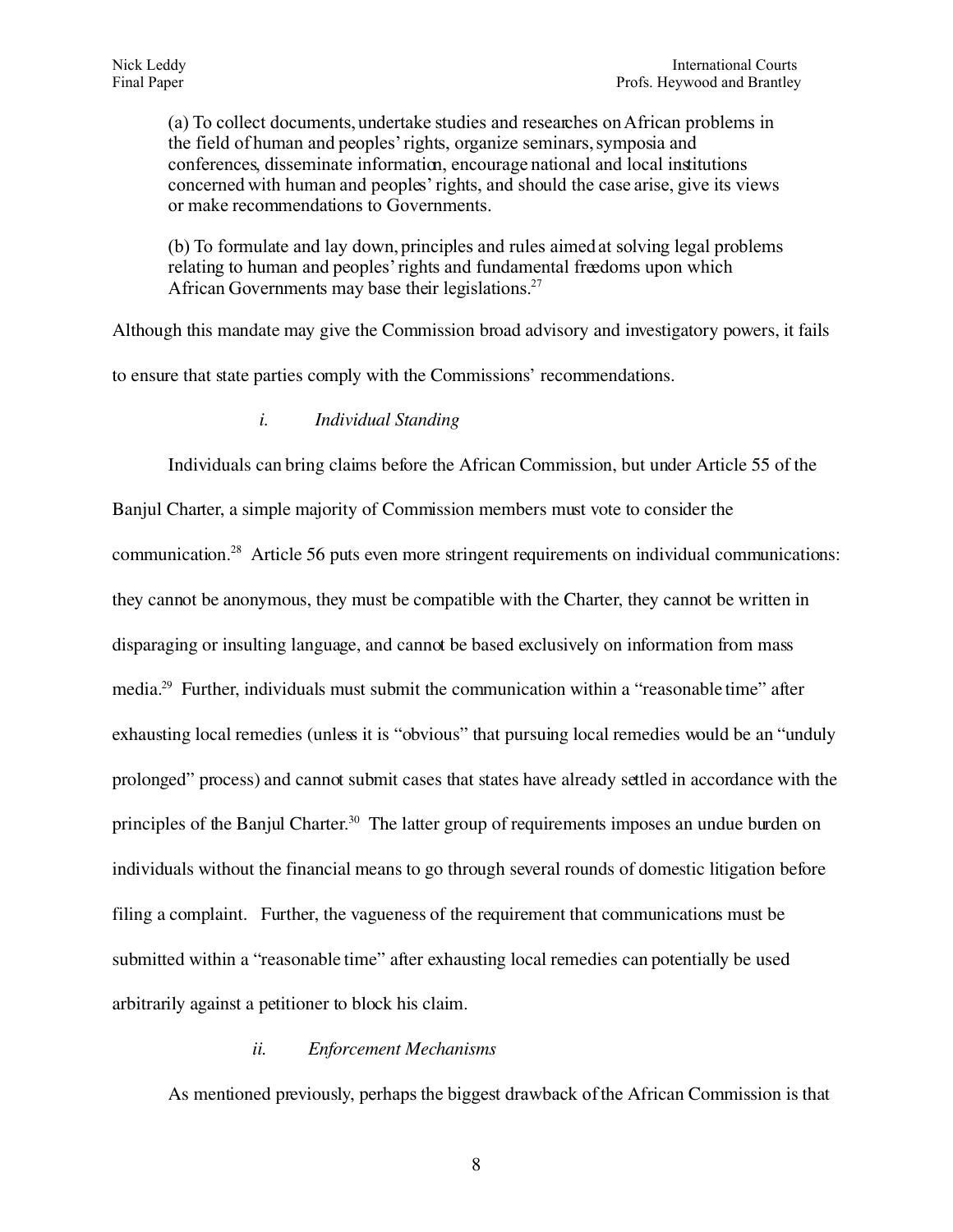its reports are not binding on state parties – a significant obstacle to the enforcement of human and peoples' rights in Africa. Although advisory opinions and reports can send an important message, they do not compel persistent and egregious human rights abusers to reform. For this reason, critics fault the Commission for lacking the teeth necessary to affect real and positive change on the human rights landscape.<sup>[31](#page-38-7)</sup>

With the advent of the newly merged Court of Justice and Human Rights, the AU has the great opportunity to solve two fundamental problems that plague the Commission: the considerable barriers to individual and NGO standing and the complete lack of enforcement mechanisms to ensure that parties comply with judgments.

## c. Court of Justice of the African Union

Article 18 of the Constitutive Act of the African Union established the Court of Justice of the African Union (CJAU).<sup>[32](#page-38-8)</sup> The Protocol providing for the details of the CJAU's composition and functions requires fifteen member states'ratification before the instrument can enter into force.<sup>[33](#page-38-9)</sup> As of August 2006, only twelve of the requisite fifteen states had ratified the protocd.<sup>[34](#page-38-10)</sup> Unlike other regional courts, the CJAU is designed primarily to focus on disputes over AU protocols and questions of international law, not as a forum for individuals to gain legal redress. Under article 19 of the protocol, CJAU jurisdiction includes disputes over African Union law, policy, and treaties; any question of international law; and any matters that state parties agree to have heard by the Court.<sup>[35](#page-38-11)</sup> Further, according to Article 19 of the relevant protocol, the Court can hear disputes over "the existence of any fact which, if established, would constitute a breach of an obligation owed to a State Party or to the Union," and "the nature or extent of the reparation to be made for the breach of an obligation."<sup>[36](#page-38-12)</sup> The Assembly of the AU can confer jurisdiction on the Court to hear any type of dispute not referred to in Article 19.[37](#page-38-13)

### *i. Individual Standing*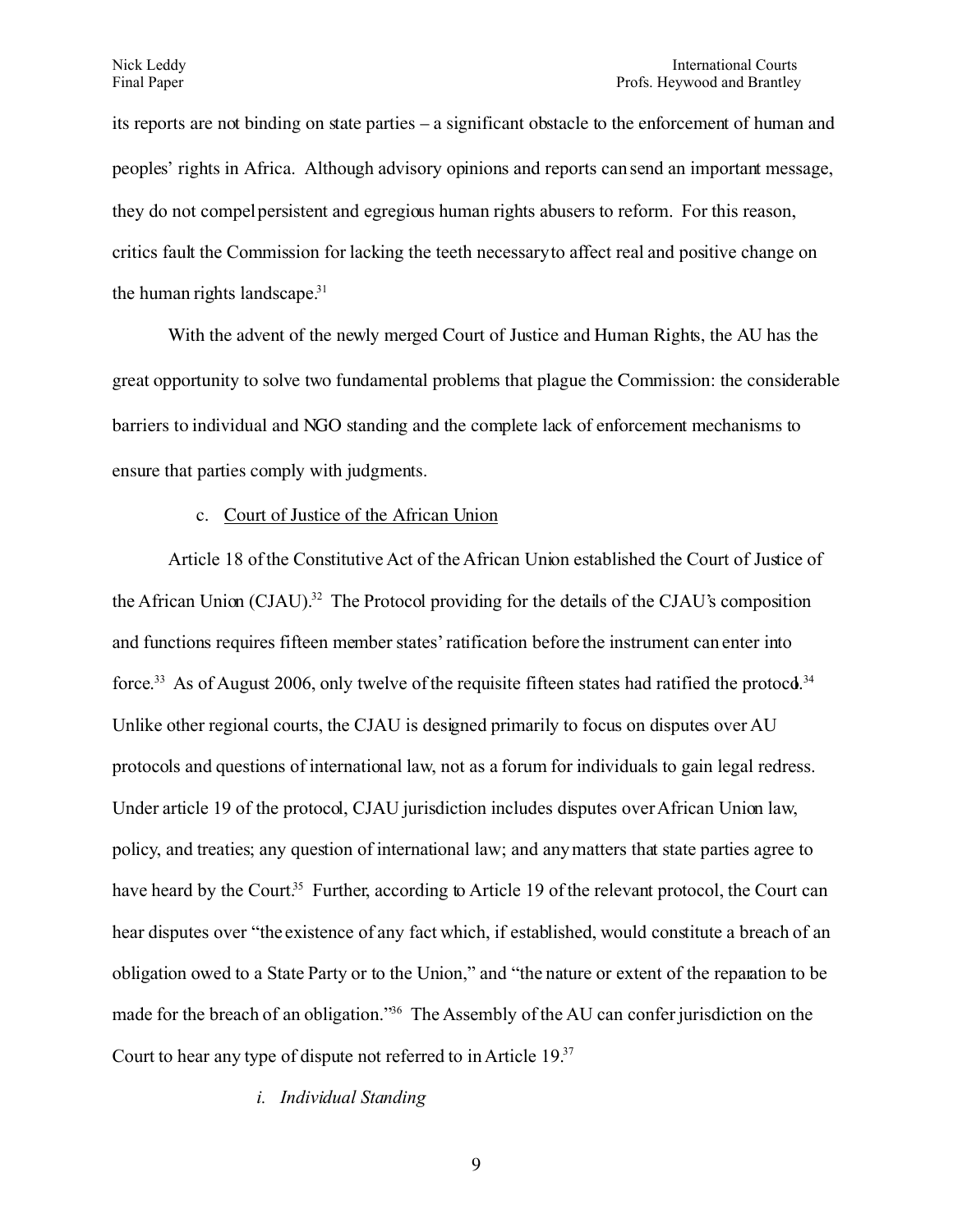#### Nick Leddy International Courts Final Paper Profs. Heywood and Brantley

Article 18 of the establishing protocol, governing the eligibility to submit cases, provides that the following groups can submit claims before the CJ: state parties to the CJ protocol, various African Union organs, and third parties under conditions to be determined by the Assembly of the African Union and "with the consent of the State Party concerned." [38](#page-38-14) Further, section two of the same article requires that the "conditions under which the Court shall be open to third parties shall, subject to the special provisions contained in treaties in force, be laid down by the Assembly ... ".<sup>[39](#page-38-15)</sup> Although this provision is open-ended, it is clear that a state party must explicitly consent to the submission of third party claims to the CJAU before such a claim can be brought against it.<sup>[40](#page-38-16)</sup> It is unlikely that many states will consent to such claims because no incentive exists to expose themselves to liability from individual plaintiffs.

In a somewhat vague manner, the protocol requires that a third party claim not place parties in a "position of inequality" before the Court.<sup>[41](#page-38-17)</sup> It is unclear whether this clause pertains to the retention of counsel, the filing of amicus briefs, or the equality of procedures in general. Notably, the protocol prohibits disputes involving non-member states from appearing before the court.<sup>[42](#page-38-18)</sup>

## *ii. Enforcement Mechanisms*

The protocol establishes a strong mechanism to enforce the CJAU's judgments. The protocol requires state parties to comply with and guarantee execution of a judgment in any dispute to which it is a party. [43](#page-38-19) When a party fails to comply with the judgment, the CJAU may refer the matter to the AU Assembly of Heads of State, which can take measures to give effect to the judgment, including the imposition of sanctions.<sup>[44](#page-39-0)</sup> Although these enforcement provisions are strong, the small likelihood that the CJAU will hear individual claims reduces its effectiveness for individuals.

### d. African Court of Human and Peoples' Rights

The Protocol establishing an African Court on Human and Peoples' Rights (ACHPR) came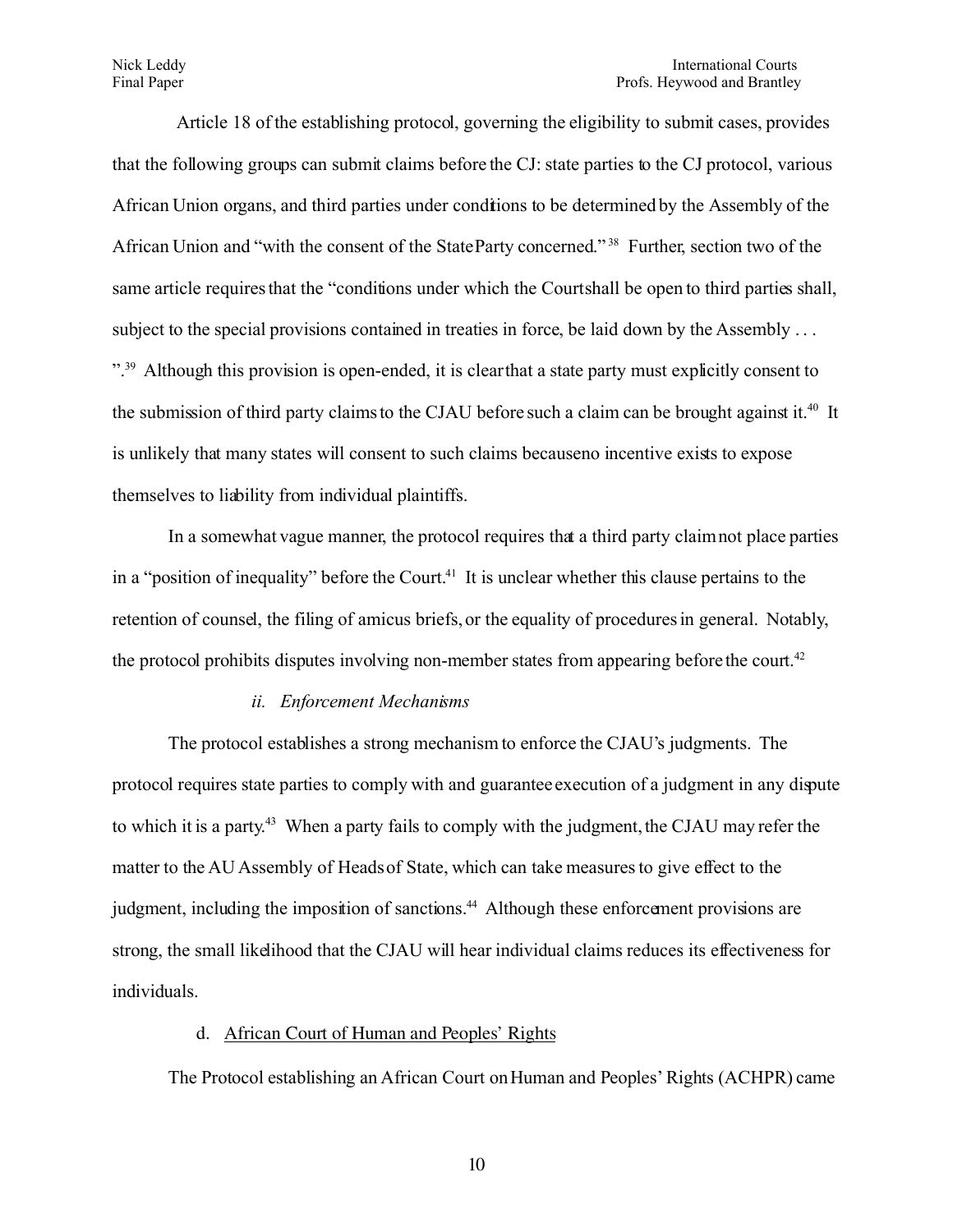into force on January 25, 2004.<sup>[45](#page-39-1)</sup> The Executive Council of the AU decided on January 22, 2006. to elect the first eleven judges of the Court,<sup>[46](#page-39-2)</sup> who were sworn in at the Court's first meeting in July 2006.[47](#page-39-3) The ACHPR permits parties to bring allegations of human rights violations on the basis of any international legal instrument, including international human rights treaties ratified by the relevant state party.<sup>[48](#page-39-4)</sup> The ACHPR can use the Banjul Charter, as well as "other relevant human rights instruments ratified by the States concerned" as the sources of relevant law.<sup>[49](#page-39-5)</sup> There is no provision requiring cases be of a certain gravity to be heard – permitting the resolution of a broad range of human rights violations. Although forty-eight states signed the protocol, only twentythree states ratified the protocol as of July 25, 2006, and the Court's decisions are only binding on those twenty-three states.<sup>[50](#page-39-6)</sup>

### *iii. Individual Standing*

Former chair of the African Commission, Ambassador Badawi, noted that "[t]he question of allowing NGO's and individuals to submit cases to the Court was one of the most complicated issues during the consideration of the Draft Protocol,"<sup>[51](#page-39-7)</sup> most likely due to states' sovereignty concerns. According to Article 5 of the Protocol establishing the Court, the following parties can submit claims before the ACHPR: the African Commission, a state party that has lodged a complaint with the Commission, a state party against which a complaint has been lodged at the Commission, a state party whose citizen is a victim of a human rights violation, and African Intergovernmental Organizations.<sup>[52](#page-39-8)</sup> When a state party has an interest in a case, it may file a petition to join.[53](#page-39-9) Notably, a state is permitted to file a claim on behalf of an aggrieved citizen, but that citizen is not automatically allowed to file a claim him or herself. Unfortunately, the considerable barriers to individual claims before the Commission discussed previously likely will reduce the pool of such claims the Commission refers to the ACHPR.

Importantly, Article 5(3) of the Protocol permits individuals and non-governmental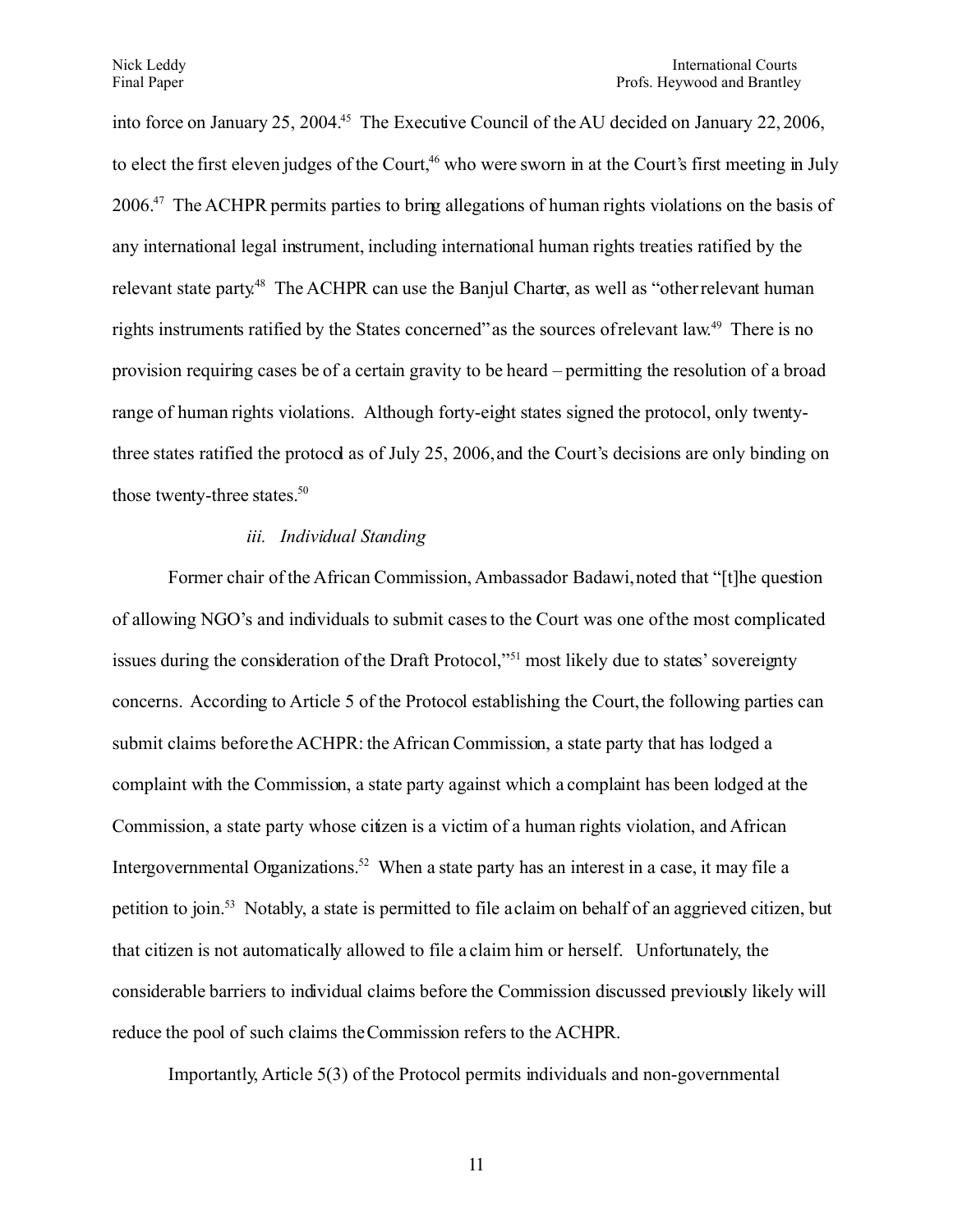organizations with observer status at the African Commission for Human and Peoples'Rights to file claims before it.<sup>[54](#page-39-10)</sup> Under Article 34(6), however, the state party must explicitly declare its support of the Court's competence to hear any petition under Article  $5(3)$ <sup>[55](#page-39-11)</sup> Requiring state consent to individual standing likely will preclude any individual claims from being heard, especially from any suspect state that does not want to expose itself to liability in a human rights court. This clause protects state sovereignty in a meaningful way, but by doing so remains an impediment to the realization of the important goal of ending impunity for human rights abusers. So far, Burkina Faso is the only state that has formally declared it will permit individuals to file claims under Article  $34(6)$ .<sup>[56](#page-39-12)</sup>

Article 10(3) requires that "any person, witness or representative of the parties who appears before the Court, shall enjoy protection and all facilities, in accordance with international law, necessary for the discharging of their functions, tasks and duties in relation to the Court.<sup>"[57](#page-39-13)</sup> This clause represents another important mechanism that will protect individuals and groups that seek to appear before the ACHPR, as well as any witnesses who testify on their behalf- a crucial task for the effective protection of human rights.

Although the Protocol is silent on the issue of exhausting local remedies, international law generally requires the applicant to utilize, or make a good faith effort to utilize, all available domestic judicial and administrative procedures before seeking international remedy. The Banjul Charter makes an exception for those cases unduly prolonged by local procedures.<sup>[58](#page-39-14)</sup> As with the African Commission, the requirement of exhaustion of local remedies may bias those without the resources to work their way through the domestic legal system. This general requirement fails to acknowledge that in Africa, there are instances where no domestic remedies exist to protect a party's human rights (either due to live conflict, lack of infrastructure, or contrary domestic law or policy). Relaxing the interpretation of this requirement would therefore better serve those people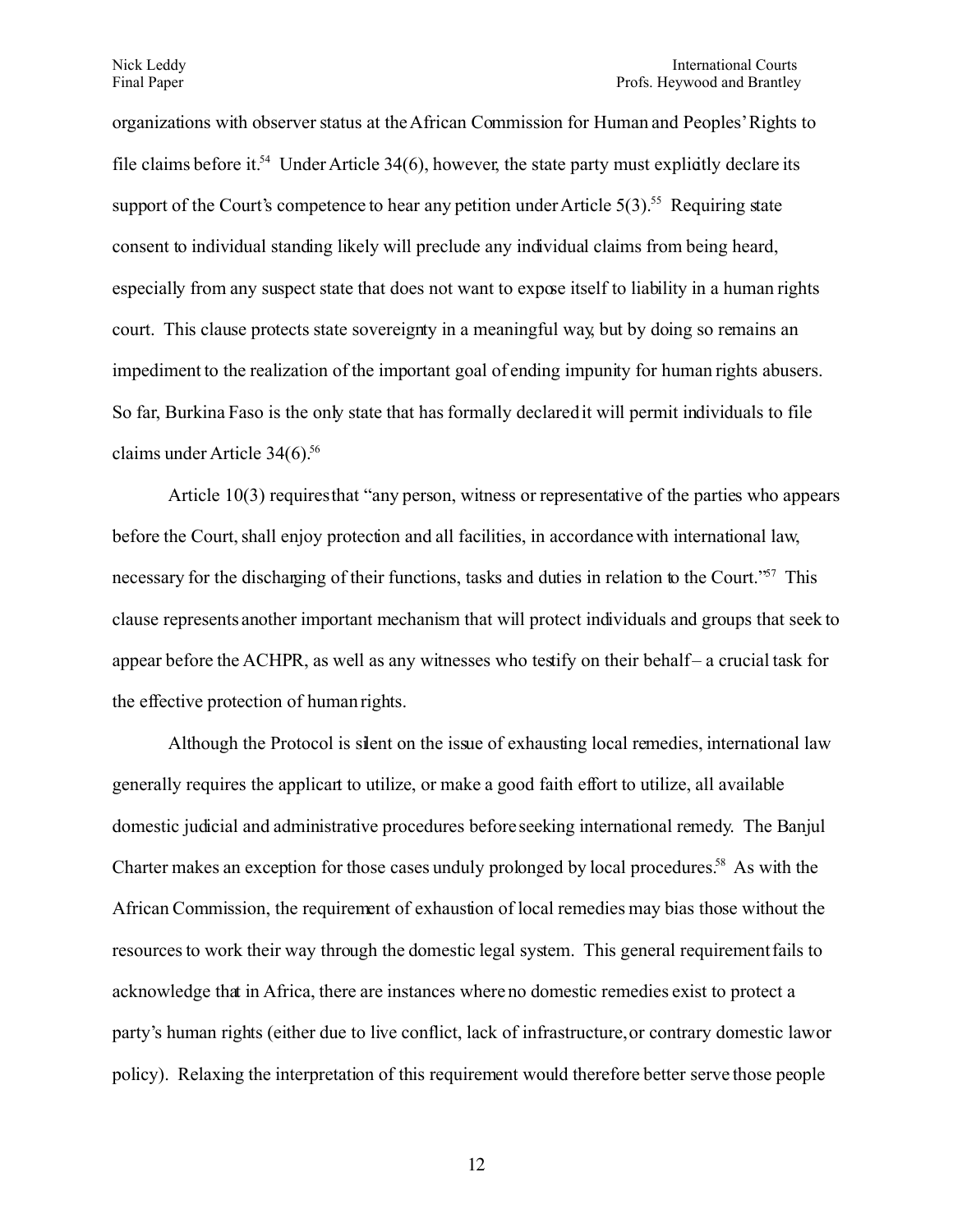the ACHPR seeks to protect.

### *iv. Enforcement*

Under Article 27, when the ACHPR holds proceedings and determines that there was a violation of a human or peoples'right, it will order a remedy for that violation, including the payment of fair compensation or reparation.<sup>[59](#page-39-15)</sup> In cases of extreme gravity and urgency, and when necessary to avoid irreparable harm to individuals, the Court shall adopt such provisional measures as it deems necessary with respect to the remedy required.<sup>[60](#page-39-16)</sup> The ACHPR's ability to grant fair compensation and reparations isan enormous one that should not be taken lightly. Such remedies are crucial to restoring the victim to the status quo and serve as an important deterrent because other states would be less likely to repeat abuses if they know they will be subject to stiff financial penalties.<sup>[61](#page-39-17)</sup> If the Court chooses a broad interpretation of Article 27, it will be able to grant structural remedies or order non-compliant states to stop practices and revoke laws that violate human rights. $62$ 

The Court's decisions are final and not subject to appeal.<sup>[63](#page-40-1)</sup> All -twenty-three state parties to the Protocol have agreed to comply with judgments in any case to which they are parties within the time stipulated by the Court and to guarantee its execution.<sup>[64](#page-40-2)</sup> This last clause is problematic because it places the onus on the state to enforce judgments against itself for violating human rights treaties. The clause also ignores the highly likely proposition that a state guilty of violating its citizens' human rights will fail to respect an ACHPR order requiring it to change its behavior or compensate victims.

The use of public shaming is another enforcement mechanism at the ACHPR's disposal. Article 31 requires the Court to report annually to the AU Assembly and include the cases in which a state failed to comply with the Court's judgment.<sup>[65](#page-40-3)</sup> When considerable aid and trade packages are linked to good governance and respect for human rights, the threat of such shaming can have a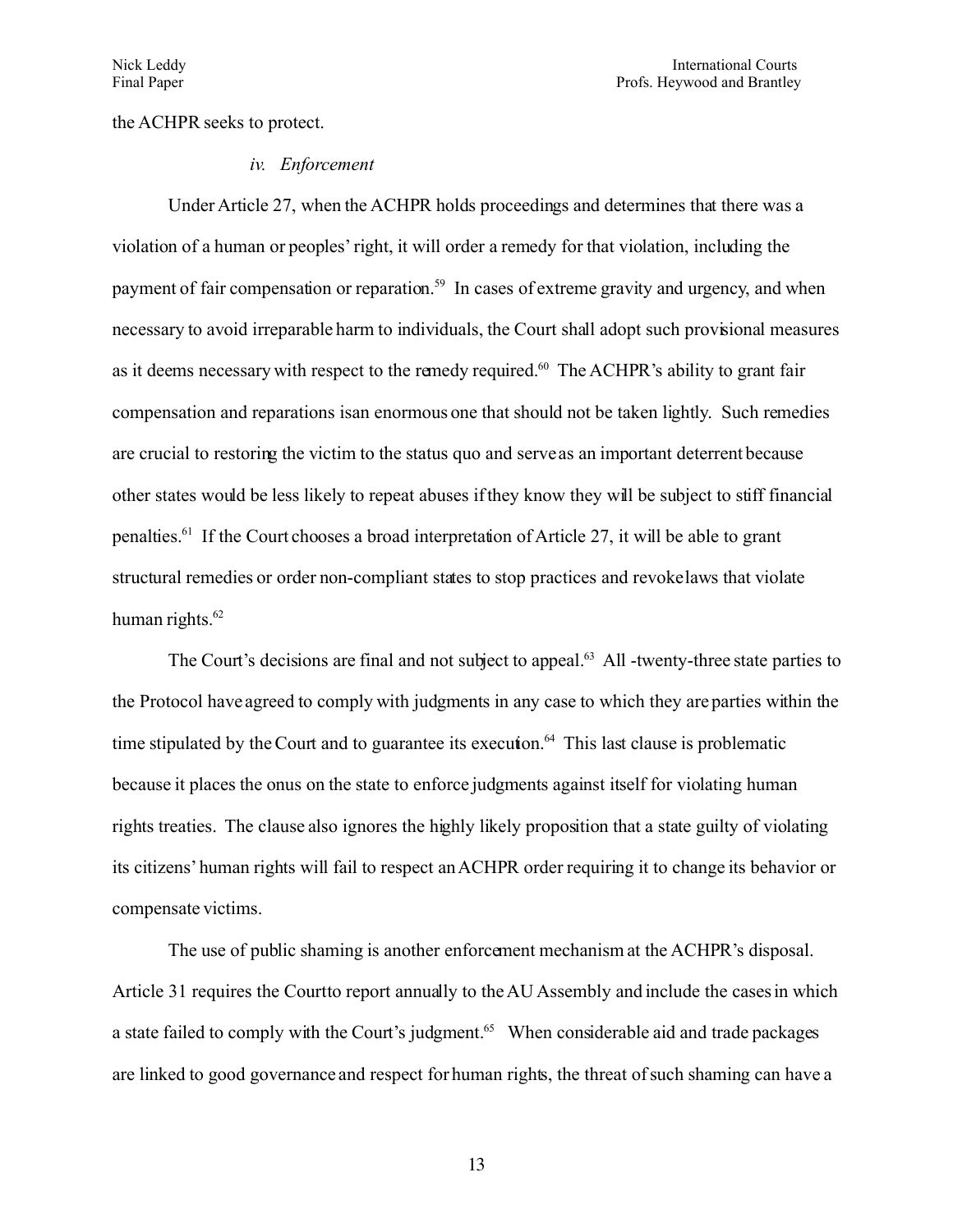strong impact on state behavior.<sup>[66](#page-40-4)</sup> The AU Assembly also has the power under the AU Constitutive Act to take affirmative action, such as the passing of resolutions urging compliance with the Court's orders<sup>[67](#page-40-5)</sup> or applying economic sanctions to a non-compliant state.<sup>[68](#page-40-6)</sup>

Lastly, the Protocol's requirement that the Court render its judgment within ninety days after completing its deliberations<sup>[69](#page-40-7)</sup> promotes efficiency and helps ensure that justice is not delayed. Although this judgment is final and not subject to appeal, the Court may review it later if new evidence is found.<sup>[70](#page-40-8)</sup> The finality provision, with its safeguard for good cause, also promotes efficiency and effective enforcement.

### *iii. Advisory Jurisdiction*

It is also important to note the ability of "any African organization recognized by the OAU" to bring a matter to the Court for clarification of any legal issue related to the Banjul Charter, the Protocol, or importantly, to "any other pertinent human rights instrument ratified by the States concerned." [71](#page-40-9) Although the definition of a "recognized" organization is unclear, this provision broadens the ability of individuals and NGOs to at least resolve questions of international or human rights law before the Court. The subsequent advisory proceeding may not be binding on a state party, but it will carry substantive legal weight and would make a good bargaining tool should individuals or NGOs seek to negotiate with the offending state party.

## **V. Comparative Analysis of Other Regional Human Rights Systems**

Many scholars note the utility of comparing regional human rights systems.<sup>[72](#page-40-10)</sup> In arguing the need for an effective African Court to try alleged human rights violators, one scholar notes that "the relative successes of the InterAmerican and European regional human rights systems – both of which rely on courts for their effectiveness- gave further impetus to the growing call for a human rights court in Africa." [73](#page-40-11) A comparative analysis of these institutions will reveal the strengths and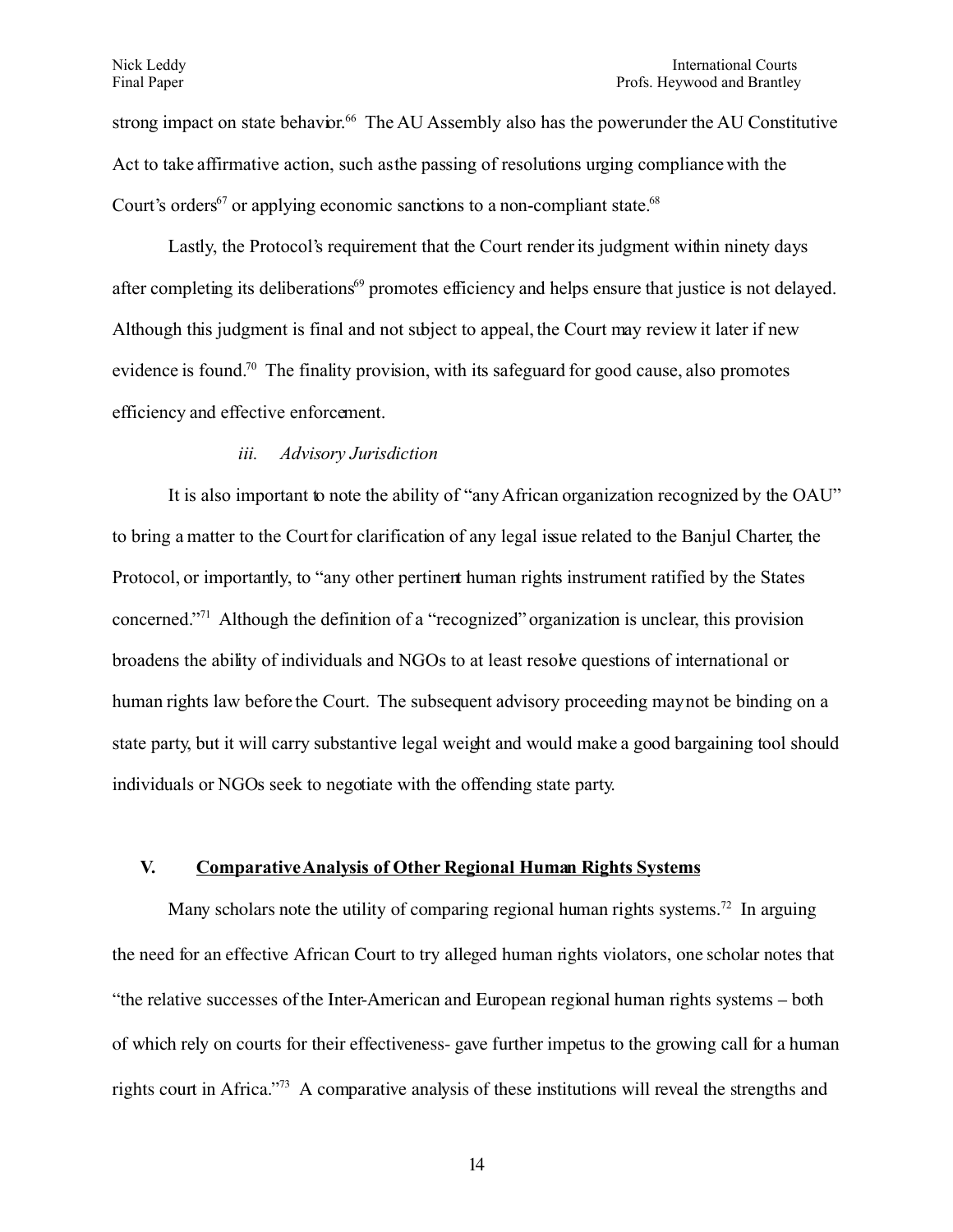weaknesses of each system and how their positive aspects can best be applied to the African context.

### b. European Court of Justice

The treaty establishing the European Coal and Steel Community also established the European Court of Justice (hereinafter ECJ) in 1951, which became an independent institution in 1958.<sup>[74](#page-40-12)</sup> After undergoing several transformations, the ECJ became the highest court in Europe that governs matters related to the European Community (hereinafter EC). In October 1988, the European Council set up an autonomous Court, the Court of First Instance (hereinafter CFI), to assist the ECJ in hearing specific actions or proceedings and to serve as a court where individuals could file claims on matters related to EC law. [75](#page-40-13) The CFI thus enabled the ECJ to focus on ensuring the uniform interpretation of EC law. The Court of Justice has played a central role in the progress of European integration, especially through its case law, and in the establishment of the European Community. [76](#page-40-14)

## *i. Individual Standing*

According to EC law, individuals and economic operators enjoy various remedies for their legal claims.<sup>[77](#page-40-15)</sup> Although private parties cannot bring a case before the ECJ, they can bring a lawsuit in a member state's national court and ask that court to refer questions of EC law to the ECJ for a preliminary ruling under Article 234 of the treaty that governs the EC.<sup>[78](#page-40-16)</sup> It is important to note that the ECJ does not work under a certiorari system like the U.S. Supreme Court.<sup>[79](#page-40-17)</sup> Notably, private tribunals such as arbitration panels cannot refer claims; only those bodies that satisfy a set of factors regarding independence, procedure, and permanence can refer cases to the ECJ.[80](#page-40-18)

As a second route to achieve legal redress, individuals and economic operators have the right to bring an action to nullify an EC organ's decision according to Article 230 of the EC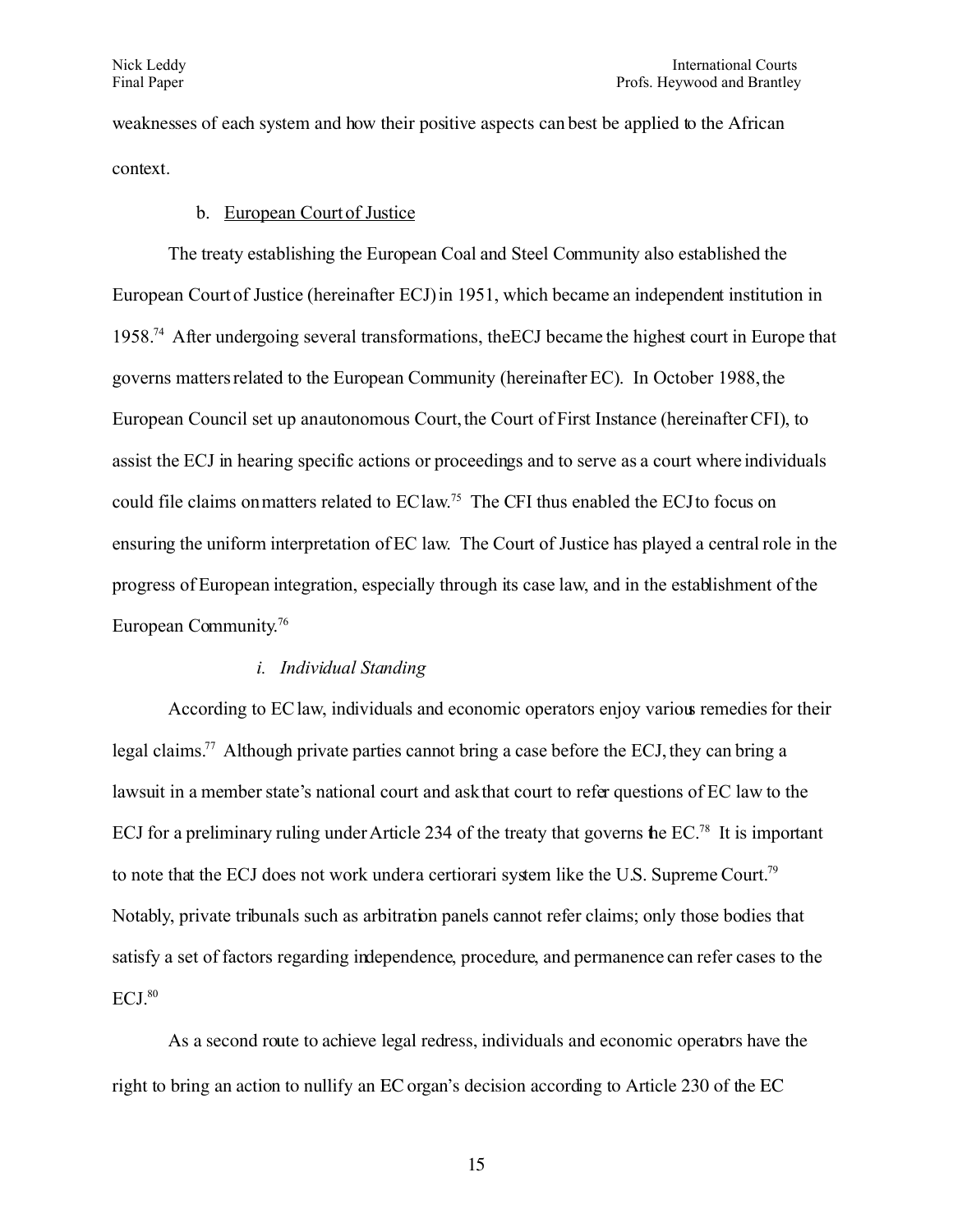Treaty.<sup>[81](#page-40-19)</sup> Article 230 limits the conditions on which such standing can occur, however, by narrowly defining the concept of individual concern.<sup>[82](#page-40-20)</sup> The ECJ has actively rejected proposals to broaden the scope of petitioners eligible under Article 230.<sup>[83](#page-40-21)</sup>

Both individuals and member states can file claims regarding the interpretation and application of EC law with the Court of First Instance (CFI). A party can then appeal CFI judgments to the ECJ, which only decides matters of law. Causes of action that can be brought before the CFI include actions for an EC institution's failure to act and action for the reparation of damage caused by an EC institution's unlawful conduct. The CFI can also decide cases based on subject matter jurisdiction, including agriculture, state aid, social policy, and regional policy, among others. This relatively broad jurisdictional grant encompasses several potential human rights claims and therefore can act as an alternative avenue for an individual victim's redress.

### *ii. Enforcement*

Of all the institutions surveyed in this paper, the ECJ has the most strict and effective enforcement mechanisms. Its rulings have direct effect and primacy over the national law of all EC member states.<sup>[84](#page-40-22)</sup> The direct effect of EC law in member countries means that parties can invoke that law before any national court of a member state.<sup>[85](#page-40-23)</sup> Invocation of EC law before domestic courts gives a consistency to law throughout the member states, thereby promoting more rapid integration. Primacy, also known as supremacy, means that EC law always trumps conflicting municipal law – another factoradding to the consistency of EC law.<sup>[86](#page-41-0)</sup> Additionally, the ECJ recognizes a state liability doctrine, which makes member states liable, in specific circumstances, to pay damages to individuals and economic operators for violations of EC law. [87](#page-41-1) Although the principles of direct effect, primacy, and state liability infringe to some extent on state sovereignty, they make for a strong, unified, consistent approach to matters of social and economic integration<sup>[88](#page-41-2)</sup> – issues that will be highly relevant to Africa's new CJHR.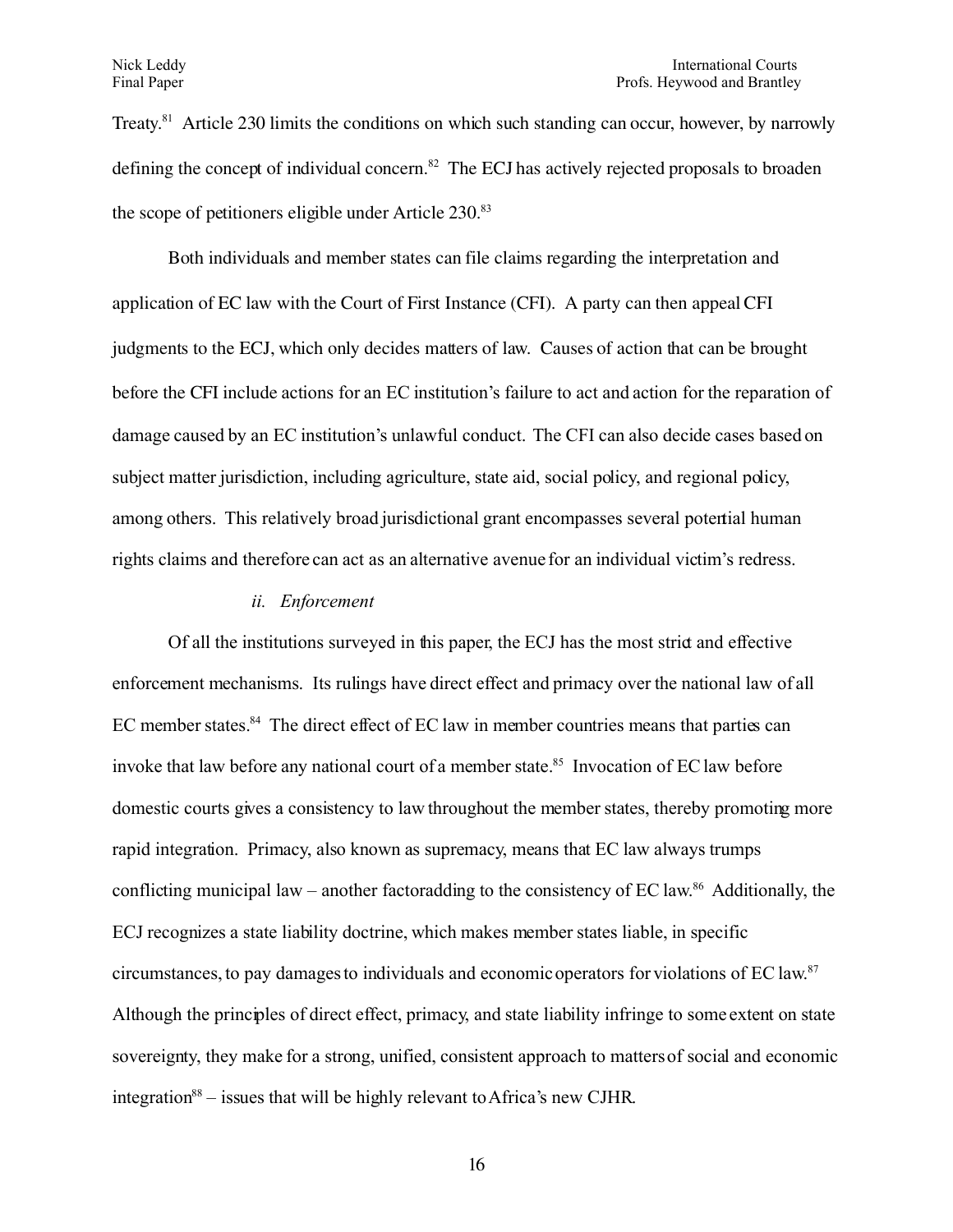## c. European Court of Human Rights

The European Court of Human Rights (ECHR) is a central human rights body in Europe $89$  and is among the most progressive in the world in its permission of individual standing and its enforcement of judgments. In 1950, the Council of Europe adopted the Convention for the Protection of Human Rights and Fundamental Freedoms (hereinafter European Convention), which established the ECHR in conjunction with the European Commission on Human Rights (hereinafter European Commission).<sup>[90](#page-41-4)</sup> The European human rights machinery began slowly although 5,960 complaints were filed with the Commission between 1959 and 1972, it only admitted 120 cases, ten of which were referred to the ECHR.<sup>[91](#page-41-5)</sup>

### *i. Standing*

Initially, individuals did not have direct standing before the ECHR. Member states could file claims against one another pursuant to article 33 of the Convention. Private parties, however, had to apply to the European Commission of Human Rights, which would file a case in the ECHR on the individual's behalf if it found the case to have merit. Mirroring the current situation with the ACHPR, European states could choose whether to adopt the specific clause providing individual access to the Commission.<sup>[92](#page-41-6)</sup> In 1994, Protocol 9 changed this process when it enabled individual applicants to bring their cases before the ECHR, but was subject to ratification by the respondent state and approval from a screening panel.<sup>[93](#page-41-7)</sup>

After coming into force on 1 November 1998, Protocol 11 revolutionized the human rights machinery in Europe. Protocol 11 replaced the existing, part-time Court and European Commission of Human Rights with a single, full-time Court.<sup>[94](#page-41-8)</sup> The protocol also assigned the ECHR the powers and functions of the old Commission, and significantly, provided for individual standing before the ECHR.<sup>[95](#page-41-9)</sup> All states parties accepted the jurisdiction of the Court to rule over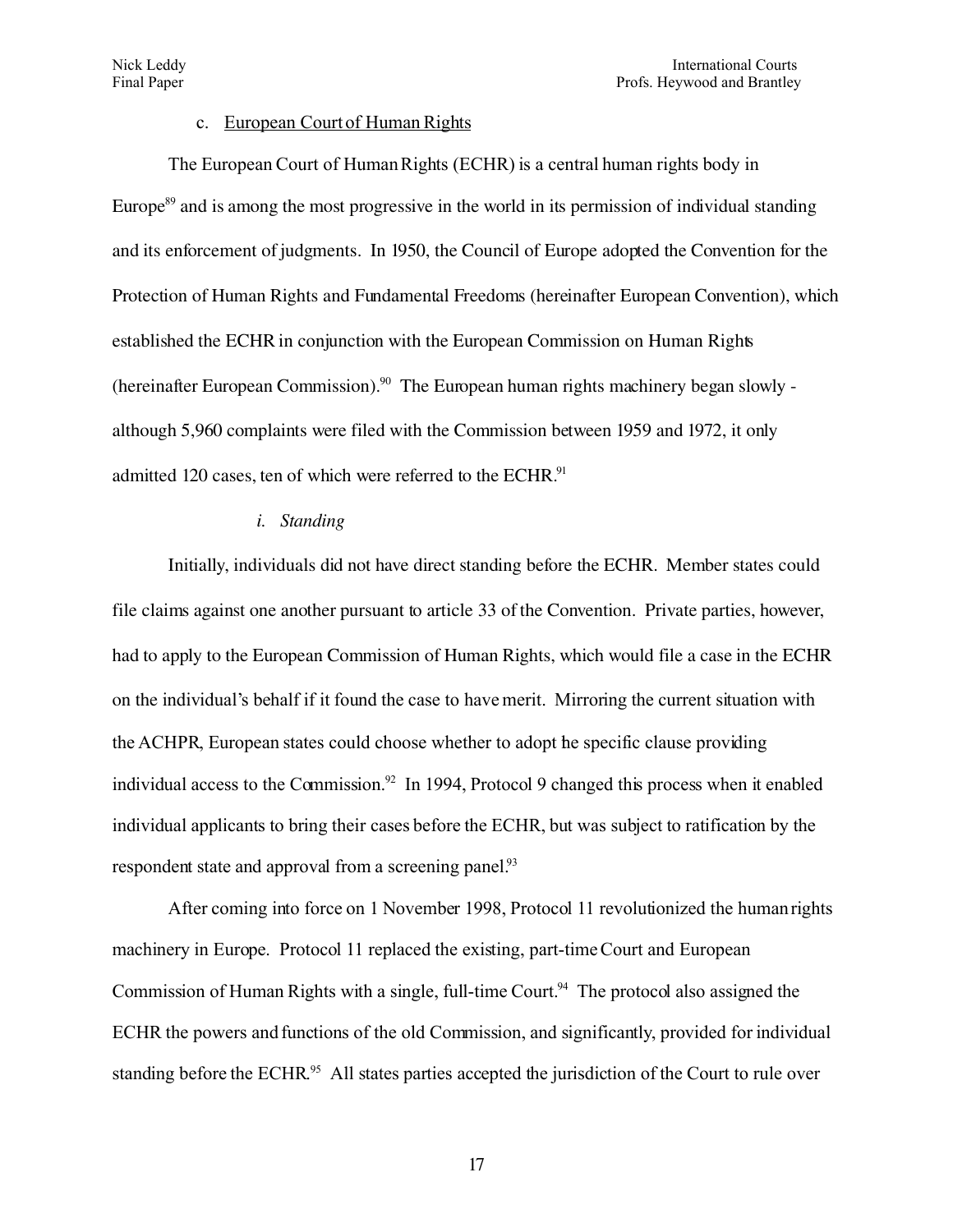cases brought against them by individuals.<sup>[96](#page-41-10)</sup>

Article 34 of the current European Convention (incorporated as a result of Protocol 11) greatly broadened the ability of individuals to seek legal redress for human rights abuses and provides model language for the rest of the world. It reads,

### **Article 34. Individual applications**

The Court may receive applications from any person, non-governmental organisation or group of individuals claiming to be the victim of a violation by one of the High Contracting Parties of the rights set forth in the Convention or the protocols thereto. The High Contracting Parties undertake not to hinder in any way the effective exercise of this right.

While the first sentence encapsulates the substance of the article, the second sentence is perhaps more important because it prohibits state parties from interfering with the effective exercise of individual applications. Such strong language represents a movement away from traditional statecentered international law and virtually guarantees individual Europeans the right to be file applications alleging human rights violations, either committed by a state or a private party. If the African Court followed this practice, and permitted individual applications without reservation, it would accomplish more fully its mandate to promote and protect human rights on the African continent*.*

## *1. Proposed Law – Protocol 14*

Over the three years following the adoption of Protocol 11, the ECHR caseload grew at an unprecedented rate. Due in some respect to the drastic enlargement of the European Community, the total number of applications to the ECHR increased from 5,279 in 1990 to 10,335 in 1994  $(+96%)$ , 18,164 in 1998  $(+76%)$  and 34,546 in 2002  $(+90%)$ .<sup>[97](#page-41-11)</sup> The number of applications the ECHR decided rose from 5,979 in 19[98](#page-42-0) to 13,858 in 2001, an increase of approximately 130%.<sup>98</sup>

This increase in volume led the ECHR to pursue further reforms in Protocol 14 to promote judicial economy and the efficient processing of claims. Russia is the only one of the forty-six member states of the Council of Europe that has not ratified Protocol 14 thus preventing the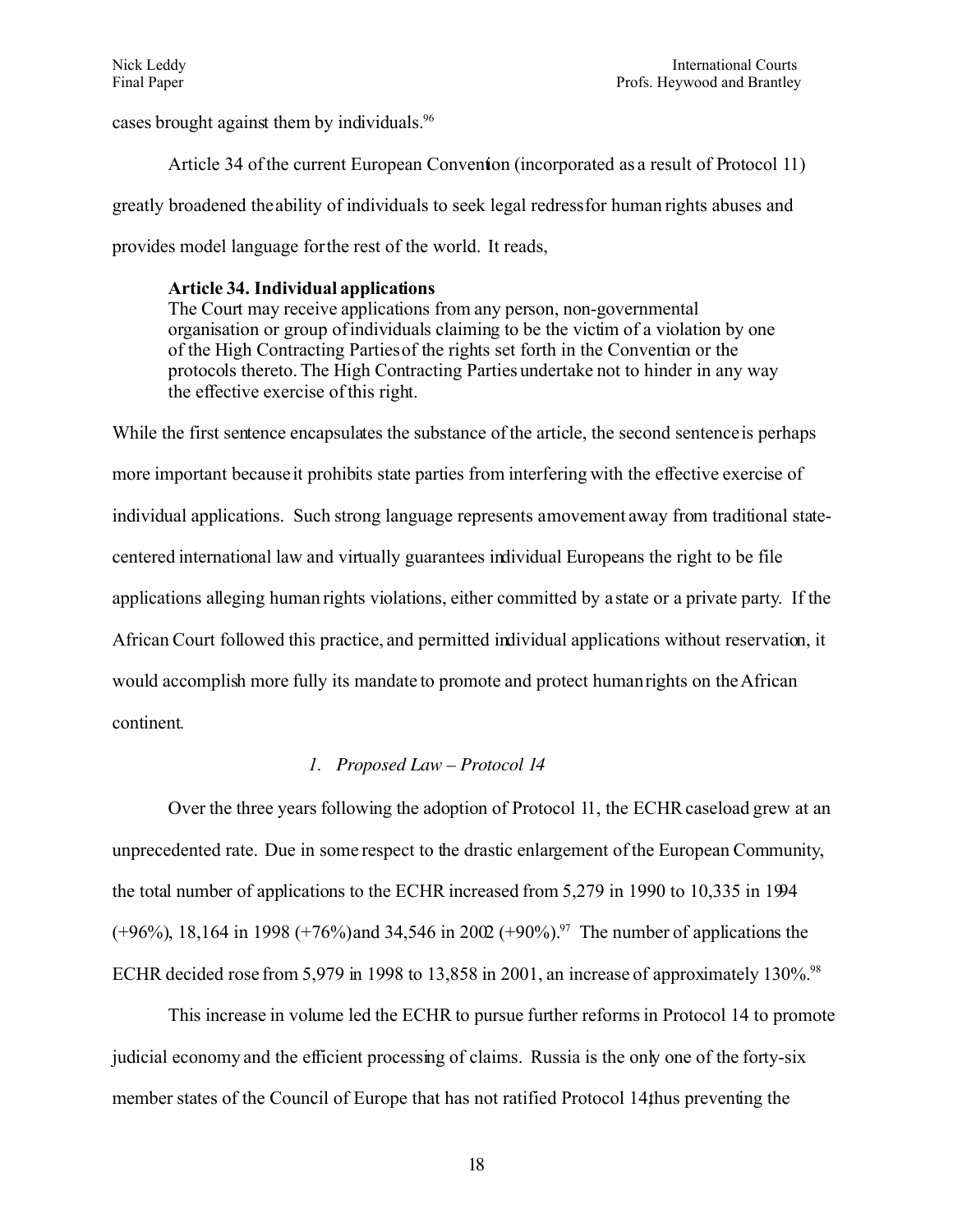#### Nick Leddy International Courts Final Paper Profs. Heywood and Brantley

protocol from entering into force.<sup>[99](#page-42-1)</sup> Protocol 14 would stem the increasingly large flow of individual claims before the court and "improve[s] and accelerate[s] the execution process" with respect to ECHR judgments.<sup>[100](#page-42-2)</sup> The protocol would permit individual judges, instead of groups of three judges, to either accept or deny an individual petition. Also, a panel of three judges could rule on a case when highly similar precedent gives a clear answer as to the outcome. Despite the criticism of some observers who want a more universal consideration of petitions,<sup>[101](#page-42-3)</sup> Protocol 14 seeks to shift the ECHR focus to those petitions that allege "serious harm" instead of those that allege lesser harms – largely because of the overwhelming case load the court faces.

Protocol 14 has another mechanism to limit the number of applications before the ECHR it amends Article 35 of the European Convention to require the ECHR to declare an application inadmissible if it is "incompatible with the provisions of the Convention or the Protocolsthereto, manifestly ill-founded, or an abuse of the right of individual application" or if "the applicant has not suffered a significant disadvantage."<sup>[102](#page-42-4)</sup> The latter clause makes an exception for those instances where "respect for human rights as defined in the Convention and the Protocols thereto requires an examination of the application on the merits and provided that no case may be rejected on this ground which has not been duly considered by a domestic tribunal." Despite this exception, the refusal to hear cases where the applicant has not suffered a "significant" disadvantage" is problematic. What constitutes a "significant" violation? It is difficult to quantify degrees of human rights violations in an attempt to describe those more serious harms – all violations involve an infringement on a fundamental right and can therefore be damaging to the complainant.

## *ii. Third Party Intervention*

Third parties can intervene only in cases of individual applications and only with regard to the state in question.<sup>[103](#page-42-5)</sup> These parties can submit documents and participate in hearings in all cases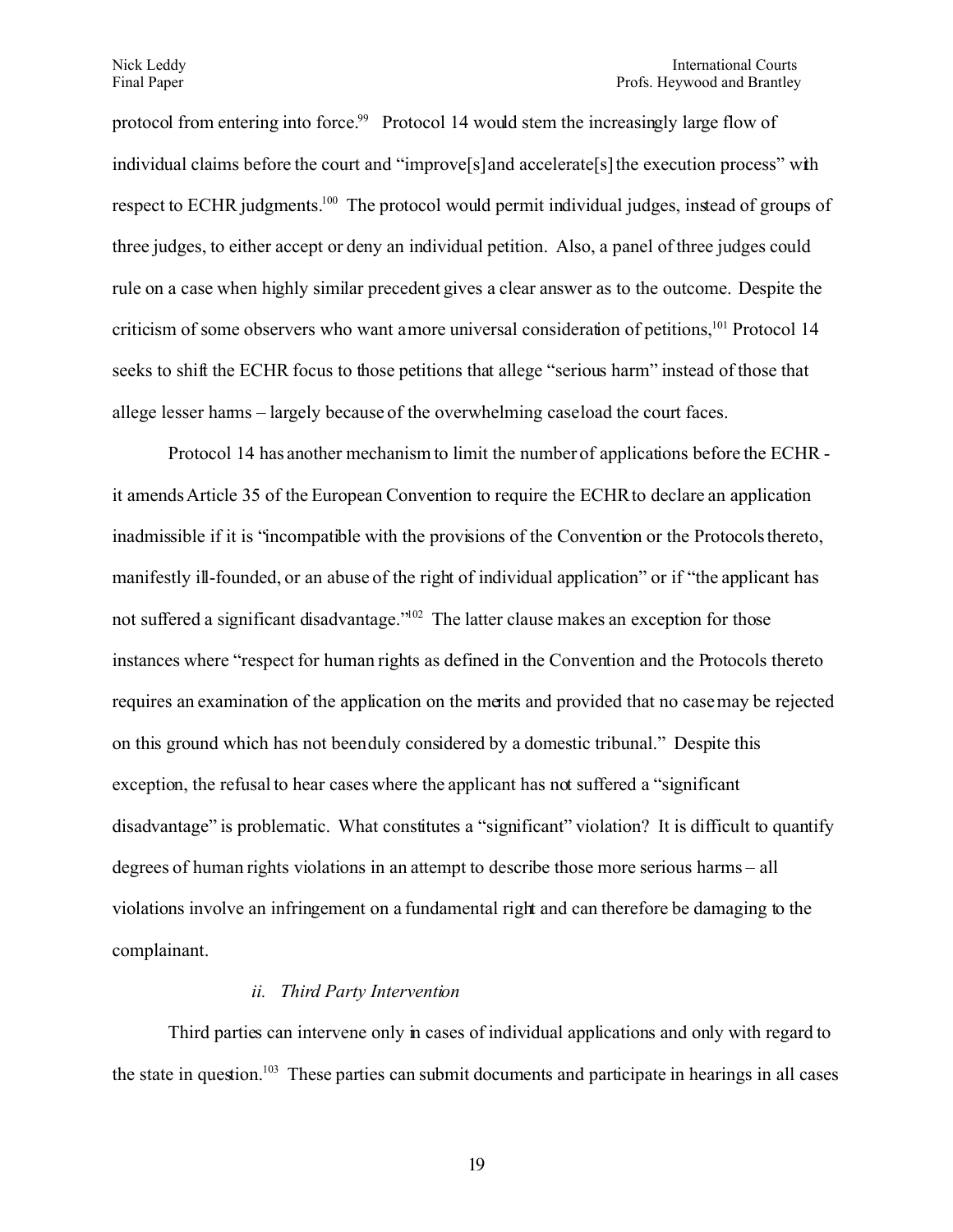before a chamber or the Grand Chamber.<sup>[104](#page-42-6)</sup> The President of the ECHR may also permit, in the interest of justice, third parties to participate in hearings or submit documents.<sup>[105](#page-42-7)</sup>

*iii. Enforcement Mechanisms*

Article 46(1) of the European Convention obliges states to "undertake to abide by the final judgment of the Court in any case to which they are parties."<sup>[106](#page-42-8)</sup> This undertaking requires states to remedy both the damage to individual applicants (individual measures), as well as to take general steps to change the violating law, policy, or practice so as to prevent similar violations from occurring in the future (general measures).<sup>[107](#page-42-9)</sup> Individual measures often include a payment of monetary damages to the applicant to cover expenses and restore the victim to the status quo, but can also be non-monetary damages including the re-opening of unfair procedures, destruction of illegally gathered information, or revocation of deportation.<sup>[108](#page-42-10)</sup> General measures include a review of legislation, rules, regulations, or case law in order to help prevent similar violations in the future.<sup>[109](#page-42-11)</sup>

In a notable bow to state sovereignty, states have substantial freedom in the choice of the individual and general measures they take to meet these requirements, as demonstrated in the ECHR judgment in *Scozzari and Giunta v. Italy* in 2000.<sup>[110](#page-42-12)</sup> Acting as a check on state discretion, the Council of Europe's Committee of Ministers closely monitors the states' choices, but cannot compel the state to do comply with an ECHR judgment. As the main political body of the Council of Europe, the Committee of Ministers can require reports from the state party, and in conjunction with the Directorate of Human Rights, recommend action for the state to follow. In sum, the Ministers' supervisory power has no bite.

In contrast to the ECJ, the ECHR does not have direct effect.<sup>[111](#page-42-13)</sup> Although the European Convention applies to all member states, domestic law governs the effect of ECHR decisions in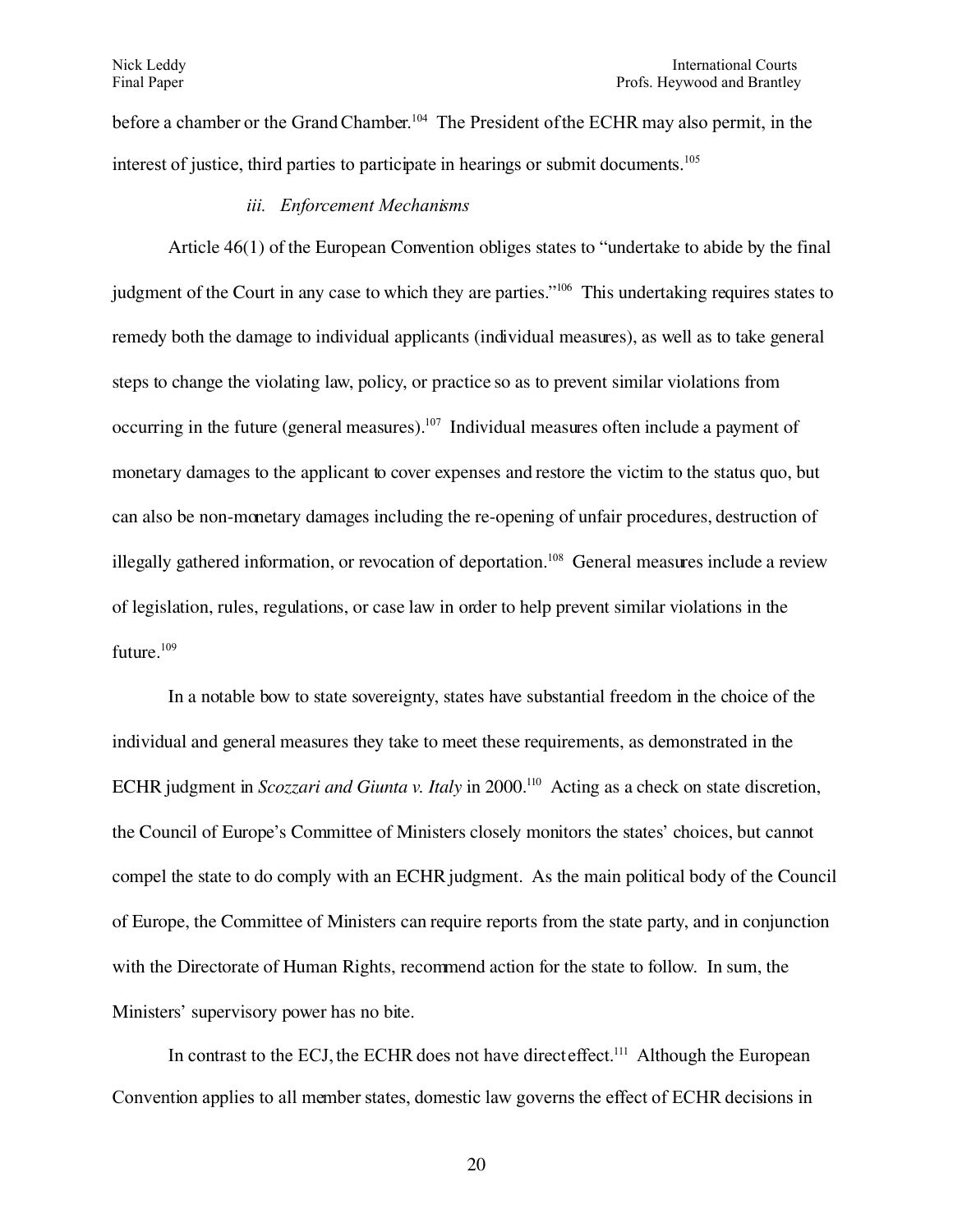practice.<sup>[112](#page-42-14)</sup> The ECHR does not have offices in each country to oversee the implementation of its judgments, instead national courts have a good amount of discretion to enforce ECHR decisions.[113](#page-42-15) Depending on the political structure of the member state, either a national court can invoke the Convention, or the government incorporates the Convention into the domestic legal system.<sup>[114](#page-42-16)</sup> In either situation, the domestic government interprets and applies the law. The oversight of the Committee of Ministers helps to ensure implementation through political bargaining and close monitoring of the situation, but does not have a strong enforcement mechanism to ensure implementation, thus leaving the execution of the law to state parties.

## *1. Proposed Law – Protocol 14*

As discussed previously, Protocol 14 requires Russia's ratification before it enters into force.<sup>[115](#page-43-0)</sup> Article 16 of Protocol 14 provides forthe amendment of article 46 of the European Charter governing the binding force and execution of ECHR judgments*.* Under Protocol 14, Article 46 would require all state parties to abide by the final judgment of the ECHR in any case to which they are a party.<sup>[116](#page-43-1)</sup> The final judgment would then be sent to the Committee of Ministers, which supervises its execution and can, by a 2/3 vote, refer the matter back to the ECHR for infringement proceedings if there is a problem with state interpretation or enforcement of the judgment.<sup>[117](#page-43-2)</sup> If the ECHR determines the state failed to correctly interpret or enforce the judgment, the ECHR refers the matter back to the Committee of Ministers, who will take steps to remedy the situation.<sup>[118](#page-43-3)</sup> As the ECHR notes in its own internal documents, "The Convention is now one of the keystones of the European political framework precisely because the execution of each individual judgment in which a state is found to have violated the Convention is closely and systematically monitored by the other states through their representation in the Committee of Ministers."<sup>[119](#page-43-4)</sup>

The Explanatory Report to Protocol 14 also recommends that states give retroactive effect to ECHR measures and remedies and that the Committee of Ministers to prioritize consideration of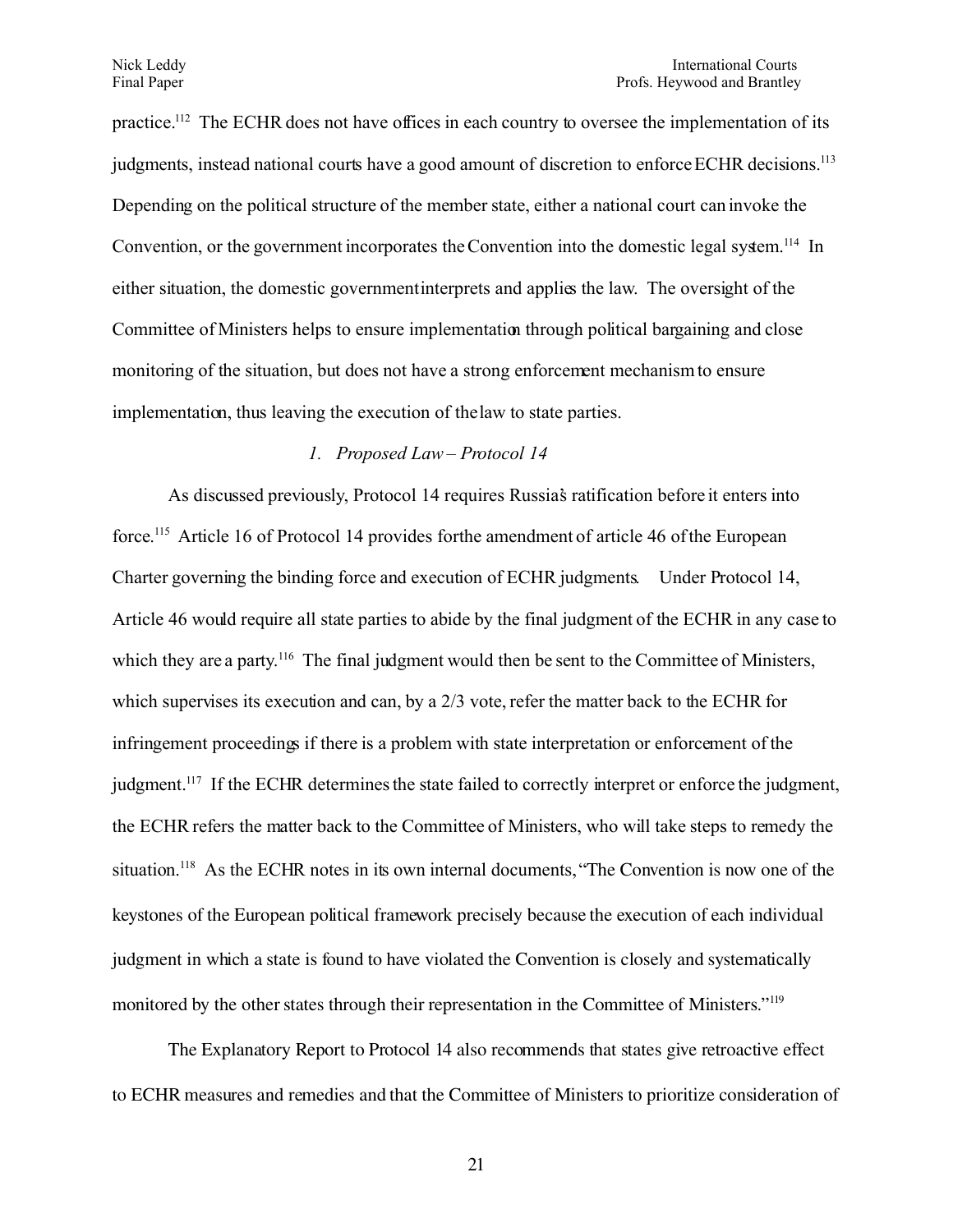judgments that identify structural problems that are responsible for a significant number of repetitive applications in an attempt to solve and dismiss those problems efficiently.<sup>[120](#page-43-5)</sup> The most significant amendment to the European Convention, however, would enable the Committee of Ministers to bring infringement proceedings in the ECHR against any non-compliant state party.<sup>[121](#page-43-6)</sup> These changes implement a concrete set of procedures to overview the implementation of ECHR judgments. Although they do not go as far as the Court of Justice of the African Union and permit the sanctioning of a violating party, a mechanism exists that closely monitors state compliance.<sup>[122](#page-43-7)</sup> The ACJHR should at a minimum have such a monitoring mechanism, but would be more effective in implementing judgments with the threat of sanctions.

### d. Inter-American Court of Human Rights

Upon the American Convention on Human Rights' entry into force (hereinafter American Convention), the Organization of American States established the Inter-American Court of Human Rights (hereinafter IACHR) in 1979 to promote and protect human rights in the Convention.<sup>[123](#page-43-8)</sup> Although the Court has successfully adjudicated many human rights cases, its effectiveness is limited because only state parties and the Inter-American Commission on Human Rights (hereinafter Inter-American Commission) can file claims, and its decisions are not binding on state parties.<sup>[124](#page-43-9)</sup> Further weakening the IACHR, state parties can withdraw at any time from the court's already limited jurisdiction.

#### *i. Individual Standing*

Unlike the ECHR, private individuals and organizations not have direct standing before the IACHR. Only member states and the Inter-American Commission can submit cases to the Court.[125](#page-43-10) As one observer noted, the narrower terms of access explains why the IACHR issued only one-tenth of the judgments that the ECHR gives per year.<sup>[126](#page-43-11)</sup>

Individuals, NGOs, and groups can file claims with the Inter-American Commission, which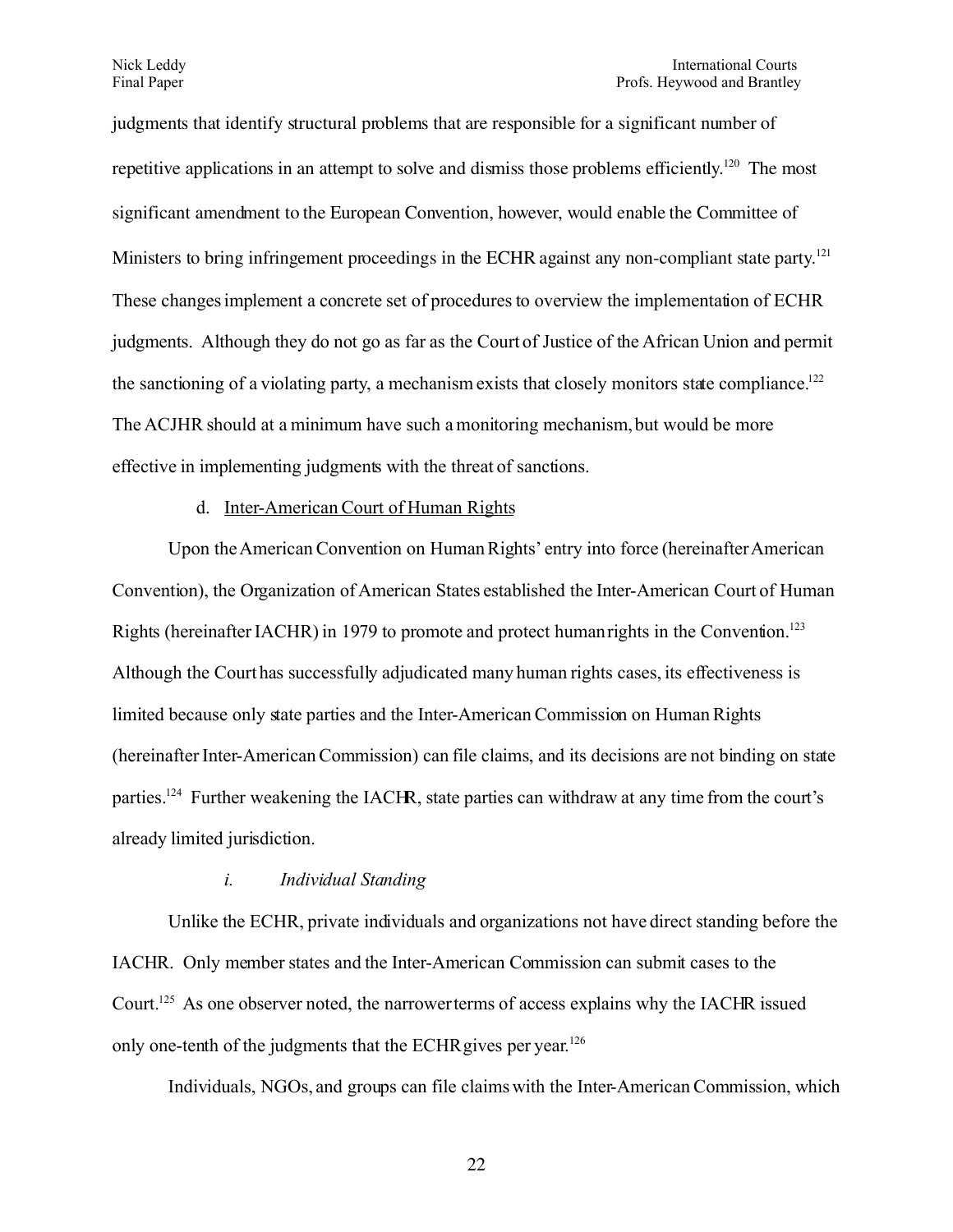can then refer the case to the IACHR, but in practice, such activity is rare. One observer noted the negative effect of the absence of individual standing and the lack of funding for the IACHR as compared to other institutions:

While the ECHR has eventually become a fundamental institution, much cherished by its constituency for fostering democracy and *individual's* rights and freedoms in Europe, in Latin America the IACHPR is still coping with uneven and erratic support. In 1998, the Inter-American Court's budget was only four percent of that of its European analogue. It had one-tenth of the personnel and no fund to assist claimants to pay the costs of litigation. At the same time, its docket is as crowded as ever.<sup>[127](#page-43-12)</sup> (emphasis added)

In sum, the lack of funding, compounded with its inability to hear individual complaints,

makes the IACHR a weak court.

## *ii. Enforcement*

The judgments of the IACHR are final and not subject to appeal.<sup>[128](#page-43-13)</sup> If parties disagree over the meaning or scope of the judgment, the IACHR reserves the right to interpret the judgment at the request of the parties, as long as the request is made ninety days from the judgment.<sup>[129](#page-43-14)</sup> Article 68 of the American Convention requires state parties to comply with the IACHR judgment in any case to which they are parties.<sup>[130](#page-43-15)</sup> Beyond this clause, however, there is no machinery to oversee or ensure states' compliance with the judgments. The American Convention even permits domestic procedures regarding the collection of compensatory damages from a violator state to trump the directions of the IACHR judgment.<sup>[131](#page-43-16)</sup> This clear bow to state sovereignty can preclude one of the most critical forms of justice the IACHR is capable of delivering – the restoration of the victim to the status quo.

Additional problems plague the IACHR. In contrast to the ECHR, where ratification of the 1950 European Convention and its relevant protocols implies state consent to ECHR jurisdiction, states can give piecemeal consent to IACHR jurisdiction.<sup>[132](#page-43-17)</sup> For example, states can give consent either unconditionally or on condition of reciprocity, for a specific period or for specific cases, by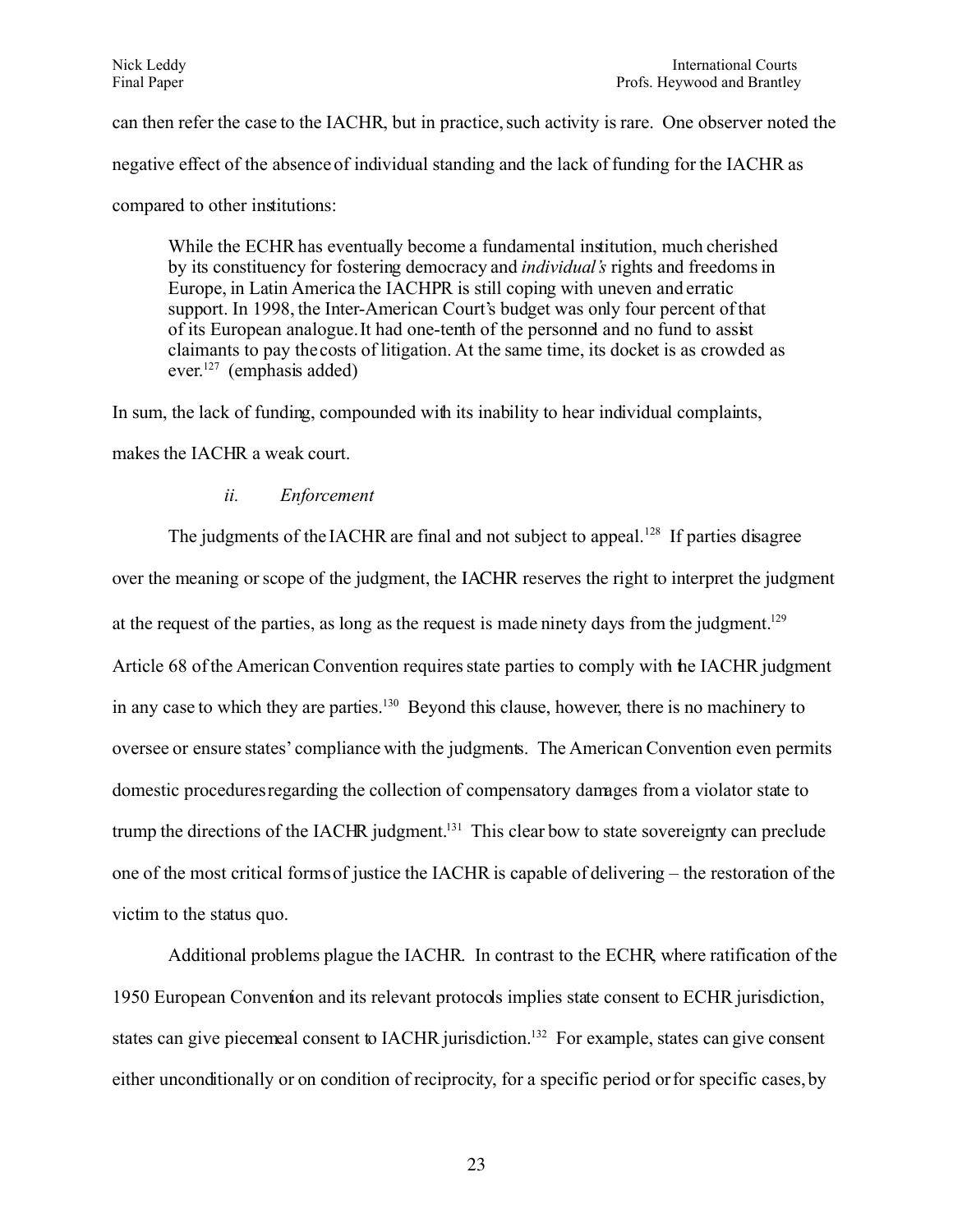way of a declaration presented to the Secretary General of the Organization of American States (hereinafter OAS).[133](#page-43-18) This practice significantly restricts access to and effectiveness of the IACHR in that states can conveniently choose to only participate in those cases it deems politically favorable. Further, several OAS member states do not cooperate with the IACHR - Peru and Trinidad and Tobago went so far as to withdraw from the its jurisdiction.<sup>[134](#page-43-19)</sup> The resulting atmosphere hampers the IACHR's image and effectiveness.

## VI. Looking Forward to the new African Court

The application of lessons learned from Europe and the Americas with respect to individual standing and enforcement of judgments will help Africa generate a more effective and efficient Court of Justice and Human Rights. Having looked at the strengths and weakness of other regional judicial systems, this section makes recommendations for the different divisions of the newly merged court.

## g. Background on the Merger: Court of Justice and Human Rights

The Assembly of the African Union decided to merge the Court of Justice of the African Union (CJAU) and the African Court of Human and Peoples' Rights (ACHPR) into the Court of Justice and Human Rights of the African Union (CJHR) at the AU Summit in 2004 for their increased effectiveness and to preserve scarce financial resources.<sup>[135](#page-44-0)</sup> In July 2005, the Assembly decided that a single legal instrument would govern the merged courts.<sup>[136](#page-44-1)</sup> The Algerian Minister of Foreign Affairs and the former President of the International Court of Justice, Mr. Mohamed Bedjaoui, is in charge of drafting that instrument.<sup>[137](#page-44-2)</sup> In the 7th AU Summit held in Banjul, the Gambia, the AU Assembly requested the AU Commission and Ministers of Justice further review the Draft Protocol on the Statute of the African Court of Justice and Human Rights and make recommendations to the AU in January 2007.<sup>[138](#page-44-3)</sup>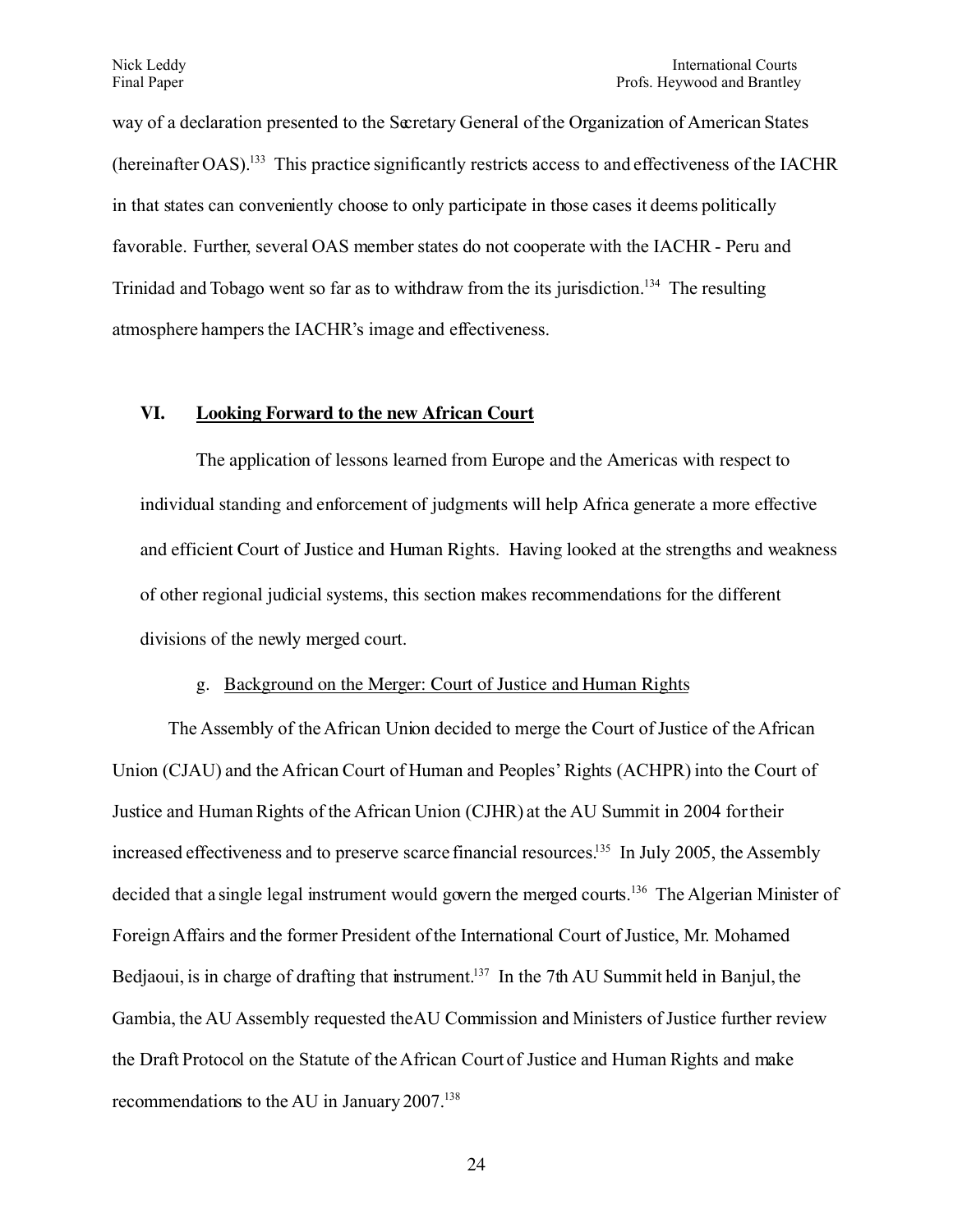Unfortunately, the draft protocol contains no language on admissibility of individual petitions or regarding enforcement mechanisms.<sup>[139](#page-44-4)</sup> The lack of a final governing instrument prevents a fully accurate prediction of the CJHR, but because both its predecessor courts require state consent for individual or third party standing, it is reasonable to believe the same requirement will be in force in the new merged court.

Although many questions remain, it seems clear that the new court will separate into a General Affairs Division and a Human Rights Division,<sup>[140](#page-44-5)</sup> mirroring the functions of its predecessor courts, the CJAU and the ACHPR, respectively. Below are proposals to maximize the effectiveness of each division based on the experiences of other regional human rights bodies and their transferability to the African context.

### h. Proposals for the General Affairs Division

Comparing the standing and enforcement rules of the CJAU and the ECJ is useful to predict the correct policies for the General Affairs Division of the CJHR, because those courts have a broadly similar mandate in that they hande general matters of regional law and policy regarding social and economic integration.

#### *i. Individual Standing*

Noting that the CJAU deals primarily with AU law and policy and the enforcement of various treaties, its restriction on individual standing is understandable because the relevant parties to such disputes generally will be states. The possibility of individual claims should not be precluded, however, as evidenced by the need to file such claims before the ECJ. Indeed, the ECJ recently opened a second autonomous court, the Court of First Instance, to process individual complaints and handle preliminary procedural and factual matters. After a few years of practice, the General Affairs Division could copy this format if needed to make a more efficient and effective system. The general workload of the new court and an estimation of the number of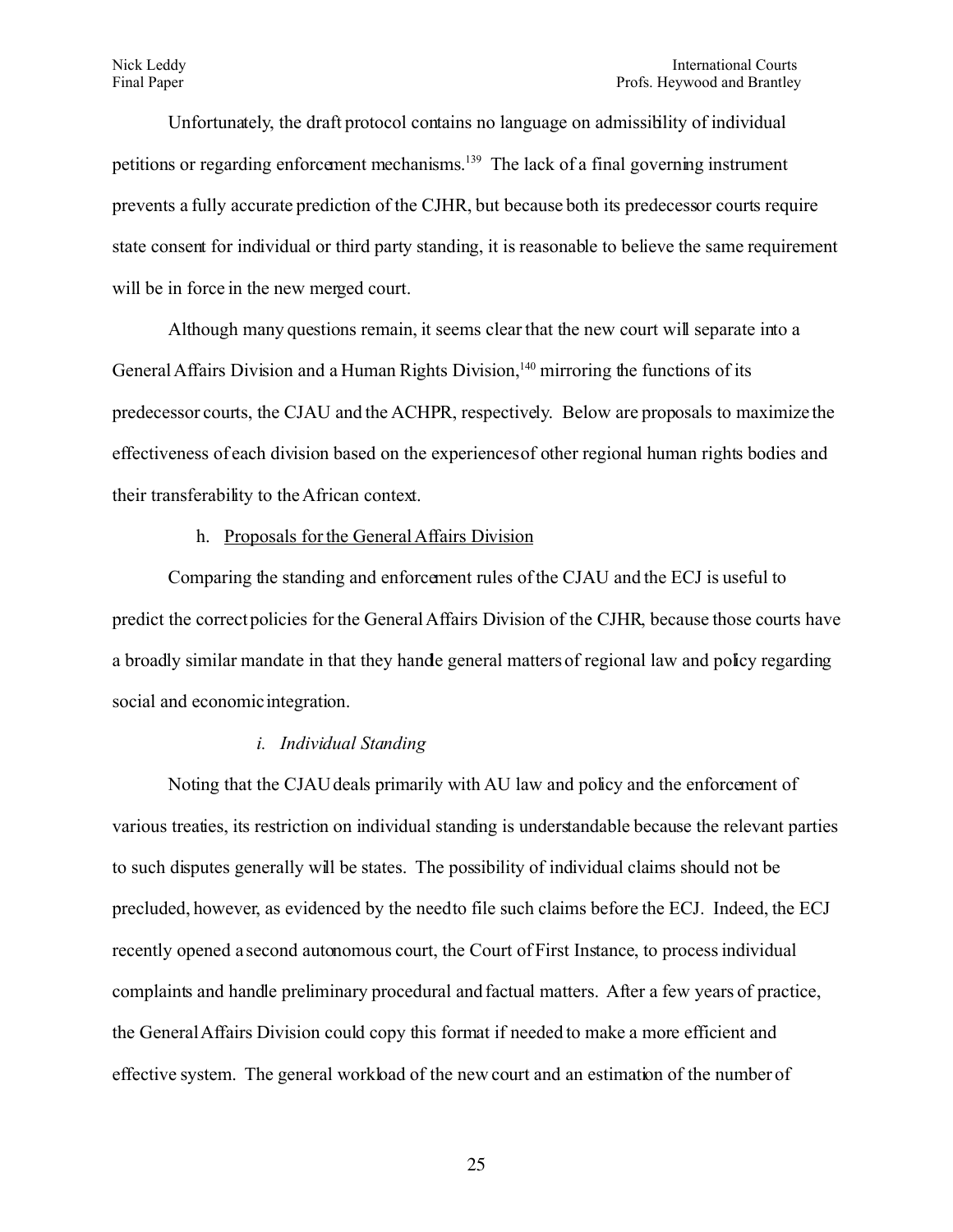potential individual petitions, based on instances of alleged individual harm from the violation of AU laws and treaties, would likely indicate whether the installation of an African Court of First Instance is necessary.

## *ii. Enforcement Mechanisms*

The General Affairs Division should keep the strong enforcement mechanisms of the CJAU that permit the implementation of AU sanctions. Actual enforcement of judgments would make the CJHR a substantive body with real world effects, as opposed to other human rights bodies that often fail to implement change in state practice because they lack any legally binding authority.

To help further the important goals of law enforcement and regional integration, the new court should adopt the ECJ principles of direct effect, primacy, and state liability. In practice, if a state fails to implement an ECJ directive or implements it incorrectly individuals can cite that EC law in a municipal court, and the court will have to then set aside the provision in the national law that conflicts with the EC directive.<sup>[141](#page-44-6)</sup> The same concepts should apply to African states, as such practice firmly ingrains the regional law into domestic law, thus promoting a closer, more integrated union.

Some critics may argue this approach embodies an unacceptable infringement on state sovereignty. These critics would be forgetting the crucial point, however, that the EC member states, much like the AU member states, came together to become a more powerful socially, economically, and politically integrated union. To do so requires at least some sacrifice of state sovereignty, for if each member state of the EC refused to directly apply EC law, or refused to be liable for damages when violating the EC law, the efficacy of the union would be severely diminished – in fact, such an arrangement would not be a union, but a mere list of states that acknowledge each other's presence.

### e. Proposals for the Human Rights Division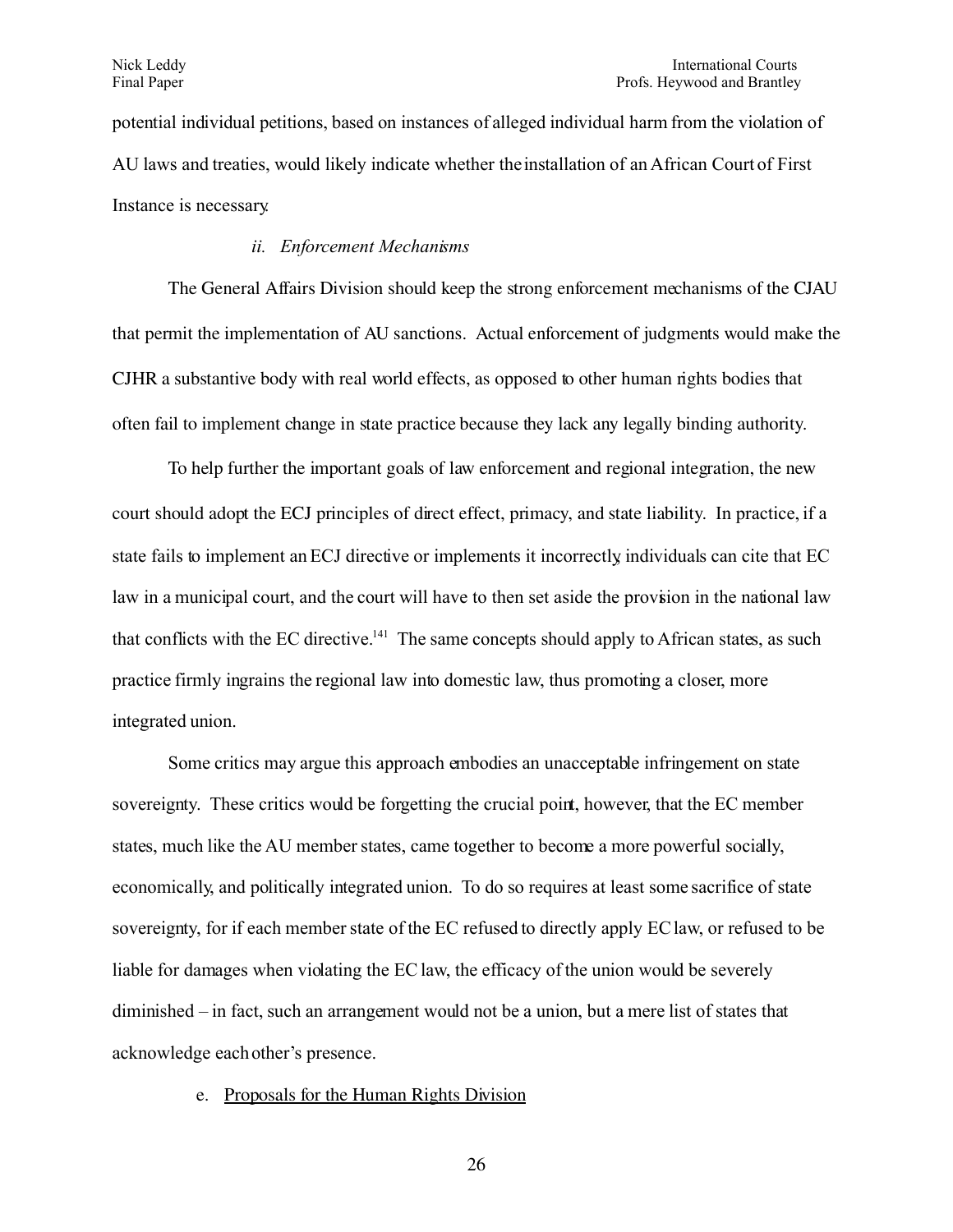An analysis of the existing rules of standing and enforcement of the African Court of Human and Peoples'Rights (ACHPR), the European Court of Human Rights (ECHR) and the Inter-American Court of Human Rights (IACHR) is useful to the Human Rights Division of the Court of Justice and Human Rights (CJHR), because all these courts have a similar mandate to protect and promote human rights for their respective continents.

### *i. Individual Standing*

As demonstrated by the relatively high degree of effectiveness of the ECHR compared to the IACHR, removing the barrier to individual standing before the CJHR is fundamental to the protection of human rights in Africa. The new court should not mirror the pre-Protocol 9 procedures of the ECHR requiring state consent to individual, but adopt the newer ones, such as Article 34 that provide for individual standing. The drafters of the protocol governing the new court should take advantage of the decades of experience of the ECHR, which has continuously redrafted its rules to maximize effectiveness in promoting and protecting human rights in an increasingly large jurisdiction.

The last clause of Protocol 14 limiting the ECHR consideration cases to those instances where the applicant has suffered a "significant harm" should not be repeated in the new African Court because it gives the judge too much discretion to limit the admissibility of cases. What criteria determine a 'significant' human rights abuse versus an insignificant one, and why should one deserve adjudication and not the other? In an important due process case in the United States, the U.S. Supreme Court ruled that judicial economy and government efficiency are insufficient reasons to deny someone a hearing and an opportunity to be heard when the government is alleged to have deprived that person of life, liberty, or property.<sup>[142](#page-44-7)</sup> Similarly, the Human Rights Division should not deprive an individual applicant the right to be heard when alleging violations of human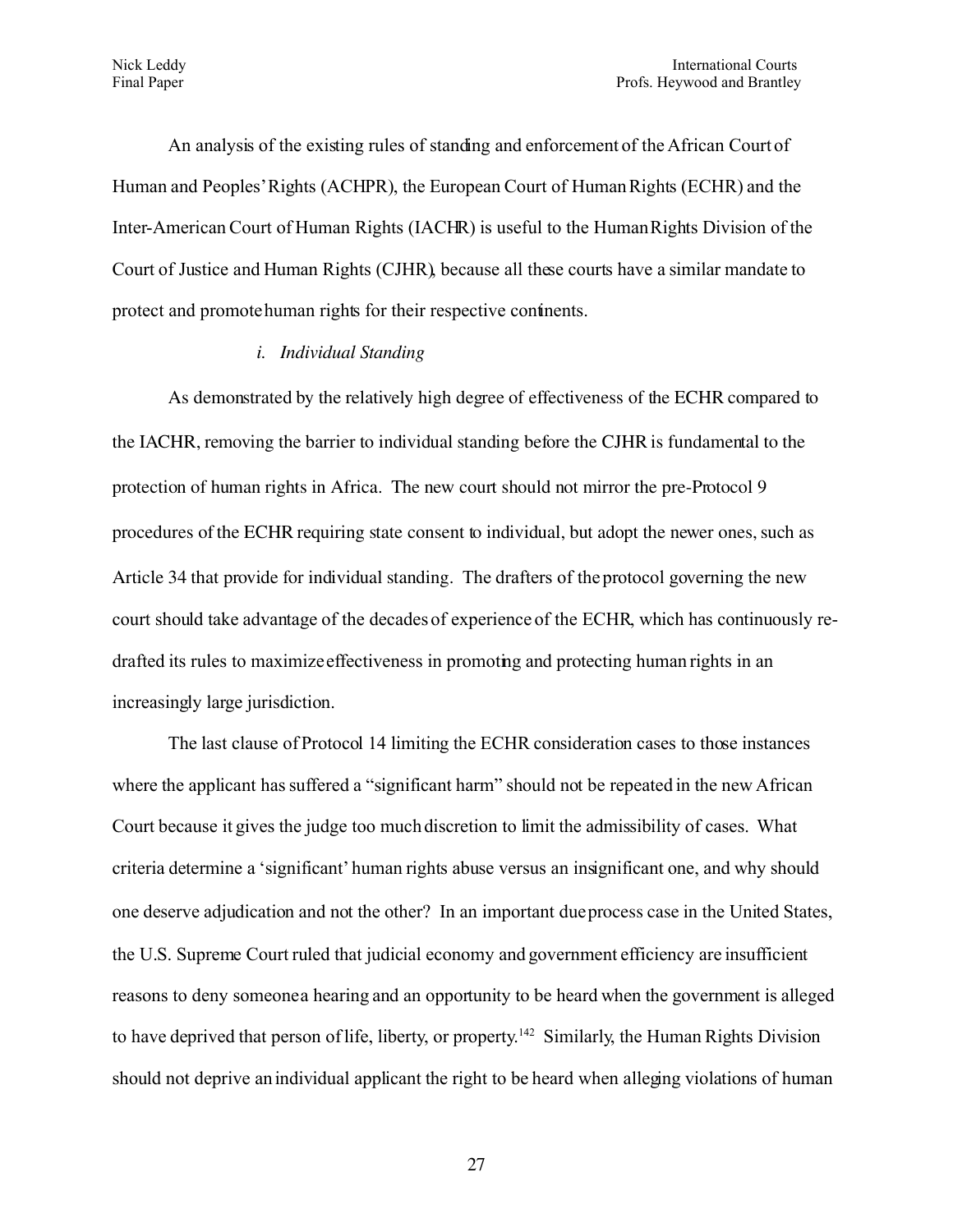rights. This opportunity is particularly important when the state violates the individuals' rights and cannot give a fair trial or an opportunity to be heard. In such cases, the new court may be the only source for these applicants to seek legal redress.

## *ii. Enforcement Mechanisms*

The new court should keep the enforcement mechanisms of the ACPHR, such as the ordering of fair compensation and the flexibility of judgments in extreme situations. This practice gives victims the redress sought and permits non-traditional or non-economic remedies when relevant.

Due to the fact that the protocol for the ACHPR currently puts the onus on states to enforce judgments, the CJHR should adopt two of the main principles used the ECJ, namely direct effect and state liability. Direct effect and state liability together will help instill CJHR law into member states while holding them responsible for non-compliance or misapplication of CJHR law. Adopting the ECJ's third main principle of primacy would be problematic because having two divisions with primacy would invariably lead to contradictory law and confusion among member states.

The Human Rights Division can also leam the best avenue forward by examining some of the shortfalls of the other regional human rights bodies. For example, the IACHR has no effective oversight or enforcement mechanisms to ensure state compliance with its judgments. As mentioned previously, the American Convention allows domestic procedures regarding the collection of compensatory damages from a violator government to trump the Court's judgment.<sup>[143](#page-44-8)</sup> While the ECHR goes one step further and permits the Committee of Ministers to closely review the implementation of the ECHR directive, the domestic legal system still governs the implementation of that directive. Both the IACHR and the ECHR's bow to state sovereignty in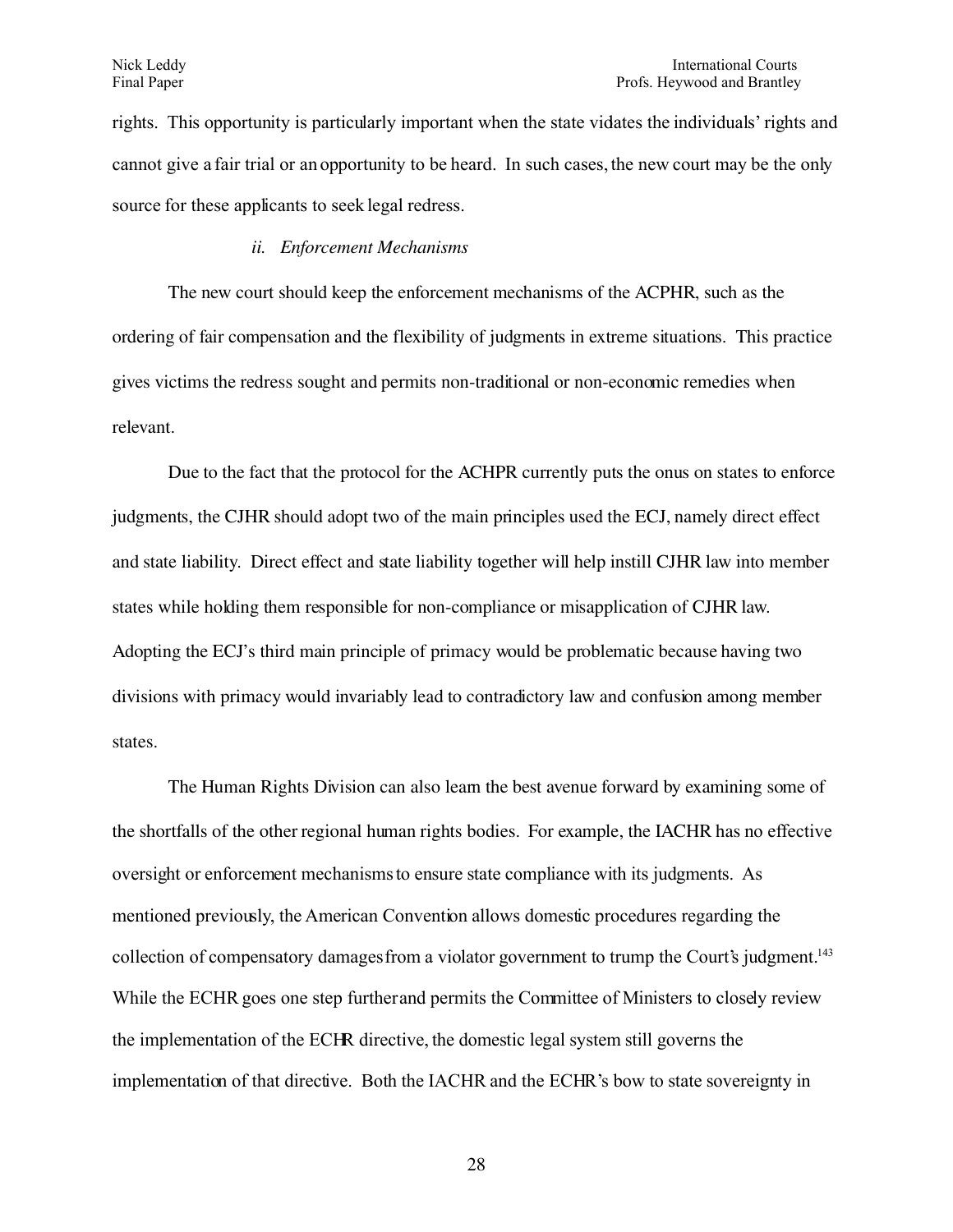implementing judgments can preclude the restoration of the victim to the status quo and therefore should not be included in the new CJHR protocol. Adopting the more strict enforcement measures of Protocol 14 to the European Convention, such as the oversight and referral powers of the Committee of Ministers, would increase the CJHR's effectiveness.

Another practice the Human Rights Division should avoid is the piecemeal consent to IACHR jurisdiction, in contrast to the European Convention and its relevant protocols, which imply unlimited state consent to ECHR jurisdiction.<sup>[144](#page-44-9)</sup> As noted earlier, the former practice decreases a court's effectiveness because states can chose not to participate in those cases it deems politically inconvenient, or states can withdraw from the court's jurisdiction altogether. The protocol governing the CJHR should make it clear that ratification embodies the state's complete consent to CJHR jurisdiction.

### f. Proposals for Both the Human Rights and General Affiars Divisions

With respect to third party standing, the admission of amicus curiae briefs before both the ECHR and the IACHR resulted in a broader range of arguments before these courts, which further develops their jurisprudence.<sup>[145](#page-44-10)</sup> Accordingly, third party standing before the international courts can benefit the development of international law itself and should be encouraged at the CJHR.

To further increase its effectiveness, the CJHR should maintain the ACHPR's ability to shame non-compliant member states, as well as the provision requiring final judgment to be rendered within ninety days of the end of deliberations – two mechanisms that promote the importance and the finality of judgment, thus increasing respect for the rule of law.

When relevant, both divisions should require the protection of parties appearing before the court – an important provision to ensure the safety and integrity of witness testimony. A court cannot function without ensuring the safety of witnesses, as they are often a primary source of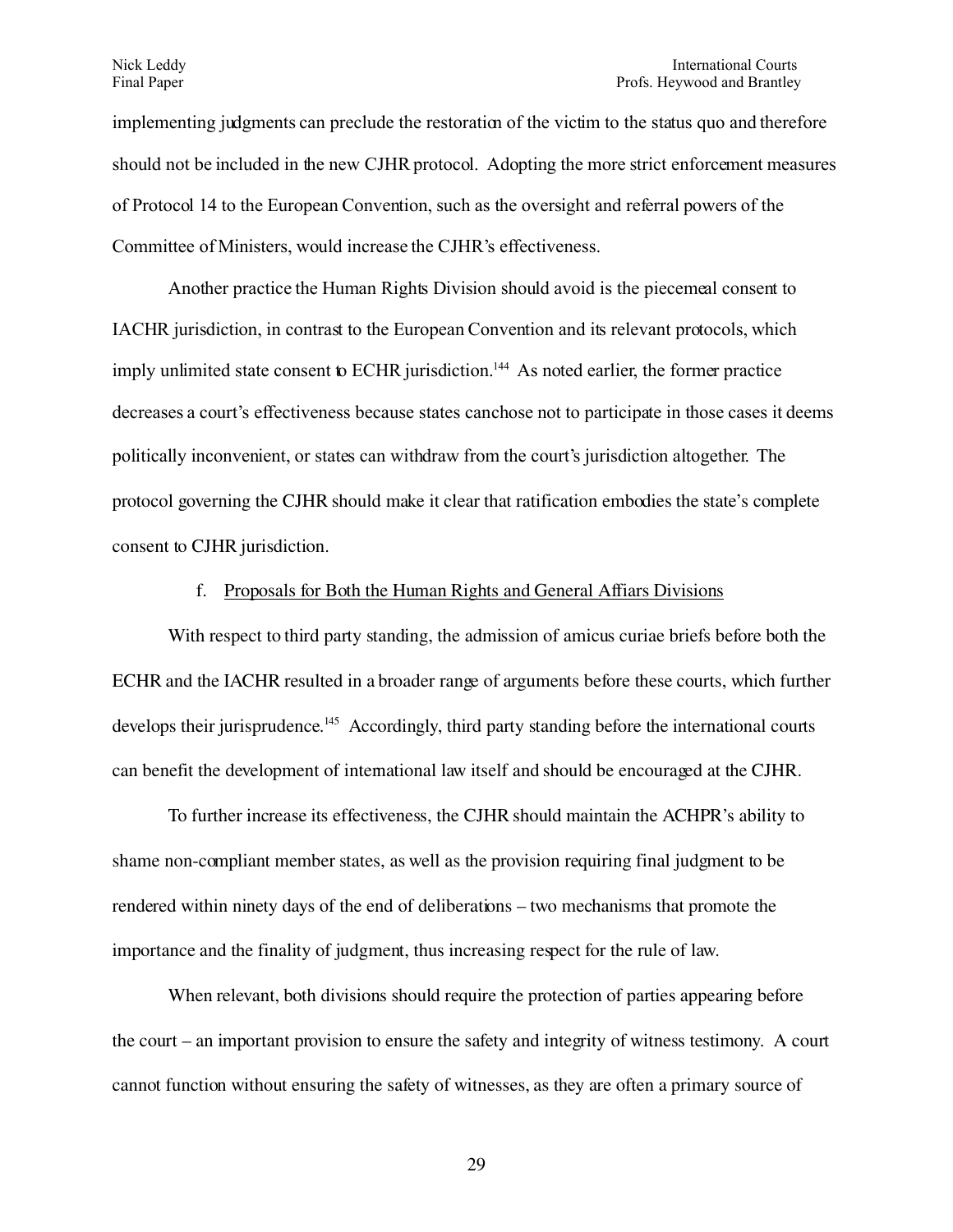evidence in human rights cases.

Lastly, the new CJHR protocol should relax the provision requiring the exhaustion of local remedies and consider the importance and relevance of this requirement on a case-by-case basis. As mentioned earlier, the lack of infrastructure, lack of an independent judiciary, or the presence of active conflict can all result in the inability of an individual to utilize local remedies in many African states. A good faith effort should be sufficient in most instances to satisfy this requirement in cases where the petitioner, whether state or individual, is too poor to pursue all available local remedies.

### IX. Analysis of Counter-Arguments

Given the CJHR's potential to significantly impact a broad range of African individuals, communities, and governments, arguments against the purpose and reach of the new court will undoubtedly arise. Below is an analysis of the main counterarguments against the standing and enforcement mechanisms advocated in the previous section – namely, the defense of state sovereignty, African cultures' focus on community over individuality, and the widespread poverty that might prevent popular participation in the new court.

# g. Problem: Citing concerns of state sovereignty, state will resist consenting to individual standing and strong enforcing mechanisms.

Historically, African states have been reluctant to relinquish any of their sovereignty because many of them fought long and hard to win it from colonial regimes. After recognizing that the OAU Charter emphasizes the importance of state "sovereignty. . . territorial integrity, and independence," one scholar notes that these principles were "essential in order to consolidate African states' hard-won independence and struggle against neo-colonialism in all its forms."<sup>[146](#page-45-0)</sup>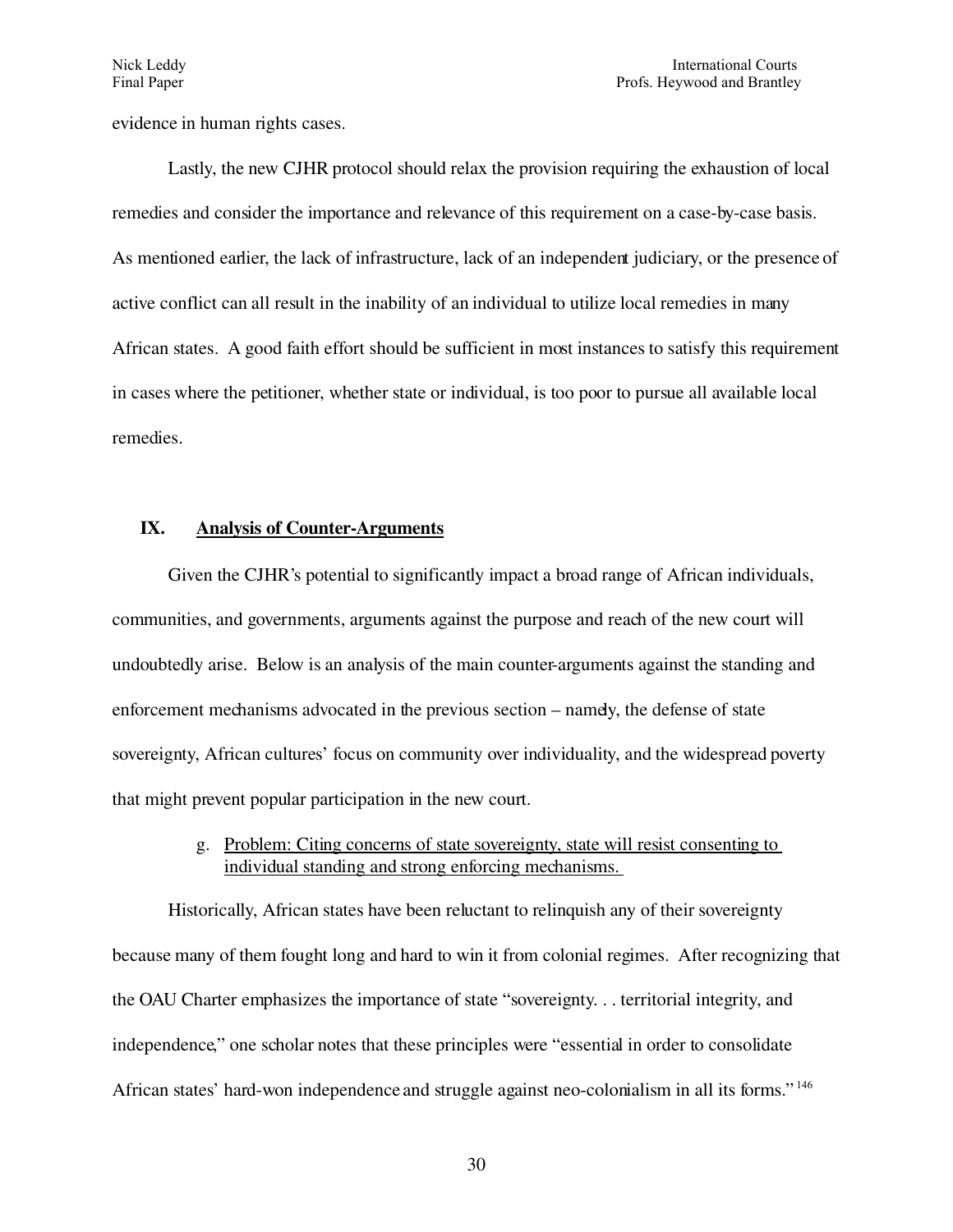The principle of non-intervention, enshrined in Article  $III(2)$  of the OAU Charter, underscores the

importance of defending the sovereignty and independence of African states.<sup>[147](#page-45-1)</sup>

Although this defensive mentality is understandable, it is ironically the respect for state sovereignty that poses the biggest threat to the effectiveness of the CJHR, especially with respect to permitting individuals to file claims and enforcing judgments. States object to strong language regarding these two principles because it exposes them to liability. The words of Thomas Buergenthal encapsulate the tension between state sovereignty and the progressive recognition of individual rights in international law:

[T]he acceptance of the notion that individuals have rights enforceable on the international plane without the intervention of their state of nationality [has] played havoc with certain basic international law principles and assumptions. A legal system developed over centuries to regulate relations between states must make considerable conceptual adjustments to accommodate the extension of its normative reach to individuals.<sup>[148](#page-45-2)</sup>

Notwithstanding the importance of state sovereignty, a general trend has developed in the international community over the past few decades toward the acceptance of fundamental, nonderogable human rights. The Universal Declaration of Human Rights may have been the catalyst for this movement, the important components of which include the various international human rights courts and commissions discussed earlier, the evolving human rights machinery at the United Nations (not least of which is the newly established Human Rights Council), and the considerable increase in the breadth and number of international human rights treaty bodies (CEDAW, UNCAT, ICCPR, CERD). Additionally, there is a growing trend of eroding state sovereignty to promote the prosecution of war crimes and crimes against humanity, as demonstrated by the increasing number of international criminal tribunals, hybrid war crimes tribunals, and the establishment of a permanent International Criminal Court in The Hague.<sup>[149](#page-45-3)</sup>

Indeed, the twenty-eight African states who ratified the Rome Statute of the ICC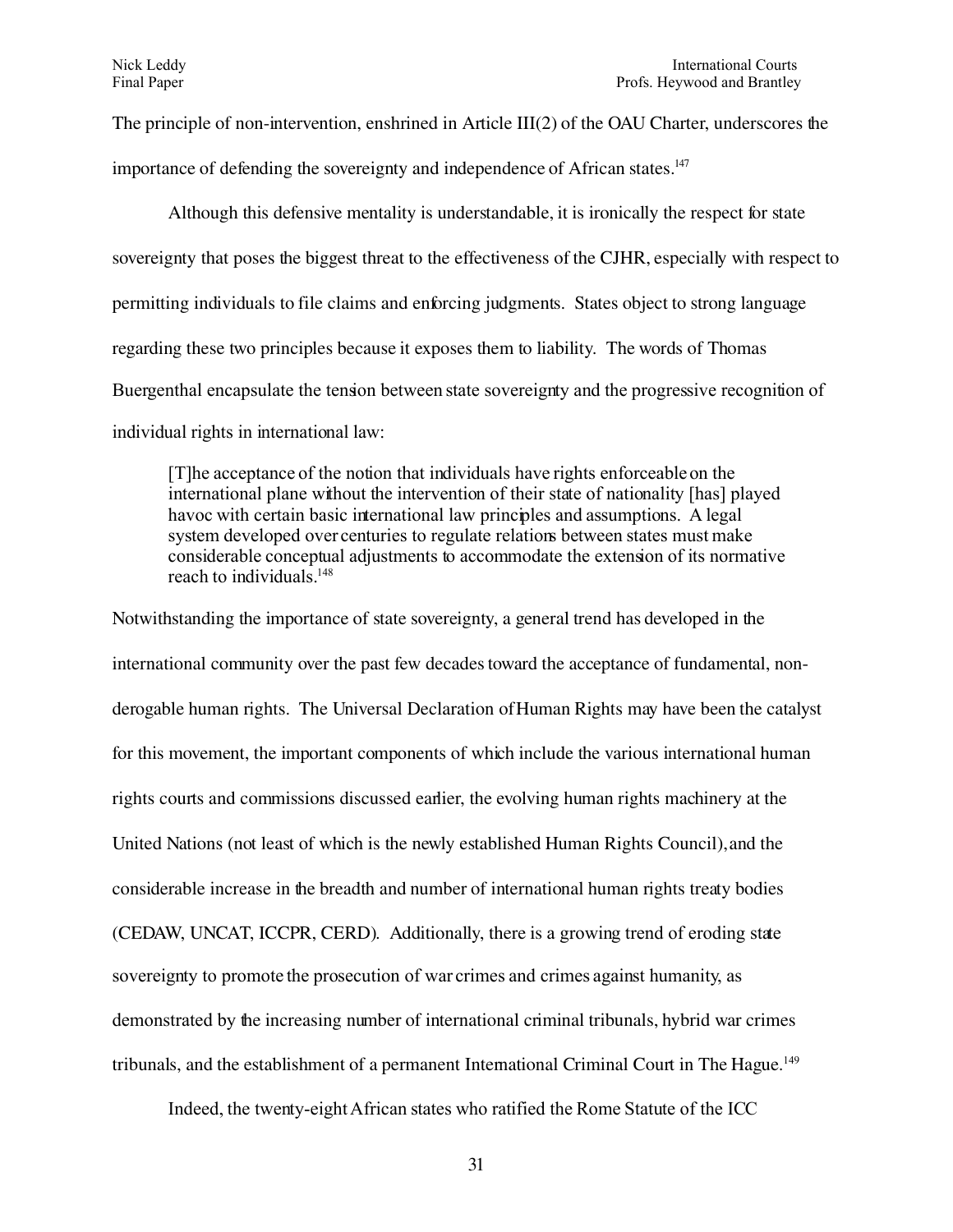consequently surrendered some sovereignty to that court.<sup>[150](#page-45-4)</sup> Although the ICC respects the fundamental principle of complimentarity.<sup>[151](#page-45-5)</sup> these states have indirectly exposed their citizens to criminal prosecution in the event that state is unwilling or unable to investigate or prosecute the alleged crimes.<sup>[152](#page-45-6)</sup> Because the target of investigations of abuses of human rights and humanitarian law are often government leaders themselves, it makes sense for them not to expose themselves to liability when they are not obligated to do so. Fear of liability is a primary reason why some states refuse to become members of the ICC or the ACJHR.

Although the ICC does not permit individuals to bring claims, it does allow for individuals and organizations to suggest cases to the ICC Prosecutor for investigation, after which the Prosecutor may initiate an investigation that leads to a criminal prosecution.<sup>[153](#page-45-7)</sup> The bulk of the ICC Prosecutor's investigatory work takes place in Africa, with three active investigations (Sudan, Uganda, and the Democratic Republic of the Congo) and an intensive analysis of two other situations (Ivory Coast and the Central African Republic).<sup>[154](#page-45-8)</sup> The extent of the abuses of human rights and humanitarian law, as well as the limited judicial capacity of these states likely motivated the Prosecutor's decisions. If given the tools to operate effectively, the new CJHR will be able to replace or at least complement the jurisdictional reach of the ICC in Africa.

Further, those states that ratified the Banjul Charter have notice of the possibility that they will face investigations and inquiries for their illegal acts through the African Commission.<sup>[155](#page-45-9)</sup> Member states have therefore already relinquished some sovereignty with respect to the investigation of human rights abuses.

> h. Problem: Given many African societies' emphasis on community and peoples' rights, there will be cultural resistance to individual standing because it does not address situations of group harm.

Although the African focus on community is highly relevant to the complaints before the new court, there are several reasons why it should not prevent individuals from filing claims. First,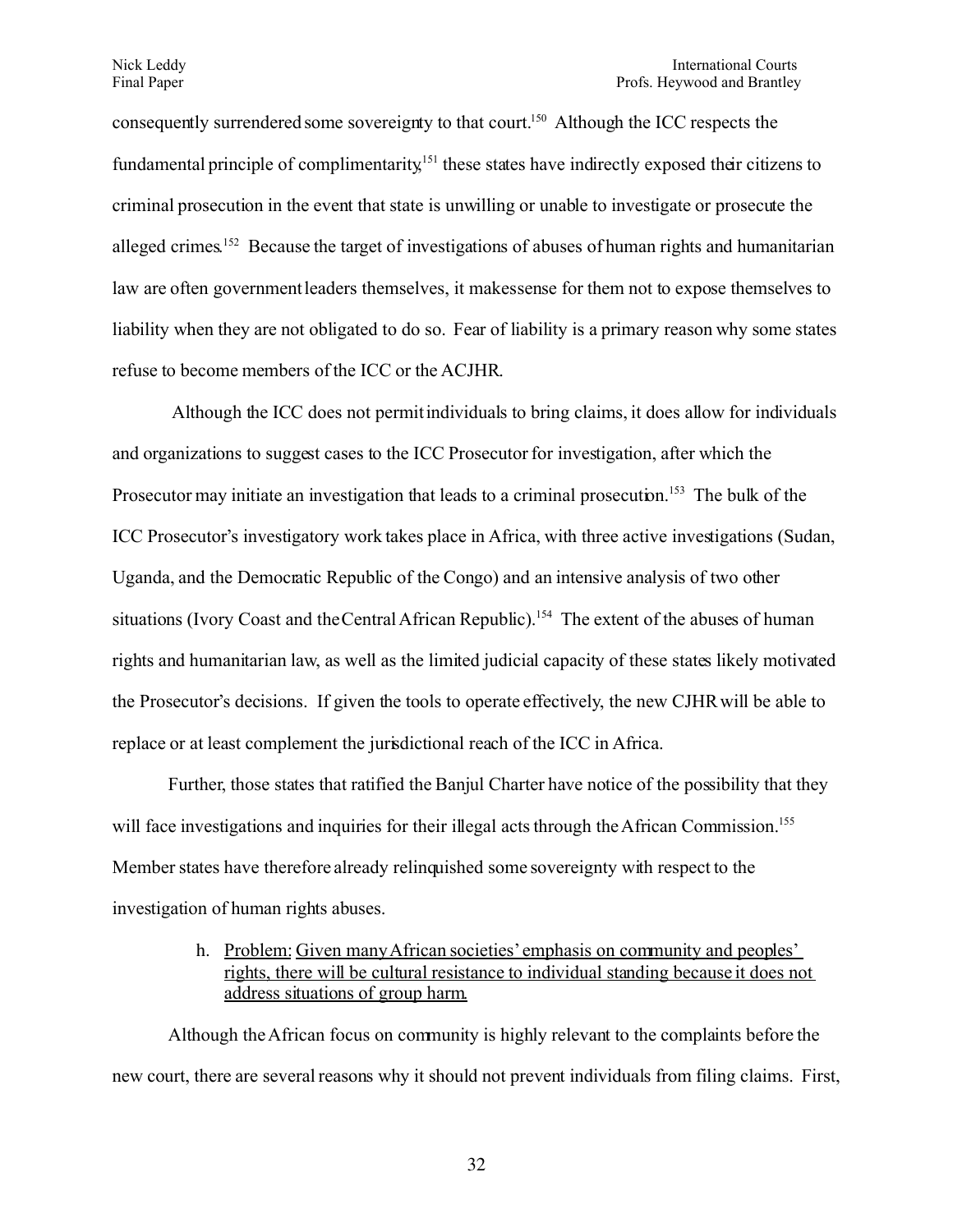the Banjul Charter emphasizes both individual<sup>[156](#page-46-0)</sup> and peoples<sup>[157](#page-46-1)</sup> rights, thus a focus on one over the other is not necessarily an impediment to justice in the African context.

Second, class actions can be filed that benefit both the group and the individual. This method is encouraged to promote the greater accountability of perpetrators, as well as an increased sense of justice among the victims. Another benefit of class actions is that they tend to affect policy changes and therefore impact communities on a greater scale than a judgment in one individual's case. Similarly, the ECHR's use of general measures demonstrates that an individual application can result in broad changes to law, policy, and regulations, that can remedy the suffering of a group of similarly-situated people.

Third, regional practice indicates a broad acceptance of the notion of an individual's right to access courts directly, as evidenced by the practice of the Economic Community of West African States, the Tribunal of the Southern African Development Community, the Court of Justice of the West African Economic and Monetary Union, the COMESA Court of Justice, and the Court of Justice of the East African Community. [158](#page-46-2)

Despite the high value of family and community in many African cultures, these important considerations should not preclude the right of the individual to seek legal redress if he or she chooses to do so.

# i. Problem: The high poverty rate on the continent will prevent many individuals from bringing claims.

Just because an impoverished farmer might not be able to bring a human rights claim against his own government does not mean that this option should not be available. There are instances in the past where NGOs have acted on behalf of individuals to file claims before regional human rights bodies.<sup>[159](#page-46-3)</sup>

In fact, many scholars have called for the CJHR to establish a legal aid program to comply with article 10(2) of the Protocol establishing the African Court of Human and Peoples' Rights,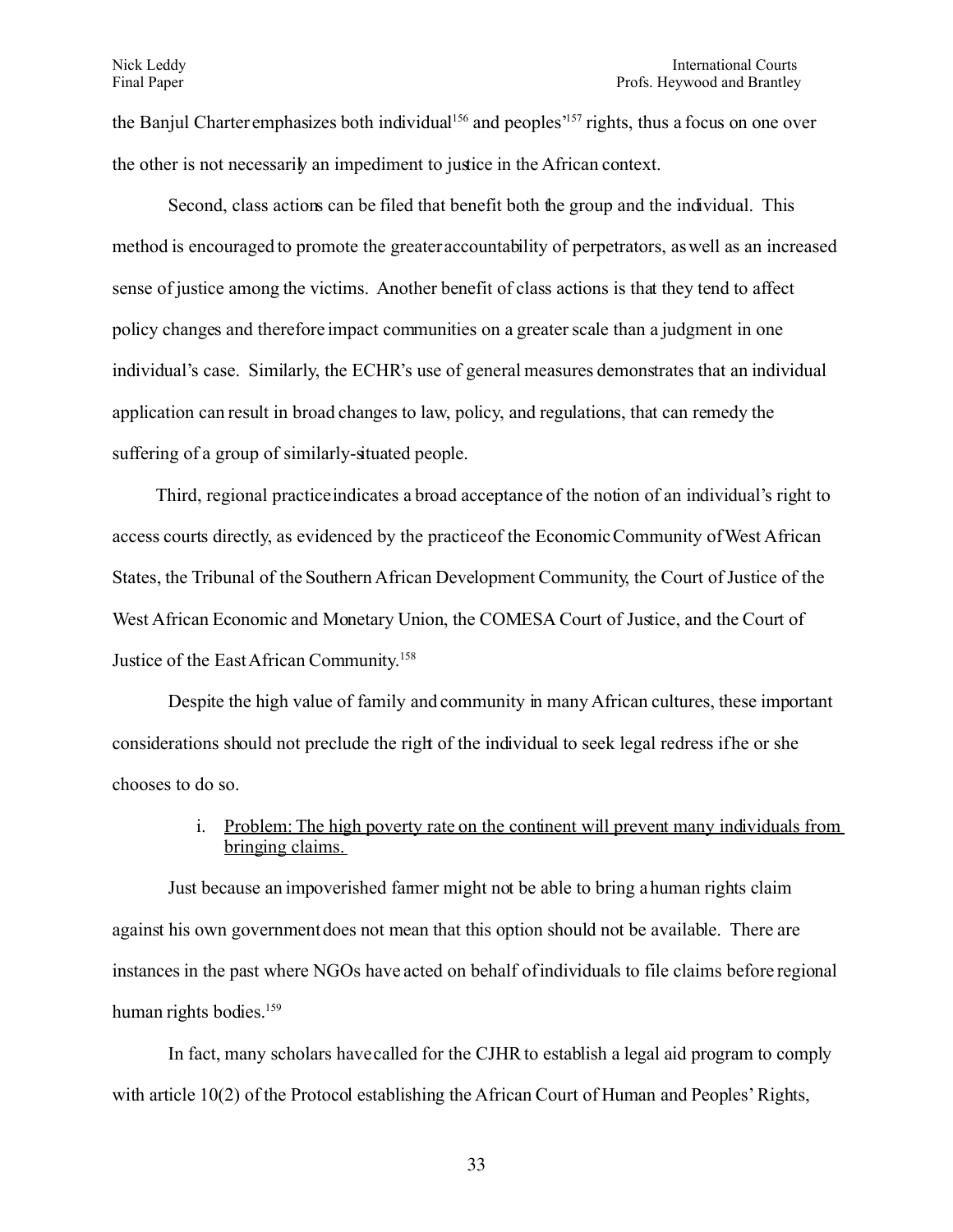which requires "alny party to a case shall be entitled to be represented by a legal representative of the party's choice. Free legal representation may be provided where the interests of justice so require." A liberal interpretation of this clause could result in the establishment of a legal aid office with permanent staff and the ability to utilize pro bono assistance from attorneys from across the world. Ideally, such an office would overcome the most significant barrier to a poor man's filing of a lawsuit: legal fees.

One problem is that states are not required to provide counsel for their indigent citizens before the ACHPR. Article 7(c) of the Banjul Charter, however, gives every individual "the right to defence, including the right to be defended by counsel of his choice."[160](#page-46-4) Perhaps an early precedent-setting case before the CJHR could apply this article from the Banjul Charter to require legal aid attorneys for indigent individuals in all cases, similar to the effect of *Gideon v. Wainwright* on criminal defendants in the United States.<sup>[161](#page-46-5)</sup>

## **X. Conclusion**

As one scholar notes, "The supreme test of any international human rights program is, of course, the good that it actually does for individuals."<sup>[162](#page-46-6)</sup> In order for the new African Court of Justice and Human Rights to be a useful and effective forum for individuals to voice their claims, it must first allow those claims to be filed, and second, utilize strong enforcement mechanisms to ensure state liability and reinforce the binding nature of its decisions.

The main obstacles to effectiveness in the African system is that most states, especially those that commit widespread human rights abuses, will likely not consent to individual standing before the ACJHR, nor will they impose strong enforcement mechanisms for its judgments. Although some states will fear the erosion of state sovereignty at the CJHR, South African President Thabo Mbeki offered a good reply to these concerns in a 2003 speech: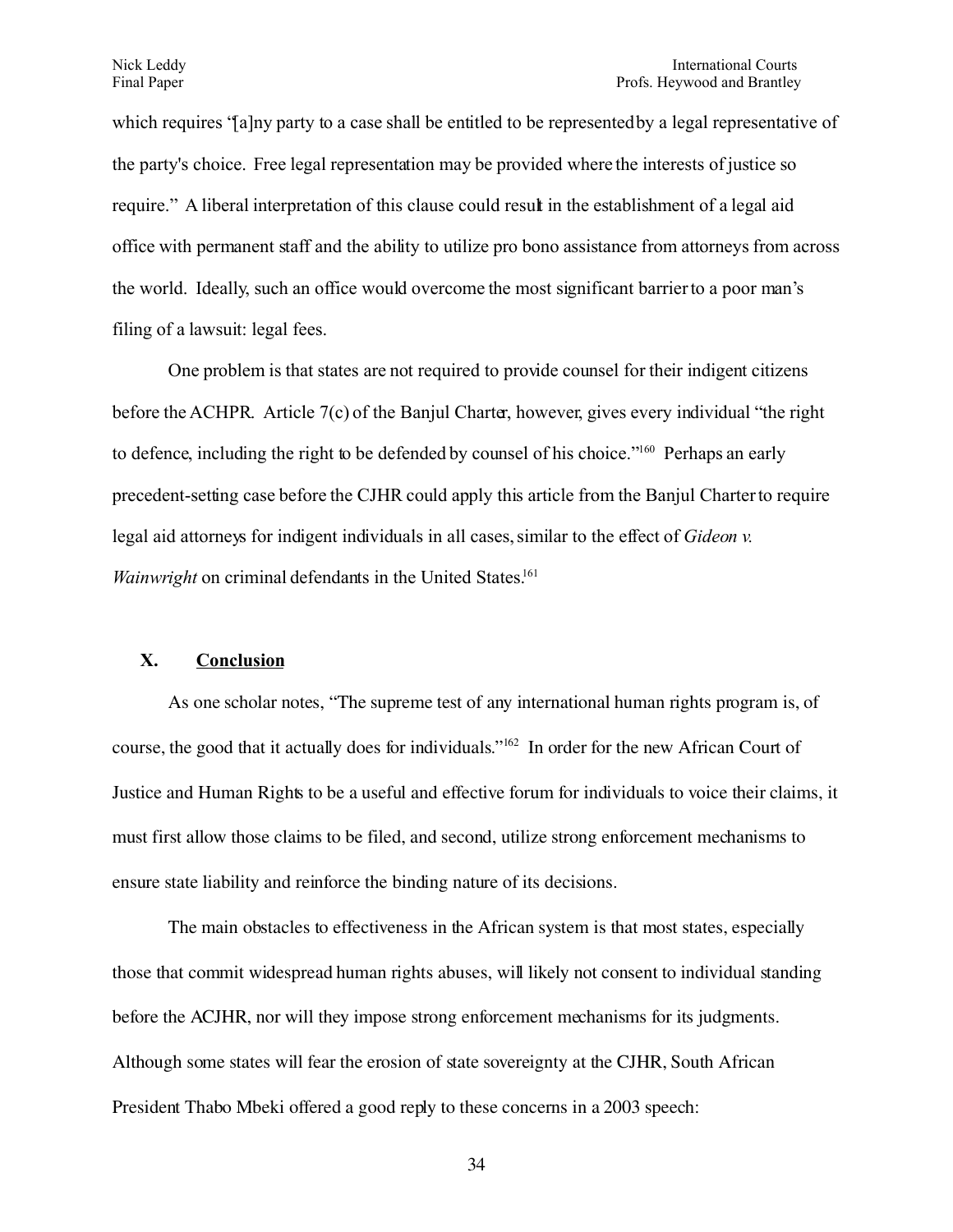[B]ecause of our interdependence and indeed because we share a common destiny, we have to agree that we cannot be ruled by a doctrine of absolute national sovereignty. We should not allow the fact of the independence of each one of our countries turn us into spectators when crimes against the people are being committed . . . … we will have to proceed from the position that we are each our brothers and sisters keeper. [163](#page-46-7)

This profound quotation addresses the fundamental obstacles facing the CJHR and the reasons why it should permit individual standing and strong enforcement mechanisms – so that respect for state sovereignty does not engender complicity to massive abuses of human rights and humanitarian law, as is arguably the case in Darfur. Notably, Mbeki reiterated that "[n]ational sovereignty can no longer be used as a cover for gross abuse," adding that new institutions of continental governance present 'a sound basis to stop these violations.'" [164](#page-46-8)

The central problem with the protocols governing the two predecessors to the CJHR is the requirement that the violator states consent to individuals and NGOs bringing claims before the court while simultaneously relying on the state to enforce the judgment. This over-reliance on the state is adequate in cases where states respect the court and international law in general, but these states are generally not the ones committing large-scale human rights abuses. Rogue states like Sudan and Zimbabwe, on the other hand, have leaders that consistently snub international law and the international community in general. It is unrealistic, therefore, to assume that the CJHR will be able to address the needs of the most vulnerable people living under the most brutal regimes. For this reason, the newly merged court must include provisions that permit individuals to file claims, as well as improved enforcement mechanisms.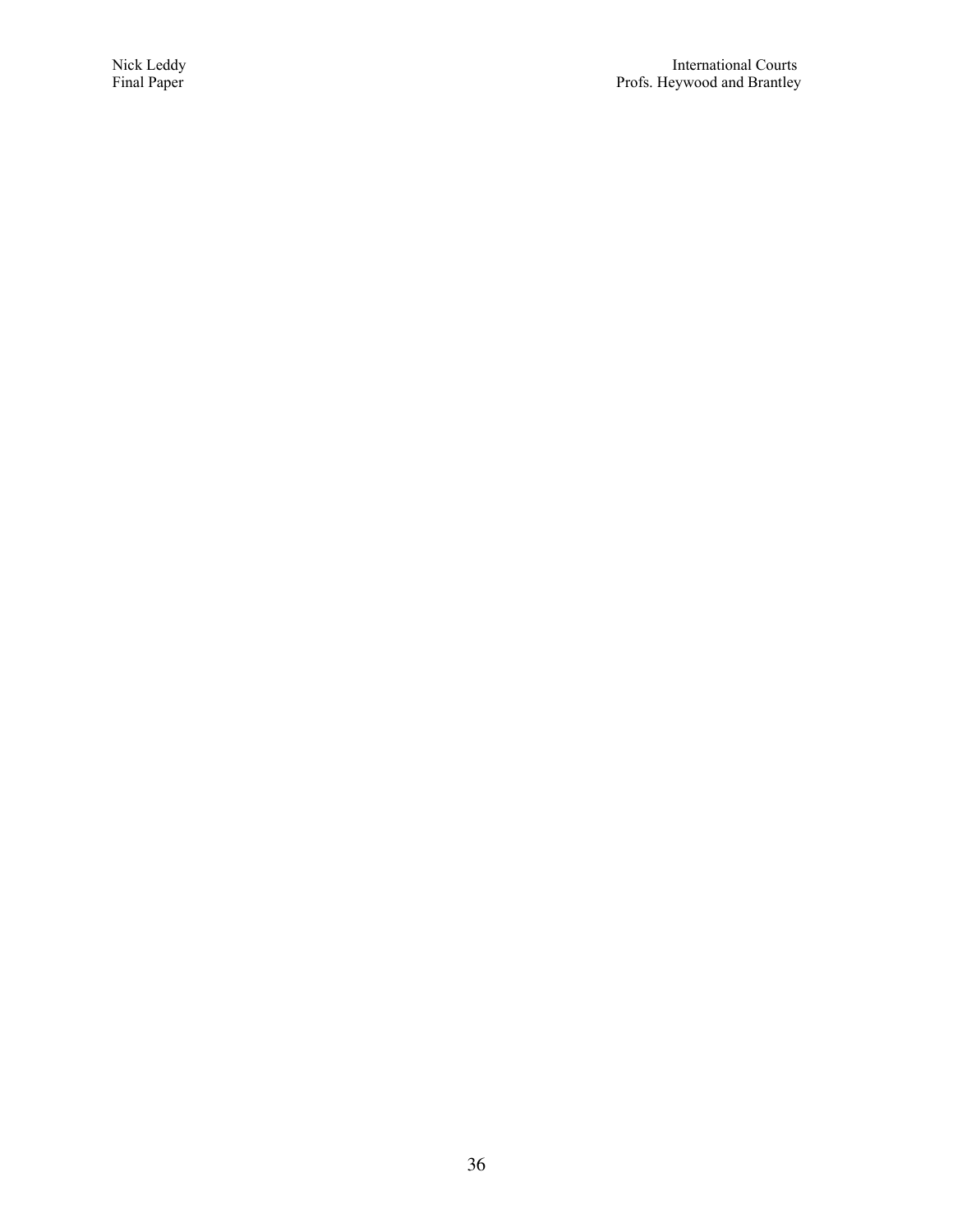<span id="page-36-0"></span><sup>1</sup> Exceptions to this impunity include the criminal trials at the International Criminal Tribunal for Rwanda, the Special Court for Sierra Leone, and just recently, the International Criminal Court. There remain, however, several high-intensity conflicts and instances of human rights abuses in Africa where no parties have been held accountable.

<span id="page-36-1"></span><sup>2</sup> For a detailed explanation of customary international law, the violations of which can be the basis of individual claims before the Court of Justice of the African Union and the African Court for Human and Peoples' Rights, see Jean-Marie Henckaerts and Louise Doswald-Beck, CUSTOMARY INTERNATIONAL HUMANITARIAN LAW (International Committee for the Red Cross and Cambridge University Press, 2005).

<span id="page-36-2"></span>3 *See* Howard M. French, *Anatomy of an Autocracy: Mobutu's 32-Year Reign*, N.Y. TIMES, May 17, 1997, *available at* <http://partners.nytimes.com/library/world/africa/051797zaire-mobutu.html>(describing the autocratic reign of Mobutu Sese Seko).

<span id="page-36-3"></span><sup>4</sup> *See* Ethan Bronner, *The Obscenely Easy Exile of Idi Amin*, N.Y. TIMES, Aug. 19, 2003, *available at* <http://www.globalpolicy.org/intljustice/icc/2003/0819amin.htm>(noting Idi Amin's gross human rights violations).

<span id="page-36-4"></span><sup>5</sup> *See* Human Rights Watch, *The Case Against Hissène Habré, "an African Pinochet,"* May 2006, *available at* <http://hrw.org/english/docs/2005/09/30/chad11786.htm>(estimating Habré's responsibility for 40,000 political murders and noting the existence of government documentation that describes serious violations of over 12,000 citizens' human rights, including ethnic cleansing).

<span id="page-36-5"></span><sup>6</sup> *See generally* Amnesty International, *Mauritania: A Future Free From Slavery*, Nov. 7, 2002, *available at* <http://web.amnesty.org/library/index/engafr380032002> (noting Sid Taya's denial of the existence of slavery under his rule, despite the "extensive human rights concerns in Mauritania which arise from slavery").

<span id="page-36-6"></span><sup>7</sup> *See* BBC Online, *Soyinka urges Zimbabwe Sanctions*, <http://news.bbc.co.uk/2/hi/africa/4703021.stm> (last visited Dec. 2, 2006) (discussing Mugabe's poor human rights record in general and the government-sponsored demolition of 200,000 slum dwellings in Zimbabwe's cities).

<span id="page-36-7"></span>8 *See generally* Human Rights Watch, *Crisis in Darfur*,<http://www.hrw.org/doc?t=africa&c=darfur>(last visited Dec. 2, 2006) (containing several reports that detail the Sudanese government's complicity in war crimes and crimes against humanity through its support of the Janjaweed militias).

<span id="page-36-8"></span>9 Nsongurua J. Udombana,*Toward the African Court on Human and Peoples'Rights: Better Late than Never,* 3 HUM. RTS. & DEV. L.J. 45, 50-51 (Yale 2000).

<span id="page-36-9"></span><sup>10</sup> Id. at 51-52.

<span id="page-36-10"></span><sup>11</sup> Id. at 53.

<span id="page-36-11"></span>12 Id.

<span id="page-36-12"></span><sup>13</sup> *See generally* Laurence Juma, *Africa, Its Conflicts and Its Traditions: Debating a Suitable Role for*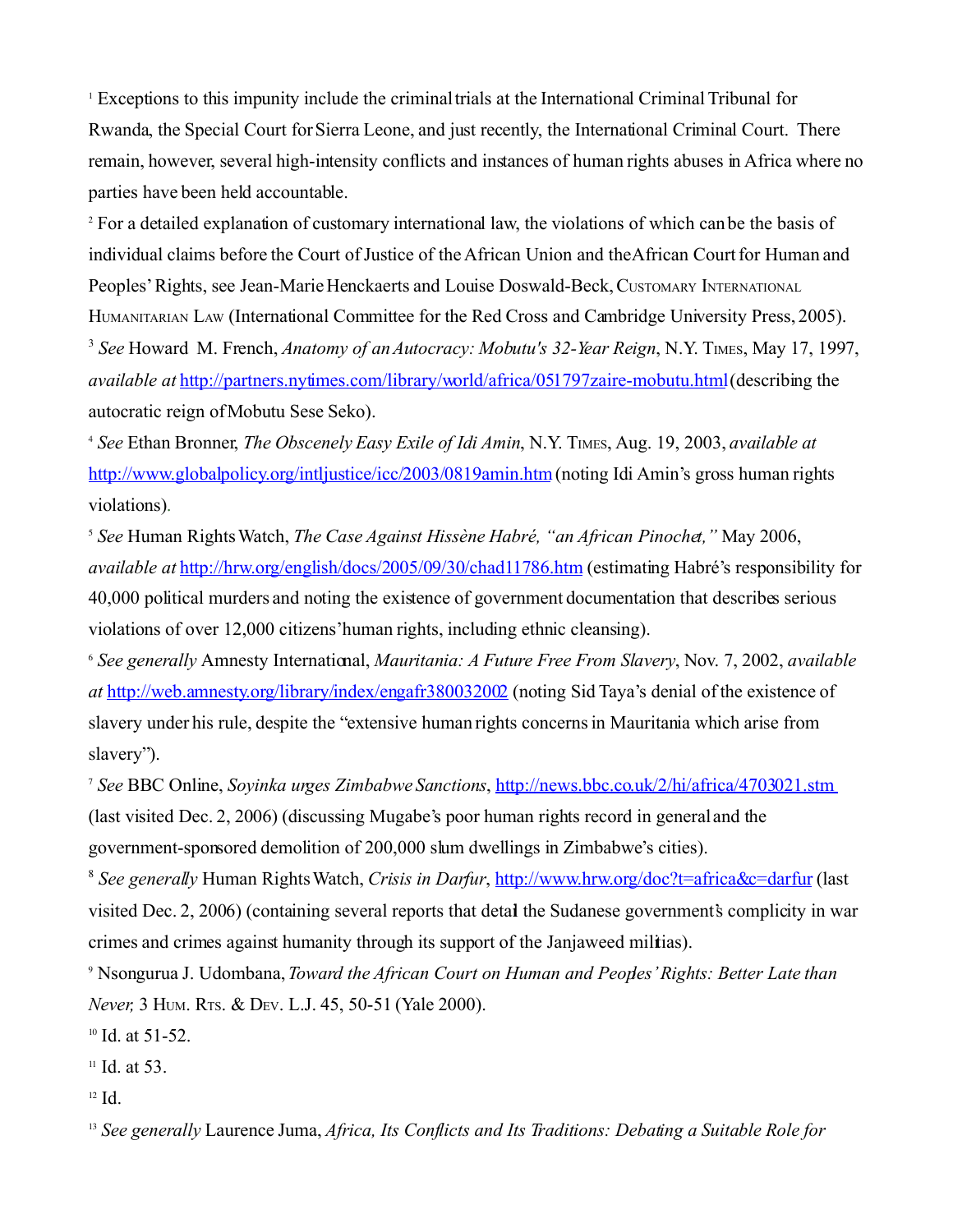*Tradition in African Peace Initiatives*, 13 Mich. St. J. Int'l L 417 (2005) (arguing for the increased use of traditional African peacebuilding structures to resolve African conflicts).

<span id="page-37-0"></span><sup>14</sup> *See generally* Government of Rwanda, *National Service of Gacaca Jurisdictions*, [http://www.inkiko](http://www.inkiko-gacaca.gov.rw/En/EnIntroduction.htm)[gacaca.gov.rw/En/EnIntroduction.htm](http://www.inkiko-gacaca.gov.rw/En/EnIntroduction.htm) (last visited Dec. 2, 2006) (providing an overview of the purpose and function of the Gacaca Courts in Rwanda which use traditional models of justice to hold participants in the 1994 genocide accountable for their actions).

<span id="page-37-1"></span><sup>15</sup> *See generally* United States Institute for Peace, Truth Commissions Digital Collection, <http://www.usip.org/library/truth.html>(last visited Dec. 2, 2006) (describing truth and reconciliation commissions around the world).

<span id="page-37-2"></span><sup>16</sup> *See* Nicholas J. Leddy, *The United Nations Faces Challenges to Effective Action in Darfur,* 13 NO. 3 HUM. RTS. BRIEF 59, 60 (2006) (noting that as of December 2005, the Special Court for Darfur tried only twenty-six people, mostly low-level members the armed forces and civilians, for crimes such as armed robbery and possession of a firearm without a license, despite the deaths of an estimated 400,000 people at the hands of government-sponsored forces)*available at*

[http://www.wcl.american.edu/hrbrief/13/133.pdf?rd=1.](http://www.wcl.american.edu/hrbrief/13/133.pdf?rd=1)

<span id="page-37-3"></span><sup>17</sup> African Charter of Human and Peoples' Rights, art. 7(1), adopted June 27, 1981, OAU Doc. CAB/LEG/67/3 rev. 5, 21 I.L.M. 58 (1982), *entered into force* Oct. 21, 1986 [hereinafter Banjul Charter], *available at* **[http://www.achpr.org/english/\\_info/charter\\_en.html](http://www.achpr.org/english/_info/charter_en.html)**. 18 Id.

<span id="page-37-5"></span><span id="page-37-4"></span><sup>19</sup> For a list of the dates when states signed and ratified the Banjul Charter, see [http://www.africa](http://www.africa-union.org/root/au/Documents/Treaties/List/African Charter on Human and Peoples Rights.pdf)union.org/root/au/Documents/Treaties/List/African%20Charter%20m%20Human%20and%20Peorles% [20Rights.pdf.](http://www.africa-union.org/root/au/Documents/Treaties/List/African Charter on Human and Peoples Rights.pdf)

<span id="page-37-6"></span><sup>20</sup> Nsongurua J. Udombana, *Between Promise and Performance: Revisiting States'Obligations Under the African Human Rights Charter*, 40 STAN. J. INT'<sup>L</sup> <sup>L</sup>. 105, 112-118 (2004).

<span id="page-37-7"></span>21 Banjul Charter, *supra* note 17, art. 27-29; *see also* Udombana,*supra* note *9*, at 61.

<span id="page-37-8"></span>22 *See* List of Countries Which Have Signed, Ratified/Acceded to the African Union Convention on Protocol to the Africa Charter on Human and Peoples'Rights on the Establishment of an African Court on Human and Peoples'Rights (noting that 48 of the 53 AU states signed the protocol, and 23 ratified it) *available at [http://www.africa-](http://www.africa-union.org/root/au/Documents/Treaties/List/Protocol on the African Court on Human and Peoples Rights.pdf)*

*[union.org/root/au/Documents/Treaties/List/Protocol%20on%20the%20African%20Court%20on%20Hu](http://www.africa-union.org/root/au/Documents/Treaties/List/Protocol on the African Court on Human and Peoples Rights.pdf) [man%20and%20Peoples%20Rights.pdf.](http://www.africa-union.org/root/au/Documents/Treaties/List/Protocol on the African Court on Human and Peoples Rights.pdf)* 

<span id="page-37-9"></span><sup>23</sup> Project on International Courts and Tribunals, *African International Courts and Tribunal: African Court of Human and Peoples' Rights*, New York University, [http://www.aict-](http://www.aict-ctia.org/courts_conti/achpr/achpr_home.html)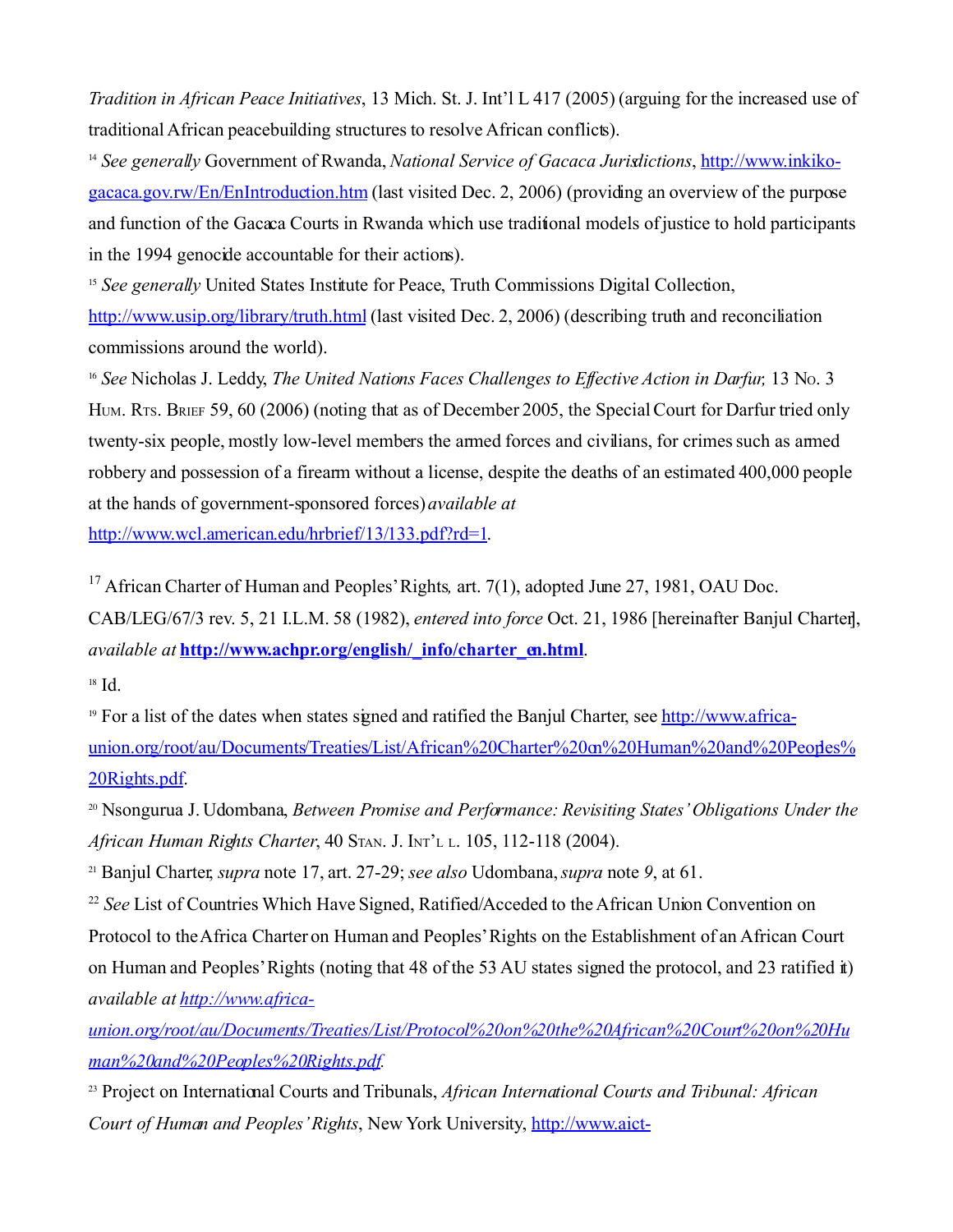[ctia.org/courts\\_conti/achpr/achpr\\_home.html](http://www.aict-ctia.org/courts_conti/achpr/achpr_home.html) (last visited Dec. 4, 2006).

<span id="page-38-0"></span><sup>24</sup> Banjul Charter, *supra* note 17, art. 30.

<span id="page-38-1"></span><sup>25</sup> Id. at art. 31.

<span id="page-38-2"></span><sup>26</sup> Id. at art. 36.

<span id="page-38-3"></span>27 Id. at art. 45.

<span id="page-38-4"></span><sup>28</sup> Id. at art. 55.

<span id="page-38-5"></span><sup>29</sup> Id. at art.  $56(1)-(4)$ .

<span id="page-38-6"></span> $30$  Id. at art. 56(5)-(7).

<span id="page-38-7"></span><sup>31</sup> *See* Deon Geldenhuys, *Brothers as Keepers: Africa's New Sovereignty Regime*, Strategic Review for Southern Africa (University of Pretoria, Institute for Strategic Studies) May 1, 2006, at sec. 3.2.7.

(describing the Commission as "ineffectual" over its eighteen year existence).

<span id="page-38-8"></span><sup>32</sup> Constitutive Act of the African Union, art. 18, July 11, 2000. OAU Doc. CAB/LEG/23.15, *entered into force* May 26, 2001 [hereinafter Constitutive Act] *available at* [http://www.africa-](http://www.africa-union.org/root/au/AboutAU/Constitutive_Act_en.htm)

union.org/root/au/AboutAU/Constitutive Act\_en.htm.

<span id="page-38-9"></span><sup>33</sup> Protocol of the Court of Justice of the African Union, art. 60, July 11, 2003 (not yet entered into force) [hereinafter CJAU Protocol] *available at* [http://www.africa-](http://www.africa-union.org/root/au/Documents/Treaties/treaties.htm)

[union.org/root/au/Documents/Treaties/treaties.htm.](http://www.africa-union.org/root/au/Documents/Treaties/treaties.htm)

<span id="page-38-10"></span>34 *See* List of Countries Which Have Signed, and Ratified/Acceded to the African Union Convention on Protocol of the Court of Justice of the African Union, *available at* [http://www.africa-](http://www.africa-union.org/root/au/Documents/Treaties/treaties.htm)

[union.org/root/au/Documents/Treaties/treaties.htm](http://www.africa-union.org/root/au/Documents/Treaties/treaties.htm) (indicating that only Comoros, Egypt, Lesotho, Libya, Mali, Mauritius, Mozambique, Niger, Rwanda, South Africa, Sudan, and Tanzania ratified this protocol). <sup>35</sup> CJAU Protocol, *supra* note 33, art. 19(a)-(e).

<span id="page-38-12"></span><span id="page-38-11"></span> $36$  Id. at art. 19(f)(g).

<span id="page-38-13"></span>37 Id. at art.18(2).

<span id="page-38-14"></span><sup>38</sup> Id. at art. 18 (permitting the following to submit cases to the Court: "(a) States Parties to this Protocol; (b) The Assembly, the Parliament and other organs of the Union authorised by the Assembly; (c)The Commission or a member of staff of the Commission in a dispute between them within the limits and under the conditions laid down in the Staff Rules and Regulations of the Union; (d) Third Parties under conditions to be determined by the Assembly and with the consent of the State Party concerned.") <sup>39</sup> Id. at art.18(2).

<span id="page-38-16"></span><span id="page-38-15"></span> $40$  Id. at art.  $18(1)(d)$ .

<span id="page-38-17"></span> $41$  Id. at art. 18(2).

<span id="page-38-18"></span> $42$  Id. at art. 18(3).

<span id="page-38-19"></span> $43$  Id. at art. 51.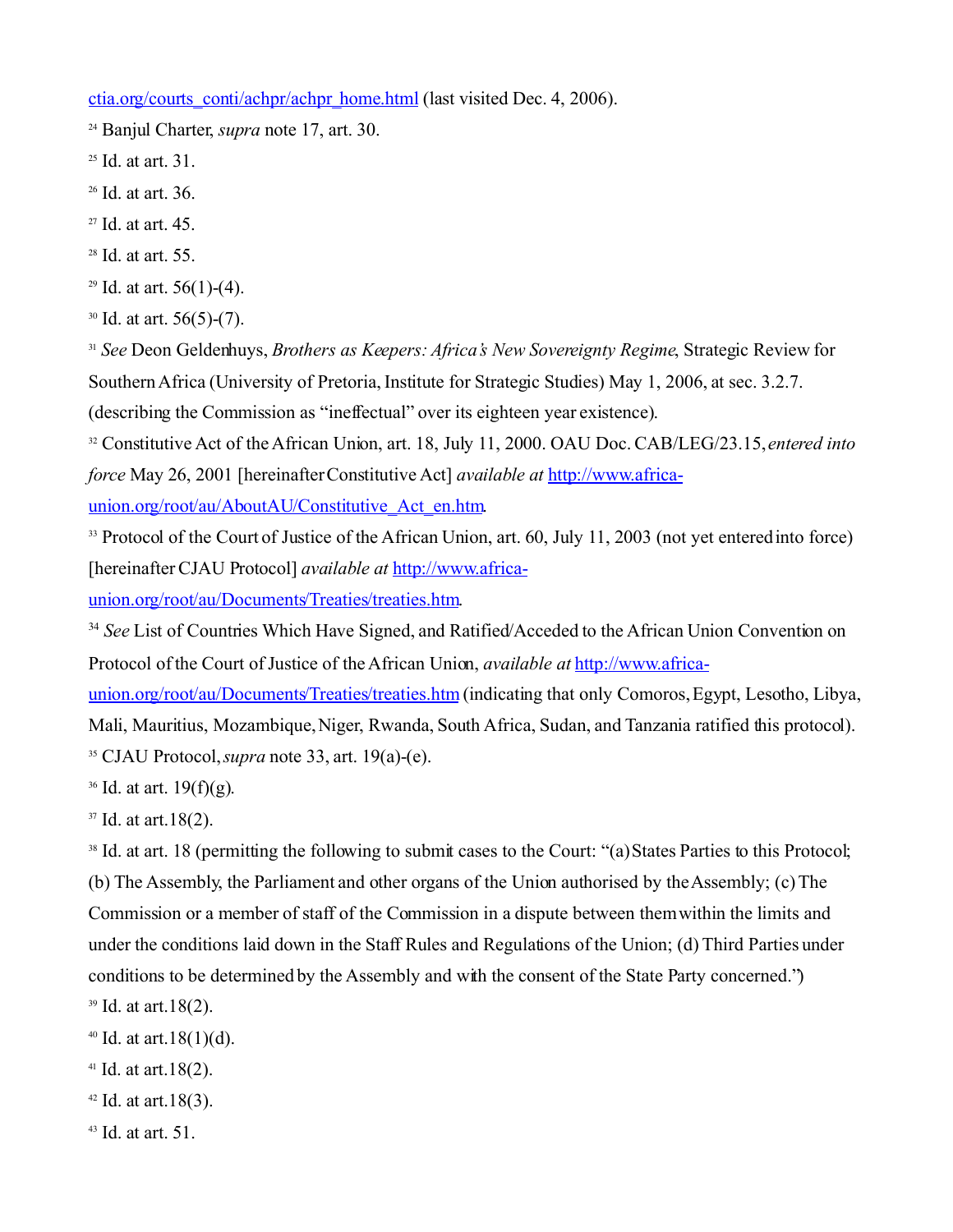<span id="page-39-0"></span> $44$  Id. at art. 52.

<span id="page-39-1"></span><sup>45</sup> List of Countries which have Signed, Ratified/Acceded to the African Union Protocol to the African Charter on Human and Peoples'Rights on the Establishment of an African Court on Human and Peoples' Rights, *available at* [http://www.africa-union.org/root/au/Documents/Treaties/treaties.htm.](http://www.africa-union.org/root/au/Documents/Treaties/treaties.htm)

<span id="page-39-2"></span><sup>46</sup> *Executive Council Decision on the Election of Judges of the African Court on Human and Peoples' Rights.* Decision 261. Eighth Ordinary Session Jan. 2006. Khartoum, Sudan.

<span id="page-39-3"></span><sup>47</sup> OPEN SOCIETY INSTITUTE JUSTICE INITIATIVE, *African Human Rights Court Judges Sworn In*, July 17, 2006, [http://www.justiceinitiative.org/db/resource2?res\\_id=103299.](http://www.justiceinitiative.org/db/resource2?res_id=103299)

<span id="page-39-4"></span><sup>48</sup> Protocol to the African Charter on Human and Peoples' Rights on the Establishment of an African Court on Human and Peoples' Rights, art. 3(1), June 9, 1998, OAU Doc.

OAU/LEG/EXP/AFCHPR/PROT (III) [hereinafter ACHPR Protocol], *available at* [http://www.africa](http://www.africa-union.org/root/au/Documents/Treaties/treaties.htm)[union.org/root/au/Documents/Treaties/treaties.htm.](http://www.africa-union.org/root/au/Documents/Treaties/treaties.htm)

<span id="page-39-5"></span> $49$  Id. at art. 7.

<span id="page-39-6"></span>50 *See* List of Countries Which Have Signed, Ratified/Acceded to the African Union Convention on Protocol to the African Charter on Human and Peoples'Rights on the Establishment of an African Court on Human and Peoples'Rights (listing the following state parties as having ratified the protocol: Algeria, Burkina Faso, Burundi, Cote D'Ivoire, Comoros, Gabon, Gambia, Ghana, Kenya, Libya, Lesotho, Mali, Mozambique, Mauritania, Mauritius, Nigeria, Niger, Rwanda, South Africa, Senegal, Tanzania, Togo, and Uganda) *available at* [http://www.africa-](http://www.africa-union.org/root/au/Documents/Treaties/List/Protocol on the African Court on Human and Peoples Rights.pdf)

[union.org/root/au/Documents/Treaties/List/Protocol%20on%20the%20African%20Court%20on%20Hum](http://www.africa-union.org/root/au/Documents/Treaties/List/Protocol on the African Court on Human and Peoples Rights.pdf) [an%20and%20Peoples%20Rights.pdf.](http://www.africa-union.org/root/au/Documents/Treaties/List/Protocol on the African Court on Human and Peoples Rights.pdf)

<span id="page-39-7"></span><sup>51</sup> Udombana, *supra* note 9, at 87-88.

<span id="page-39-8"></span><sup>52</sup> ACHPR Protocol, *supra* note 48, at art. 5.

<span id="page-39-9"></span> $53$  Id. at art.  $5(2)$ .

<span id="page-39-10"></span>54 Id. at art. 5(3).

<span id="page-39-11"></span> $55$  Id. at art. 34(6).

<span id="page-39-12"></span><sup>56</sup> Amnesty International, *Public Statement to the African Commission on Human and Peoples' Rights: Oral statement on Item 11: The Establishment of the African Court on Human and Peoples'Rights*, Nov.

23, 2005, *available at* [http://web.amnesty.org/library/index/engior100052005.](http://web.amnesty.org/library/index/engior100052005)

<span id="page-39-13"></span><sup>57</sup> ACHPR Protocol, *supra* note 48, at art. 10(3).

<span id="page-39-14"></span><sup>58</sup> Banjul Charter, *supra* note 17, at art. 56(5).

<span id="page-39-15"></span><sup>59</sup> ACHPR Protocol, *supra* note 48, at art. 27(1).

<span id="page-39-16"></span> $60$  Id. at Art. 27(2).

<span id="page-39-17"></span>61 Udombana,*supra* note 9, at 94.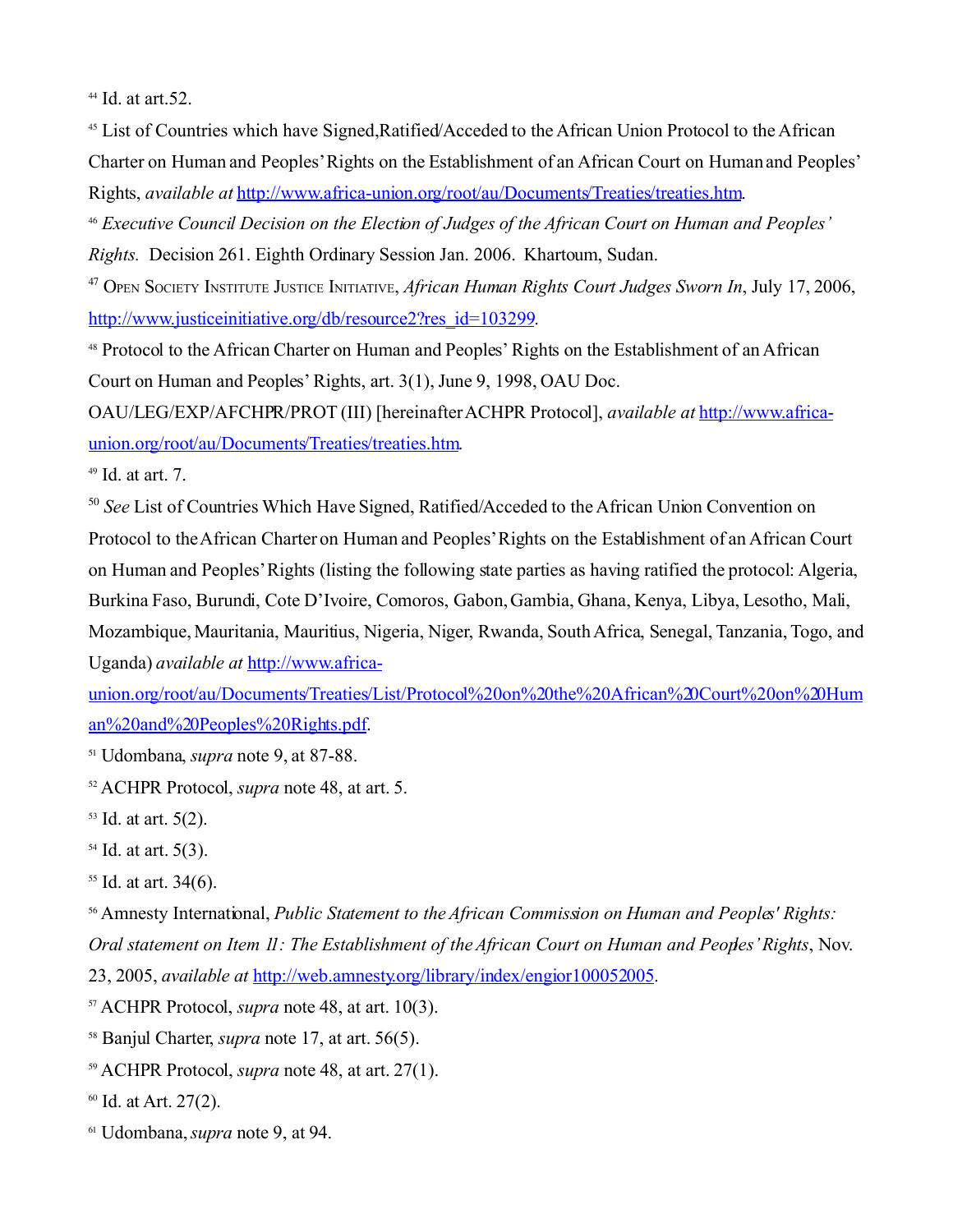<span id="page-40-0"></span> $62 \text{ Id}$ 

<span id="page-40-1"></span>ACHPR Protocol, *supra* note 48, at art. 28(2).

<span id="page-40-2"></span>Id. at art. 30.

<span id="page-40-3"></span>Id. at art. 31.

<span id="page-40-4"></span> *See* Deon Geldenhuys, *Brothers as Keepers: Africa's New Sovereignty Regime*, Strategic Review for Southern Africa (University of Pretoria, Institute for Strategic Studies), May 1, 2006 (noting the massive donor assistance for NEPAD is conditional on good governance and greater accountability through peer review mechanisms).

<span id="page-40-5"></span>Constitutive Act, *supra* note 32, at art. 9.

<span id="page-40-6"></span>Id. at art. 23(2).

<span id="page-40-7"></span>ACHPR Protocol, *supra* note 48, at art. 28(1).

<span id="page-40-8"></span>Id. at art. 28(2)-(3).

<span id="page-40-9"></span>Id. at art. 4(1).

<span id="page-40-10"></span> *See generally* Abdelsalam A. Mohamed, *Individual and NGO Participation in Human Rights Litigation Before the African Court of Human and Peoples' Rights: Lessons From the European and Inter-American Courts of Human Rights*, 43 (2) JOURNAL OF AFRICAN LAW 201 (1999).

<span id="page-40-11"></span>Udombana, *supra* note 9, at 76.

<span id="page-40-12"></span> European Navigator, *The Court of Justice and the Court of First Instance of the European Communities, available at* <http://www.ena.lu/mce.cfm>(last visited Nov. 26, 2006).

<span id="page-40-13"></span>Id.

<span id="page-40-14"></span>Id.

<span id="page-40-15"></span> Carl Baudenbacher, *Judicialization: Can the European Model be Exported to Other Parts of the World?*, 39 TEX. INT'L L.J. 382, 387 (2004).

<span id="page-40-16"></span> Treaty Establishing the European Community, art. 234, Nov. 10, 1997, O.J. (C 340) 3 [hereinafter EC Treaty].

<span id="page-40-17"></span>Baudenbacher, *supra* note 77, at 387.

<span id="page-40-18"></span>Id.

<span id="page-40-19"></span>EC Treaty, *supra* note 78, art. 230.

<span id="page-40-20"></span>Id.

<span id="page-40-21"></span><sup>83</sup> See Case C-50/00, Uniun de Pequenos Agricultores v. Council, 2002 E.C.R. I-6677, [2002] 3 C.M.L.R.

1 (2002); CaseT-177/01, Jego-Quere & Cie SA v. Commission, 2002 E.C.R. II-2365, [2002] C.M.L.R.

44 (2002), *as cited in* Baudenbacher, *supra* note 77, at n. 33.

<span id="page-40-22"></span>Baudenbacher, *supra* note 77, at 391.

<span id="page-40-23"></span>Id.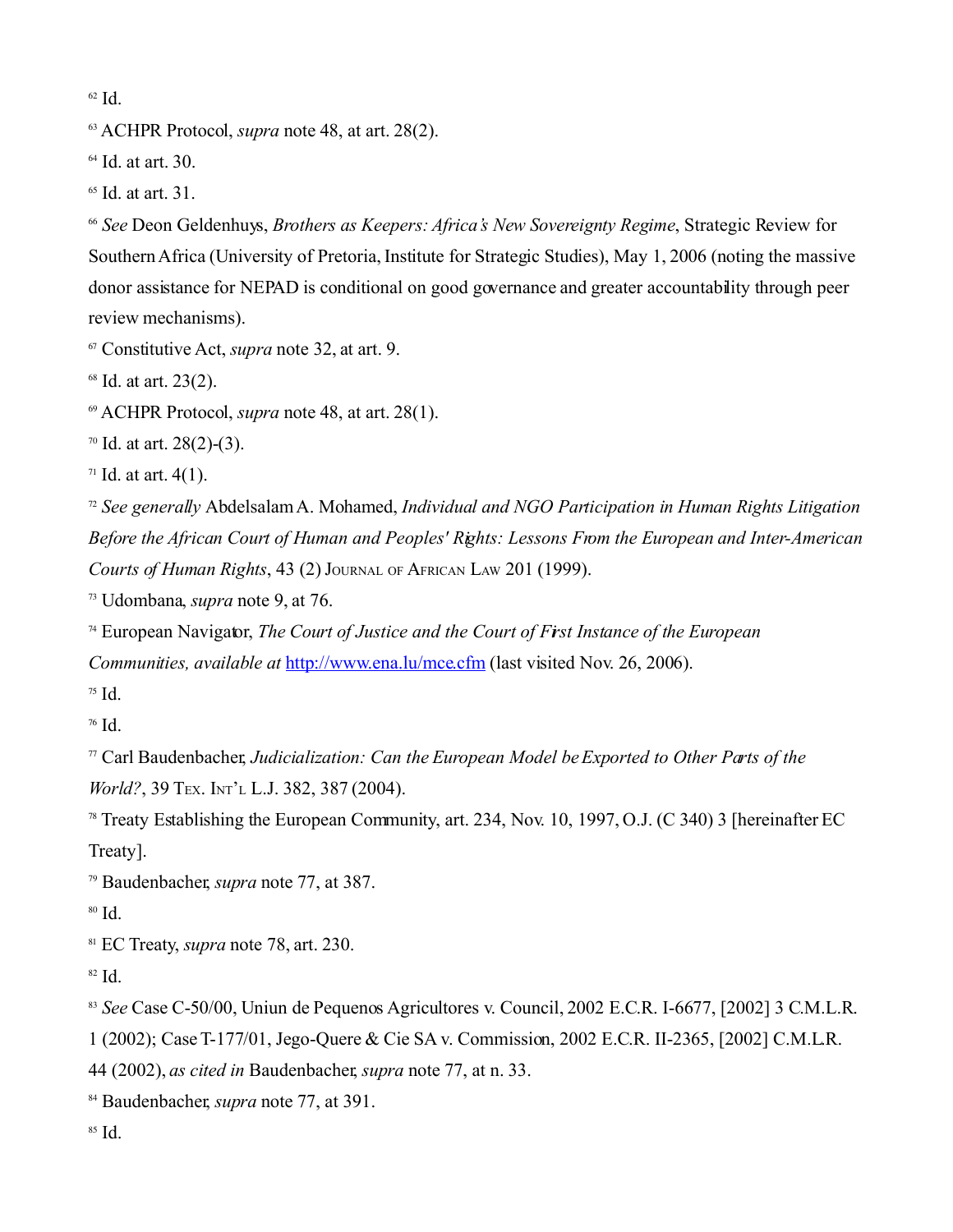<span id="page-41-0"></span><sup>86</sup> Id.

<span id="page-41-1"></span>87 Id.

<span id="page-41-2"></span><sup>88</sup> See Clemens Rieder, *Protecting Human Rights Within the European Union: Who is Beter Qualified to Do the Job – the European Court of Justice or the European Court of Human Rights?* 20 TUL. EUR. & CIV. L.F. 73, 76 (2005) (noting that the ECJ now sees itself as a court "determined to preserve the *integrity, unity, and <i>uniformity* of the system it had evolved" and that the doctrine of primacy is fundamental to the uniformity of EU law and ECJ's smooth functioning (quoting Joseph H.H.Weiler, *Eurocracy and Distrust: Some Questions Concerning the Role of the European Court of Justice in the Protection of Fundamental Rights Within the Legal Order of the European Communities*, 61 WASH. L. REV. 1103, 1118-19 (1986))) (emphasis in original).

<span id="page-41-3"></span>89 *See* Paul Mahoney, *[New Challenges for the European Court of Human Rights Resulting From](http://heinonline.org.proxy.wcl.american.edu:2048/HOL/Page?handle=hein.journals/psilr21&id=109&collection=journals)  [the Expanding Case Load and Membership](http://heinonline.org.proxy.wcl.american.edu:2048/HOL/Page?handle=hein.journals/psilr21&id=109&collection=journals)*, 21 PENN STATE INT'L L. REV. 101, 105 (2002) (noting that the ECHR has the fundamental role of infusing "national legal systems with the democratic values and the legal principles of the Convention and helps to ensure that Conventions standards are implemented in everyday practice" (quoting the Report of the Evaluation Group to the Committee of Ministers on the European Court of Human Rights, p. 8, EG Court (2001)1 Council of Europe (Sept. 27, 2001))).

<span id="page-41-4"></span><sup>90</sup> European Court of Human Rights, *Historical Background,*

[http://www.echr.coe.int/ECHR/EN/Header/The+Court/The+Court/History+of+the+Court/.](http://www.echr.coe.int/ECHR/EN/Header/The+Court/The+Court/History+of+the+Court/)

<span id="page-41-5"></span><sup>91</sup> A. Glen Mower, Jr., *The Effectiveness of an International Human Rights Program*, INTERNATIONAL ORGANIZATION Vol. 29, n, 2, p. 546 (1975) (noting that the ECHR ruled in favor of the plaintiff in five of the ten cases before it between 1959 and 1972).

<span id="page-41-6"></span><sup>92</sup> European Court of Human Rights, *Historical Background,*

[http://www.echr.coe.int/ECHR/EN/Header/The+Court/The+Court/History+of+the+Court/.](http://www.echr.coe.int/ECHR/EN/Header/The+Court/The+Court/History+of+the+Court/) <sup>93</sup> Id.

<span id="page-41-8"></span><span id="page-41-7"></span>94 Id.

<span id="page-41-9"></span> $95$  Id.

<span id="page-41-10"></span><sup>96</sup> Id.

<span id="page-41-11"></span><sup>97</sup> Council of Europe, Committee of Ministers, *Explanatory Report to Protocol No. 14 to the Convention for the Protection of Human Rights and Fundamental Freedoms, Amending the Control System of the Convention*, Apr. 10, 2005, at 2 [hereinafter*Explanatory Report*] (noting that " . . . between the opening of Protocol No. 11 for signature in May 1994 and the adoption of Protocol No. 14, thirteen new States Parties ratified the Convention, extending the protection of its provisions to over 240 million additional individuals.") *available at* [http://www.echr.coe.int/NR/rdonlyres/1EC62EF1-E72F-4B6A-976C-](http://www.echr.coe.int/NR/rdonlyres/1EC62EF1-E72F-4B6A-976C-7CBB22CFCAC8/0/Protocol14Explanatory.pdf)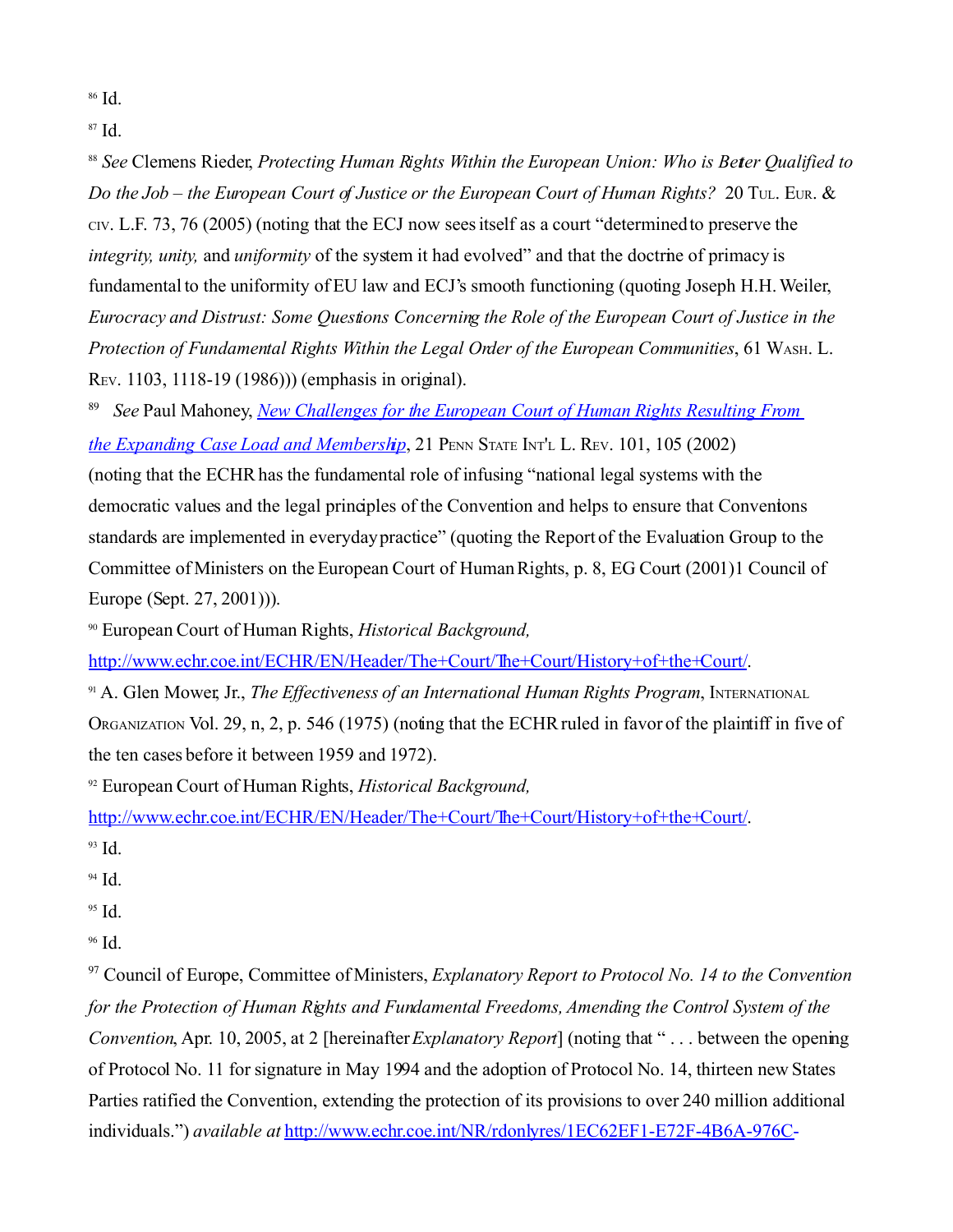[7CBB22CFCAC8/0/Protocol14Explanatory.pdf.](http://www.echr.coe.int/NR/rdonlyres/1EC62EF1-E72F-4B6A-976C-7CBB22CFCAC8/0/Protocol14Explanatory.pdf)

<span id="page-42-0"></span><sup>98</sup> European Court of Human Rights, *Historical Background,*

[http://www.echr.coe.int/ECHR/EN/Header/The+Court/The+Court/History+of+the+Court/.](http://www.echr.coe.int/ECHR/EN/Header/The+Court/The+Court/History+of+the+Court/)

<span id="page-42-1"></span><sup>99</sup> Council of Europe, *List of Signatures and Ratifications to Protocol No. 14 to the Convention for the Protection of Human Rights and Fundamental Freedoms, Amending the Control System of the Convention*, CETS No.: 194, *available at*

[http://conventions.coe.int/Treaty/Commun/ChercheSig.asp?NT=194&CM=8&CL=ENG.](http://conventions.coe.int/Treaty/Commun/ChercheSig.asp?NT=194&CM=8&CL=ENG)

<span id="page-42-2"></span><sup>100</sup> *Explanatory Report, supra* note 97, at 4.

<span id="page-42-3"></span><sup>101</sup> International Federation for Human Rights, *[10 Keys To Understand And Use The African Court On](http://www.fidh.org/IMG/pdf/COUR_AF_ANGLcadre.pdf) [Human And Peoples' Rights: A User's Guide for Victims of Human Rights Violations in Africa and](http://www.fidh.org/IMG/pdf/COUR_AF_ANGLcadre.pdf)*

*[Human Rights Defenders](http://www.fidh.org/IMG/pdf/COUR_AF_ANGLcadre.pdf)* 82 (November 2004), *available at*

[http://www.fidh.org/IMG/pdf/COUR\\_AF\\_ANGLcadre.pdf.](http://www.fidh.org/IMG/pdf/COUR_AF_ANGLcadre.pdf)

<span id="page-42-4"></span><sup>102</sup> Protocol No. 14 to the Convention for the Protection of Human Rights and Fundamental Freedoms, Amending the Control System of the Convention, art. 12, ETS No. 194, opened for signature May 13, 2004 (not yet entered into force) [hereinafter Protocol 14] *available at*

[http://www.echr.coe.int/NR/rdonlyres/D62AC993-3D21-4CB7-BA5A-](http://www.echr.coe.int/NR/rdonlyres/D62AC993-3D21-4CB7-BA5A-D5ED5ED73640/0/Protocol14.pdf)

[D5ED5ED73640/0/Protocol14.pdf.](http://www.echr.coe.int/NR/rdonlyres/D62AC993-3D21-4CB7-BA5A-D5ED5ED73640/0/Protocol14.pdf)

<span id="page-42-5"></span><sup>103</sup> European Convention for the Protection of Human Rights and Fundamental Freedoms, art. 36, ETS 005 (entered into force 1953) [hereinafter European Convention] *available at*

[http://conventions.coe.int/treaty/en/Treaties/Html/005.htm.](http://conventions.coe.int/treaty/en/Treaties/Html/005.htm)

<span id="page-42-6"></span> $104$  Id. at art. 36(1).

<span id="page-42-7"></span>105 Id.

<span id="page-42-8"></span> $106$  Id. at 46(1).

<span id="page-42-9"></span><sup>107</sup> Council of Europe, *Execution of Judgments of the European Court of Human Rights*,

[http://www.coe.int/T/E/Human\\_rights/execution/01\\_Introduction/01\\_Introduction.asp#TopOfPage](http://www.coe.int/T/E/Human_rights/execution/01_Introduction/01_Introduction.asp#TopOfPage) (last visited Dec. 2, 2006) [hereinafter *Execution of Judgments*].

<span id="page-42-10"></span>108 Id.

<span id="page-42-11"></span>109 Id.

<span id="page-42-12"></span><sup>110</sup> *Scozzari and Giunta v. Italy* ([GC] nos. 39221/98 and 41963/98, ECHR 2000-VIII).

<span id="page-42-13"></span><sup>111</sup> Baudenbacher, *supra* note 77, at 391.

<span id="page-42-14"></span>112 Id.

<span id="page-42-15"></span><sup>113</sup> *See* Rieder, *supra* note 88, at 100 (noting that there is no "schematic way" of enforcing ECHR decisions and that national courts have a considerable amount of discretional power in enforcement).

<span id="page-42-16"></span><sup>114</sup> Baudenbacher, *supra* note 77, at 391.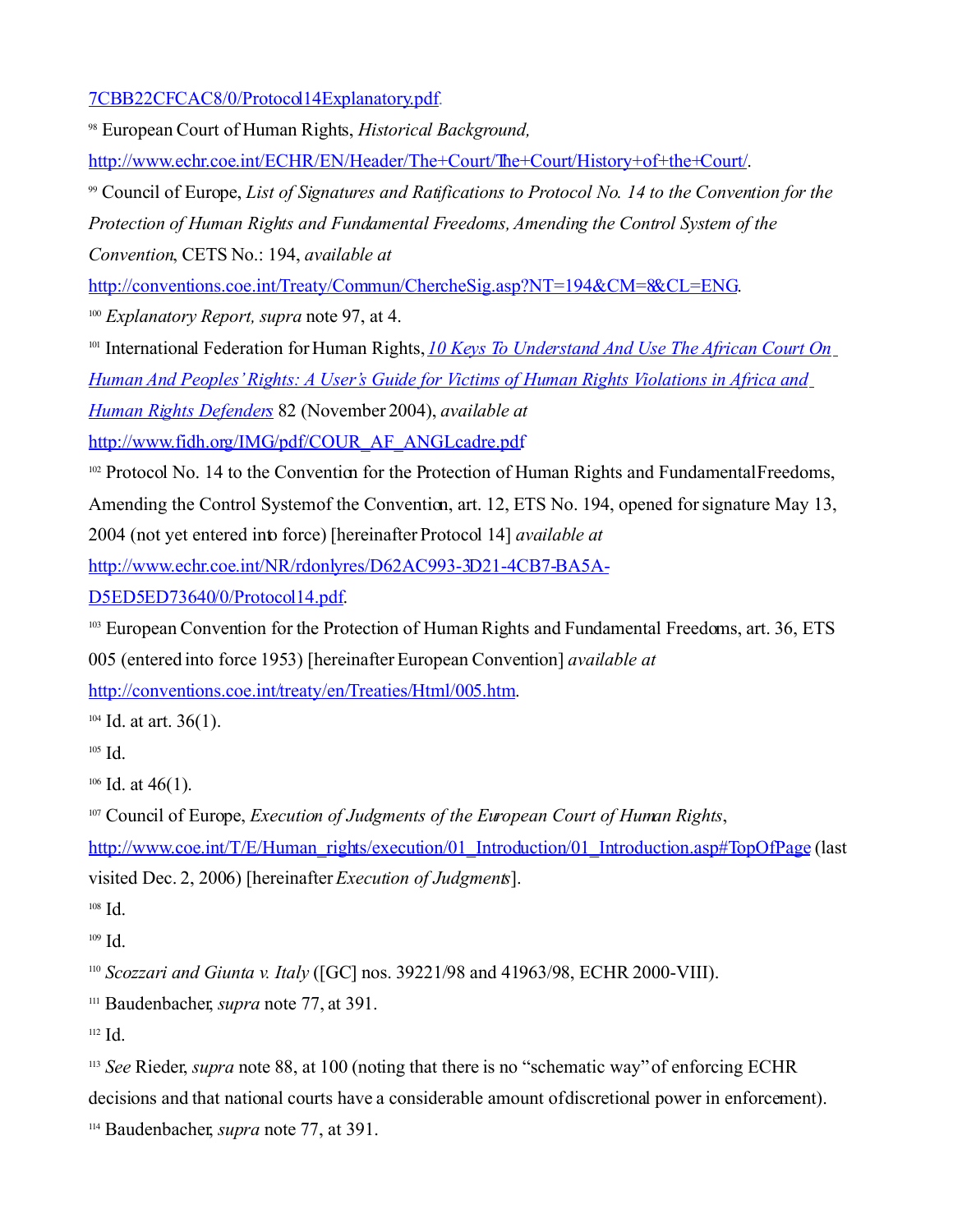<span id="page-43-0"></span><sup>115</sup> Russia's hesitancy to ratify Protocol 14 probably stems from the fact that in 2003, there were more complaints against Russia than any other state. Russian Justice Initiative, *Russia and the ECHR*, <http://www.srji.org/en/echr/russia/> (last visited Dec. 4, 2006). Also, over 200 cases on alleged Russian military abuses in Chechnya are before the ECHR in 2006. David McDuff, *A Step at a Time: Russia Guilty in ECHR Case*, July 27, 2006, [http://halldor2.blogspot.com/2006/07/russia-guilty-in-echr](http://halldor2.blogspot.com/2006/07/russia-guilty-in-echr-case.html)[case.html](http://halldor2.blogspot.com/2006/07/russia-guilty-in-echr-case.html) (last visited Dec. 4, 2006).

<span id="page-43-1"></span><sup>116</sup> Protocol 14, *supra* note 102, at art. 16.

<span id="page-43-3"></span>118 Id.

<span id="page-43-4"></span>119 Execution of Judgments, *supra* note 107.

<span id="page-43-5"></span><sup>120</sup> *Explanatory Report*, *supra* note 97, at p. 4.

<span id="page-43-6"></span>121 Id.

<span id="page-43-7"></span><sup>122</sup> *See e.g. Council of Europe, Cases Pending for Supervision of Execution as Appearing in the Annotated* Agendas of the Committee of Ministers' Human Rights Meetings and Decisions Taken (Sections 2, 3, 4 and 5) (detailing in over 230 pages the exact steps the Committee of Ministers has taken to oversee state compliance with the individual and general measures in ECHR judgments), *available at*

[http://www.coe.int/t/e/human\\_rights/execution/02\\_Documents/PPcasesExecution.asp#TopOfPage.](http://www.coe.int/t/e/human_rights/execution/02_Documents/PPcasesExecution.asp#TopOfPage)

<span id="page-43-8"></span>123 Christine M. Cerna, *The Inter-American Court of Human Rights*, in Mark W. Janis, INTERNATIONAL

COURTS FOR THE TWENTY-FIRST CENTURY, 117, 117 (Brill 1992).

<span id="page-43-9"></span><sup>124</sup> American Convention on Human Rights, art. 61-62, O.A.S. Treaty Series No. 36, 1144 U.N.T.S. 123, *entered into force* July 18, 1978, *reprinted in* Basic Documents Pertaining to Human Rights in the Inter-American System, OEA/Ser.L.V/II.82 doc.6 rev.1 at 25 (1992) [hereinafter American Convention]. 125 Id. at art. 61.

<span id="page-43-11"></span><span id="page-43-10"></span>126 Project on International Courts and Tribunals, *Inter-American Court of Human Rights*, New York University, *available at* <http://www.pict-pcti.org/courts/IACHR.html>(last visited Nov. 28, 2006). 127 Id.

<span id="page-43-13"></span><span id="page-43-12"></span><sup>128</sup> American Convention, *supra* note 124, at art. 67.

<span id="page-43-14"></span>129 Id.

<span id="page-43-15"></span><sup>130</sup> Id. at art. 68(1).

<span id="page-43-16"></span><sup>131</sup> Id. at art. 68(2).

<span id="page-43-17"></span><sup>132</sup> Project on International Courts and Tribunals (PICT), *Inter-American Court of Human Rights*, New York University, *available at* <http://www.pict-pcti.org/courts/IACHR.html>(last visited Nov. 28, 2006). <sup>133</sup> American Convention, *supra* note 124, at art. 62.

<span id="page-43-19"></span><span id="page-43-18"></span>134 Project on International Courts and Tribunals (PICT), *Inter-American Court of Human Rights*, New

<span id="page-43-2"></span><sup>117</sup> Id.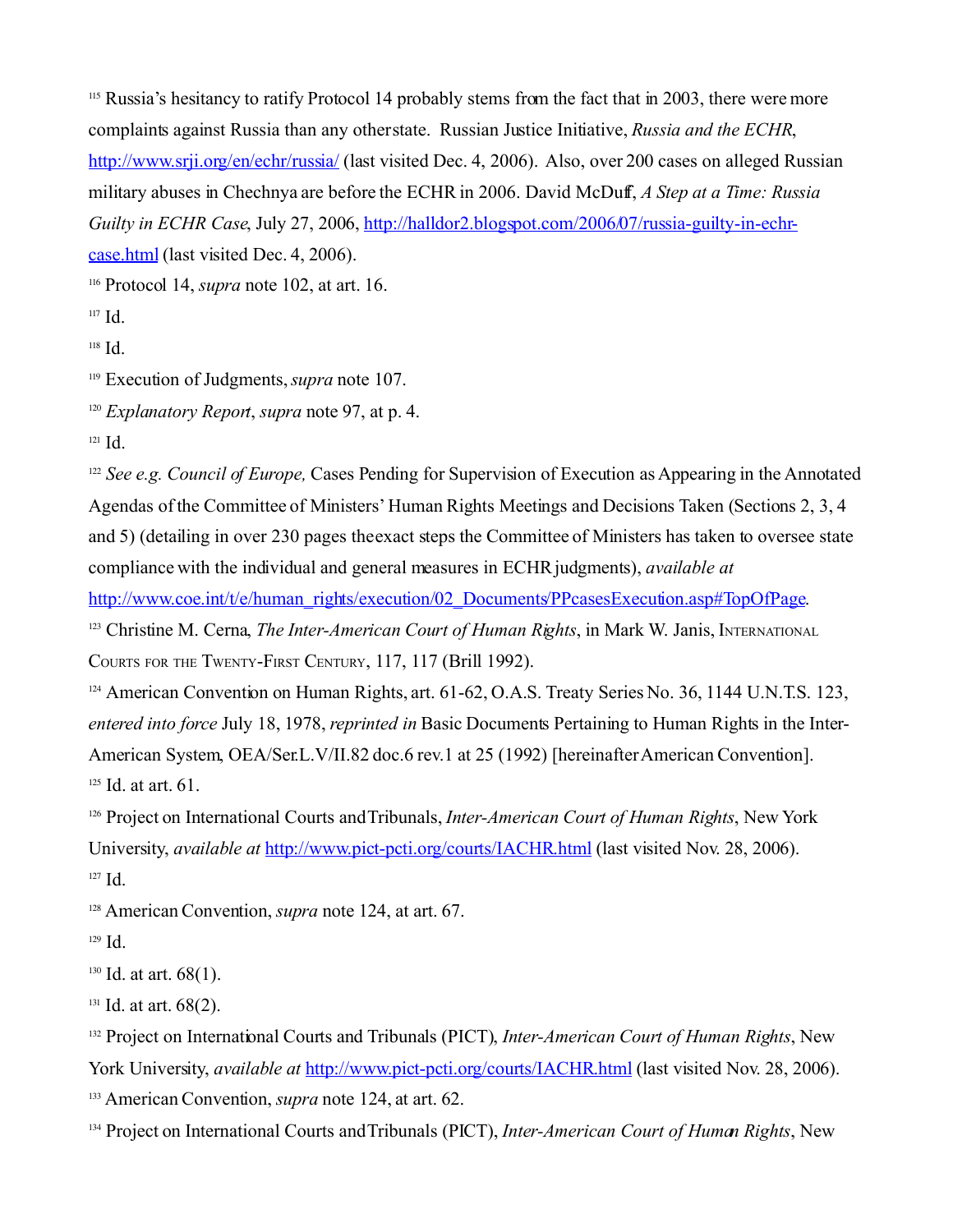York University, *available at* <http://www.pict-pcti.org/courts/IACHR.html>(last visited Nov. 28, 2006).

<span id="page-44-0"></span><sup>135</sup> Decision on the Seats of the African Union, Assembly/AU/Dec.45 (III), Third Ordinary Session of the Assembly of the African Union, July 2004, *signed in* Addis Ababa, Ethiopia.

<span id="page-44-1"></span><sup>136</sup> Decision on the Merger of the African Court on Human and Peoples' Rights and the Court of Justice of the African Union, Assembly/AU/Dec.83(V), Fifth Ordinary Session of the Assembly of the African Union, July 4-5, 2005, *signed in* Sirte, Libya.

<span id="page-44-2"></span>137 Id.

<span id="page-44-3"></span><sup>138</sup> Decision on the Draft Single Instrument on the Merger of the African Court on Human and Peoples' Rights and the Court of Justice of the African Union, Assembly/AU/Dec.118(VII), Seventh Ordinary Session of the Assembly of the African Union, July 2006, *signed in* Banjul, the Gambia.

<span id="page-44-4"></span><sup>139</sup> Draft Protocol on the Integration of the African Court of Human and Peoples' Rights and the Court of Justice of the African Union, EX.CL/195 (VII)Annex I**,** *signed in* Sirte, Libya, July 2005 [hereinafter Draft Protocol], *available at*

[http://www.iss.co.za/Af/RegOrg/unity\\_to\\_union/pdfs/au/sirtejul05/protcourts.pdf.](http://www.iss.co.za/Af/RegOrg/unity_to_union/pdfs/au/sirtejul05/protcourts.pdf) One observer noted that the AU likely will fund the new African human rights court, and that a member states' failure to pay dues should result in a loss of privileges. Jacob Lilly, *Peace with Justice: Options for Bringing to Trial Human Rights Violators in Africa and a Proposed Solution to Cover the Gap in Enforcement Mechanisms Between International Criminal Law and Human Rights Violations, 6 GONZ. J. INT'L L. 1* (2002-03). Such an enforcement mechanism may be a good incentive, but may also unduly punish those states that are honestly too poor to pay the dues.

<span id="page-44-5"></span><sup>140</sup> *See generally* Draft Protocol, *supra* note 139 (proposing that the new court be split into a Human and Peoples'Rights Division and another general division); *see also* Coalition for an Effective African Court on Human and Peoples'Rights, *Submission on the Single Legal Instrument Relating to the Merger of the African Court on Human and Peoples'Rights and the Court of Justice of the African Union*, Mar. 28, 2006, *available at* [http://www.africancourtcoalition.org/eng\\_latest\\_new.html](http://www.africancourtcoalition.org/eng_latest_new.html) (noting the likely split of the new court into a human rights section and a general affairs section).

<span id="page-44-6"></span><sup>141</sup> Baudenbacher, *supra* note 77, at 390.

<span id="page-44-7"></span>142 Matthews v. Eldridge, 424 U.S. 319 (1976).

<span id="page-44-8"></span><sup>143</sup> American Convention, *supra* note 124, at art. 68(2).

<span id="page-44-9"></span><sup>144</sup> Project on International Courts and Tribunals, *Inter-American Court of Human Rights*, New York University, *available at* <http://www.pict-pcti.org/courts/IACHR.html>(last visited Nov. 28, 2006). <sup>145</sup> *See generally* Abdelsalam A. Mohamed, *Individual and NGO Participation in Human Rights*

<span id="page-44-10"></span>*Litigation Before the African Court of Human and Peoples' Rights: Lessons from the European and Inter-American Courts of Human Rights*, 8 MSU-DCL J. INT'<sup>L</sup> L. 377 (1999) (noting that the submission of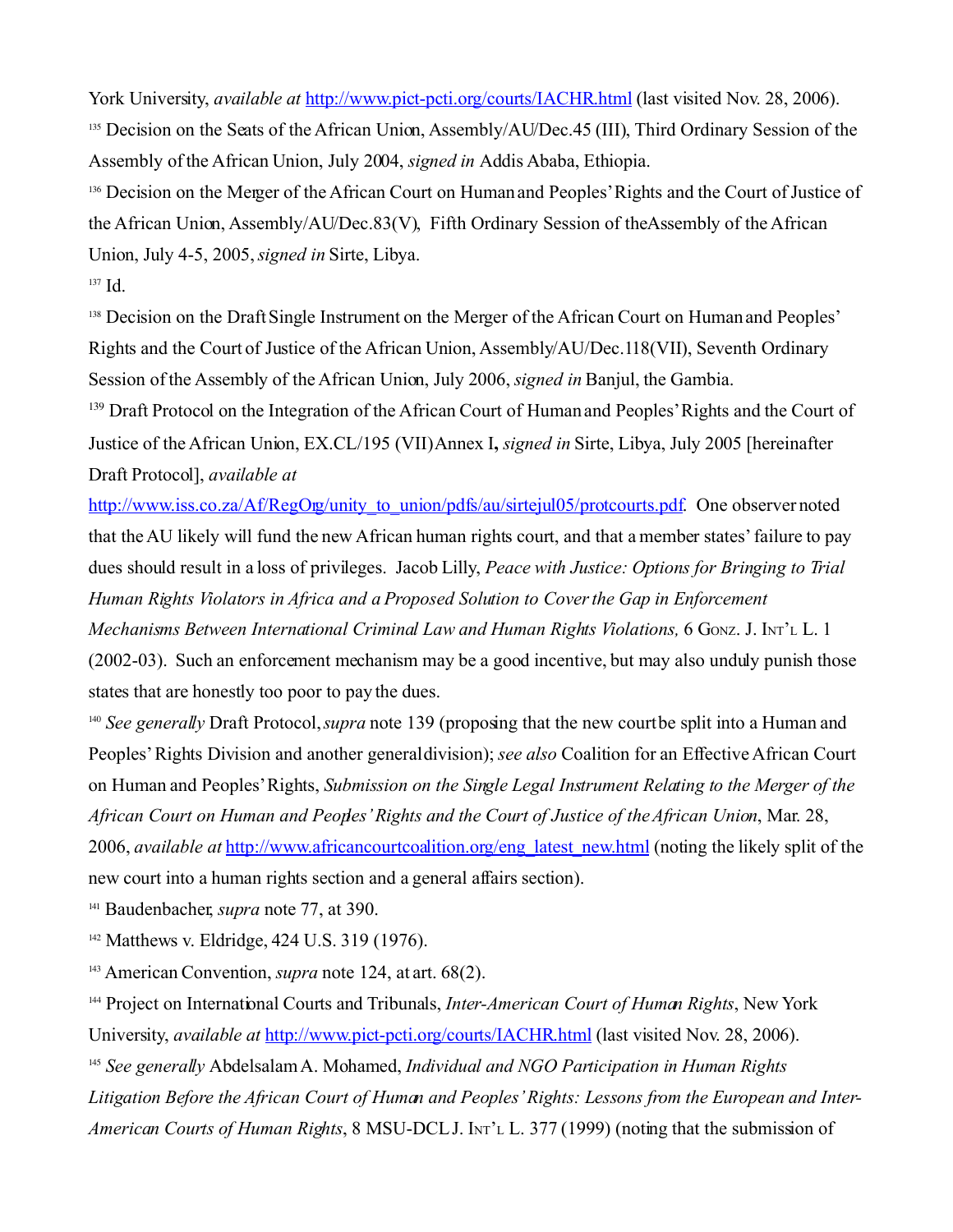amicus curiae from NGOs and private organizations often enable the courts to make a more informed judgment and administer justice more precisely).

<span id="page-45-0"></span><sup>146</sup> Udombana, *supra* note 9, at 56. For an explanation of a history of the influence state sovereignty, see Ernst-Ulrich Petersmann,*[Constitutionalism and International Adjudication: How to Constitutionalize the](http://heinonline.org.proxy.wcl.american.edu:2048/HOL/Page?handle=hein.journals/nyuilp31&id=761&collection=journals) [U.N. Dispute Settlement System?](http://heinonline.org.proxy.wcl.american.edu:2048/HOL/Page?handle=hein.journals/nyuilp31&id=761&collection=journals)* 31 N.Y.U. J. INT'<sup>L</sup> L. & POL. 753 (1998-99).

<span id="page-45-1"></span><sup>147</sup> Charter of the Organization of African Unity, art. III(2), 479 U.N.T.S. 39, *entered into force* Sept. 13, 1963.

<span id="page-45-2"></span><sup>148</sup> Thomas Buergenthal, The Advisory Practice of the Inter-American Human Rights Court, 79 Am. J. INT'<sup>L</sup> <sup>L</sup>. 1, 15 (1985), *as cited in* AbdelsalamA. Mohamed,*Individual and NGO Participation in Human Rights Litigation Before the African Court of Human and Peoples' Rights: Lessons from the European and Inter-American Courts of Human Rights,* 8 MSU-DCL J. INT'<sup>L</sup> L. 377, 393 (1999).

<span id="page-45-3"></span><sup>149</sup> Bodley, *[Weakening the Principle of Sovereignty in International Law: The International Criminal](http://proxy.wcl.american.edu:2048/login?url=http://heinonline.org/HOL/Page?handle=hein.journals/nyuilp31&id=425&collection=journals) [Tribunal for the Former Yugoslavia](http://proxy.wcl.american.edu:2048/login?url=http://heinonline.org/HOL/Page?handle=hein.journals/nyuilp31&id=425&collection=journals)*, 31 N.Y.U. J. INT'<sup>L</sup> L. & POL. 417 (1998-1999).

<span id="page-45-4"></span><sup>150</sup> Coalition for the International Criminal Court,*State Parties to the Rome Statute of the ICC*, Nov. 1, 2006,<http://www.iccnow.org/documents/RATIFICATIONSbyRegion.pdf>(last visited Dec. 4, 2006).

<span id="page-45-5"></span><sup>151</sup> See Office of the Prosecutor of the International Criminal Court, "The Principle of Complimentarity" *available at* <http://www.icc-cpi.int/organs/otp.html> (noting that "[t]he Preamble of the Rome Statute recognises that the Court itself is but a last resort for bringing justice to the victims of genocide, war crimes, and crimes against humanity. It therefore calls upon all States to take measures at the national level and enhance international co-operation to put an end to impunity, and reminds States of their duty to exercise criminal jurisdiction over those responsible for such crimes.Thus, the Rome Statute assigns the Court a role that is complementary to national systems. Emphasising the primary responsibility of States to investigate and prosecute international crimes, the Statute provides that a case is inadmissible before the Court where the case is being investigated or prosecuted by a State which has jurisdiction over it, unless the State is unwilling or unable genuinely to carry out the investigation or prosecution. The Chief Prosecutor is obliged to consider this requirement of the Statute when deciding whether or not to start an investigation.")

<span id="page-45-6"></span><sup>152</sup> Rome State of the International Criminal Court, art. 17, UN Doc. A/CONF. 183/9 (1998) (signed in Rome, Italy on July 17, 1998) (entered into force April 11, 2002).

<span id="page-45-7"></span><sup>153</sup> Id. at art. 13, 15, 17-19.

<span id="page-45-8"></span><sup>154</sup> Office of the Prosecutor of the International Criminal Court,*Update on Communications Received by the Office of the Prosecutor of the ICC*, Feb. 10, 2006, *available at* [http://www.icc](http://www.icc-cpi.int/organs/otp/otp_com.html)[cpi.int/organs/otp/otp\\_com.html.](http://www.icc-cpi.int/organs/otp/otp_com.html)

<span id="page-45-9"></span><sup>155</sup> Banjul Charter, *supra* note 17.